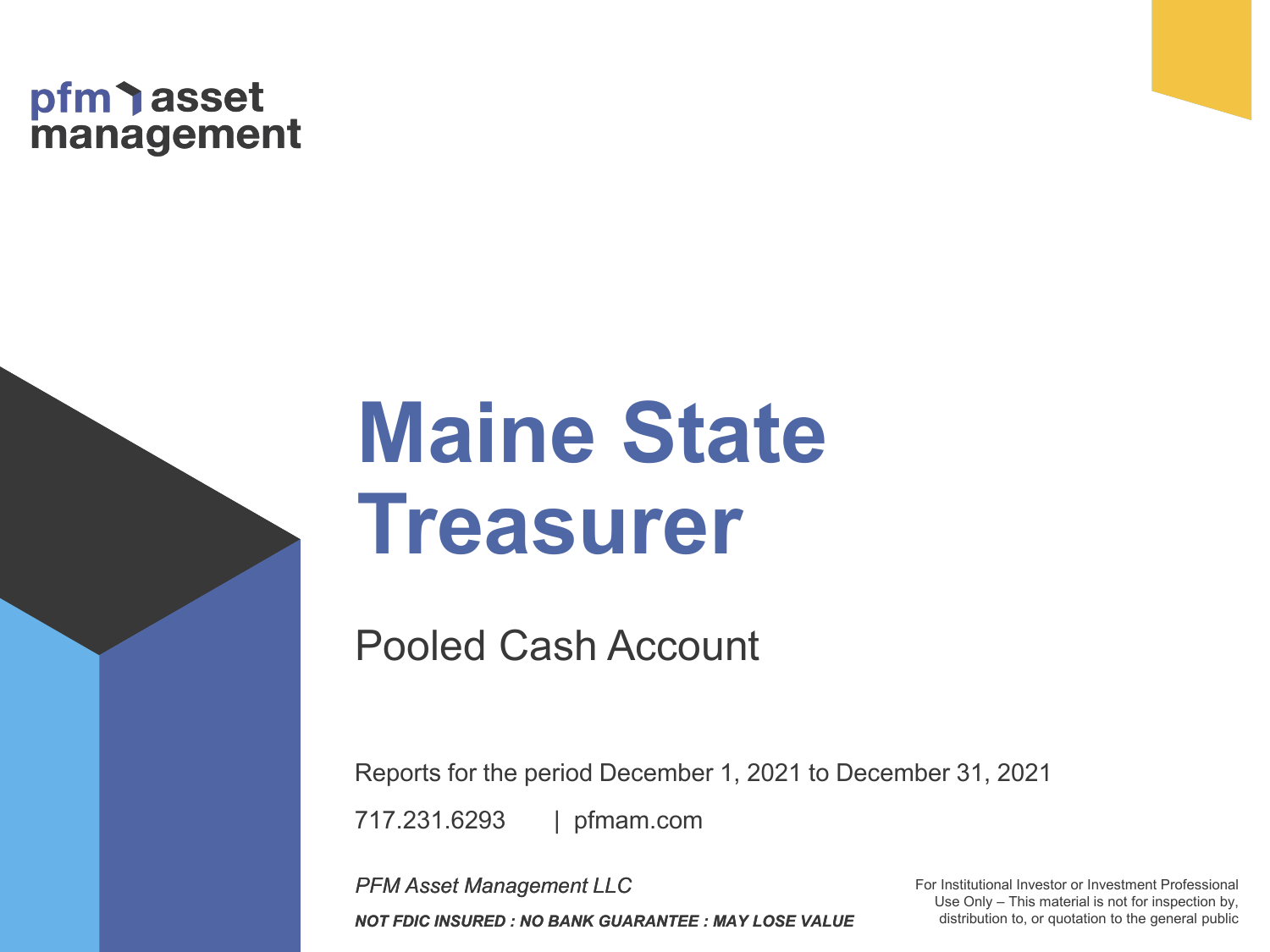# **Maine State Treasurer Activity and Performance Summary For the Month Ending December 31, 2021**

|  | <b>Amortized Cost Basis Activity Summar</b> |  |  |  |
|--|---------------------------------------------|--|--|--|
|--|---------------------------------------------|--|--|--|

| <b>Beginning Amortized Cost Value</b>   |                | 3,912,142,448.54   | <b>Interest Earned</b>                      |
|-----------------------------------------|----------------|--------------------|---------------------------------------------|
| Additions                               |                |                    |                                             |
| Contributions                           | 0.00           |                    | <b>Current Holdings</b>                     |
| <b>Interest Received</b>                | 2,140,342.83   |                    | 39,455.14<br>Cash and Equivalents           |
| <b>Accrued Interest Sold</b>            | 0.00           |                    | 0.00<br>Repurchase Agreement                |
| Gain on Sales                           | 0.00           |                    | <b>Certificates of Deposit</b><br>83,958.34 |
| <b>Total Additions</b>                  |                | 2,140,342.83       | 0.00<br><b>Commercial Paper</b>             |
| <b>Deductions</b>                       |                |                    | U.S. Treasuries<br>1,800,334.69             |
| Withdrawals                             | 231,882,076.89 |                    | 408,424.80<br><b>Federal Agency</b>         |
| <b>Accrued Interest Purchased</b>       | 388,791.98     |                    | 51,674.38<br>Corporate                      |
| Loss on Sales                           | 0.00           |                    |                                             |
|                                         |                |                    | <b>Sales and Maturities</b>                 |
| <b>Total Deductions</b>                 |                | (232, 270, 868.87) | 0.00<br>Repurchase Agreement                |
| Accretion (Amortization) for the Period |                | (737, 159.77)      | 0.00<br><b>Commercial Paper</b>             |
| <b>Ending Amortized Cost Value</b>      |                | 3,681,274,762.73   | 0.00<br><b>Certificates of Deposit</b>      |
| <b>Ending Fair Value</b>                |                | 3,673,490,860.35   | 0.00<br>U.S. Treasuries                     |
| Unrealized Gain (Loss)                  |                | (7,783,902.38)     | 0.00<br>Federal Agency                      |
|                                         |                |                    |                                             |

|                                         | <b>Amortized Cost Basis Activity Summary</b> |                    | <b>Detail of Amortized Cost Basis Return</b> |                        |                                    |                            |                     |  |  |  |
|-----------------------------------------|----------------------------------------------|--------------------|----------------------------------------------|------------------------|------------------------------------|----------------------------|---------------------|--|--|--|
| <b>Beginning Amortized Cost Value</b>   |                                              | 3,912,142,448.54   |                                              | <b>Interest Earned</b> | <b>Accretion</b><br>(Amortization) | <b>Realized Gain(Loss)</b> | <b>Total Income</b> |  |  |  |
| Additions                               |                                              |                    |                                              |                        |                                    |                            |                     |  |  |  |
| Contributions                           | 0.00                                         |                    | <b>Current Holdings</b>                      |                        |                                    |                            |                     |  |  |  |
| <b>Interest Received</b>                | 2,140,342.83                                 |                    | Cash and Equivalents                         | 39,455.14              | 0.00                               | 0.00                       | 39,455.14           |  |  |  |
| <b>Accrued Interest Sold</b>            | 0.00                                         |                    | Repurchase Agreement                         | 0.00                   | 0.00                               | 0.00                       | 0.00                |  |  |  |
| Gain on Sales                           | 0.00                                         |                    | <b>Certificates of Deposit</b>               | 83,958.34              | 0.00                               | 0.00                       | 83,958.34           |  |  |  |
| <b>Total Additions</b>                  |                                              | 2,140,342.83       | <b>Commercial Paper</b>                      | 0.00                   | 34,711.94                          | 0.00                       | 34,711.94           |  |  |  |
| Deductions                              |                                              |                    | U.S. Treasuries                              | 1,800,334.69           | (755, 320.01)                      | 0.00                       | 1,045,014.68        |  |  |  |
| Withdrawals                             | 231,882,076.89                               |                    | Federal Agency                               | 408,424.80             | (20, 726.43)                       | 0.00                       | 387,698.37          |  |  |  |
| <b>Accrued Interest Purchased</b>       | 388,791.98                                   |                    | Corporate                                    | 51,674.38              | (911.11)                           | 0.00                       | 50,763.27           |  |  |  |
| Loss on Sales                           | 0.00                                         |                    |                                              |                        |                                    |                            |                     |  |  |  |
|                                         |                                              |                    | <b>Sales and Maturities</b>                  |                        |                                    |                            |                     |  |  |  |
| <b>Total Deductions</b>                 |                                              | (232, 270, 868.87) | Repurchase Agreement                         | 0.00                   | 0.00                               | 0.00                       | 0.00                |  |  |  |
| Accretion (Amortization) for the Period |                                              | (737, 159.77)      | <b>Commercial Paper</b>                      | 0.00                   | 5,085.84                           | 0.00                       | 5,085.84            |  |  |  |
| <b>Ending Amortized Cost Value</b>      |                                              | 3,681,274,762.73   | <b>Certificates of Deposit</b>               | 0.00                   | 0.00                               | 0.00                       | 0.00                |  |  |  |
| Ending Fair Value                       |                                              | 3,673,490,860.35   | U.S. Treasuries                              | 0.00                   | 0.00                               | 0.00                       | 0.00                |  |  |  |
| Unrealized Gain (Loss)                  |                                              | (7,783,902.38)     | Federal Agency                               | 0.00                   | 0.00                               | 0.00                       | 0.00                |  |  |  |
|                                         |                                              |                    | Corporate                                    | 0.00                   | 0.00                               | 0.00                       | 0.00                |  |  |  |
|                                         |                                              |                    | <b>Total</b>                                 | 2,383,847.35           | (737, 159.77)                      | 0.00                       | 1,646,687.58        |  |  |  |

# **Summary of Amortized Cost Basis Return for the Period**

|                  | <b>Twelve</b>         | Six                   |               |                                             | <b>Total Portfolio</b> |
|------------------|-----------------------|-----------------------|---------------|---------------------------------------------|------------------------|
|                  | <b>Month Trailing</b> | <b>Month Trailing</b> | For the Month | Interest Earned                             | 2,383,847.35           |
| <b>Fed Funds</b> | 0.25%                 | 0.25%                 | 0.25%         | Accretion (Amortization)                    | (737, 159.77)          |
| Overnight Repo   | 0.07%                 | 0.10%                 | 0.09%         | Realized Gain (Loss) on Sales               | 0.00                   |
| 3 Month T-Bill   | 0.04%                 | 0.05%                 | 0.05%         | Total Income on Portfolio                   | 1,646,687.58           |
| 6 Month T-Bill   | 0.05%                 | 0.06%                 | 0.07%         | Average Daily Historical Cost               | 3,812,936,485.17       |
| 1 Year T-Note    | 0.12%                 | 0.14%                 | 0.20%         | Annualized Return                           | 0.51%                  |
| 2 Year T-Note    | 0.25%                 | 0.34%                 | 0.50%         | Annualized Return Fiscal Year to Date       | 0.47%                  |
| 5 Year T-Note    | 0.85%                 | 0.98%                 | 1.20%         | <b>Investment Advisory Fees</b>             | 14,583.34              |
|                  |                       |                       |               | Annualized Return (net of fees)             | 0.50%                  |
|                  |                       |                       |               | Weighted Average Effective Duration in Days | 355                    |

| <b>Annualized Comparative Rates of Returi</b> |  |  |  |
|-----------------------------------------------|--|--|--|
|-----------------------------------------------|--|--|--|

|                | <b>Twelve</b>         | Six                   |                      |
|----------------|-----------------------|-----------------------|----------------------|
|                | <b>Month Trailing</b> | <b>Month Trailing</b> | <b>For the Month</b> |
| Fed Funds      | 0.25%                 | 0.25%                 | 0.25%                |
| Overnight Repo | 0.07%                 | 0.10%                 | 0.09%                |
| 3 Month T-Bill | 0.04%                 | 0.05%                 | 0.05%                |
| 6 Month T-Bill | 0.05%                 | 0.06%                 | 0.07%                |
| 1 Year T-Note  | 0.12%                 | 0.14%                 | 0.20%                |
| 2 Year T-Note  | 0.25%                 | 0.34%                 | 0.50%                |
| 5 Year T-Note  | 0.85%                 | 0.98%                 | 1.20%                |
|                |                       |                       |                      |
|                |                       |                       |                      |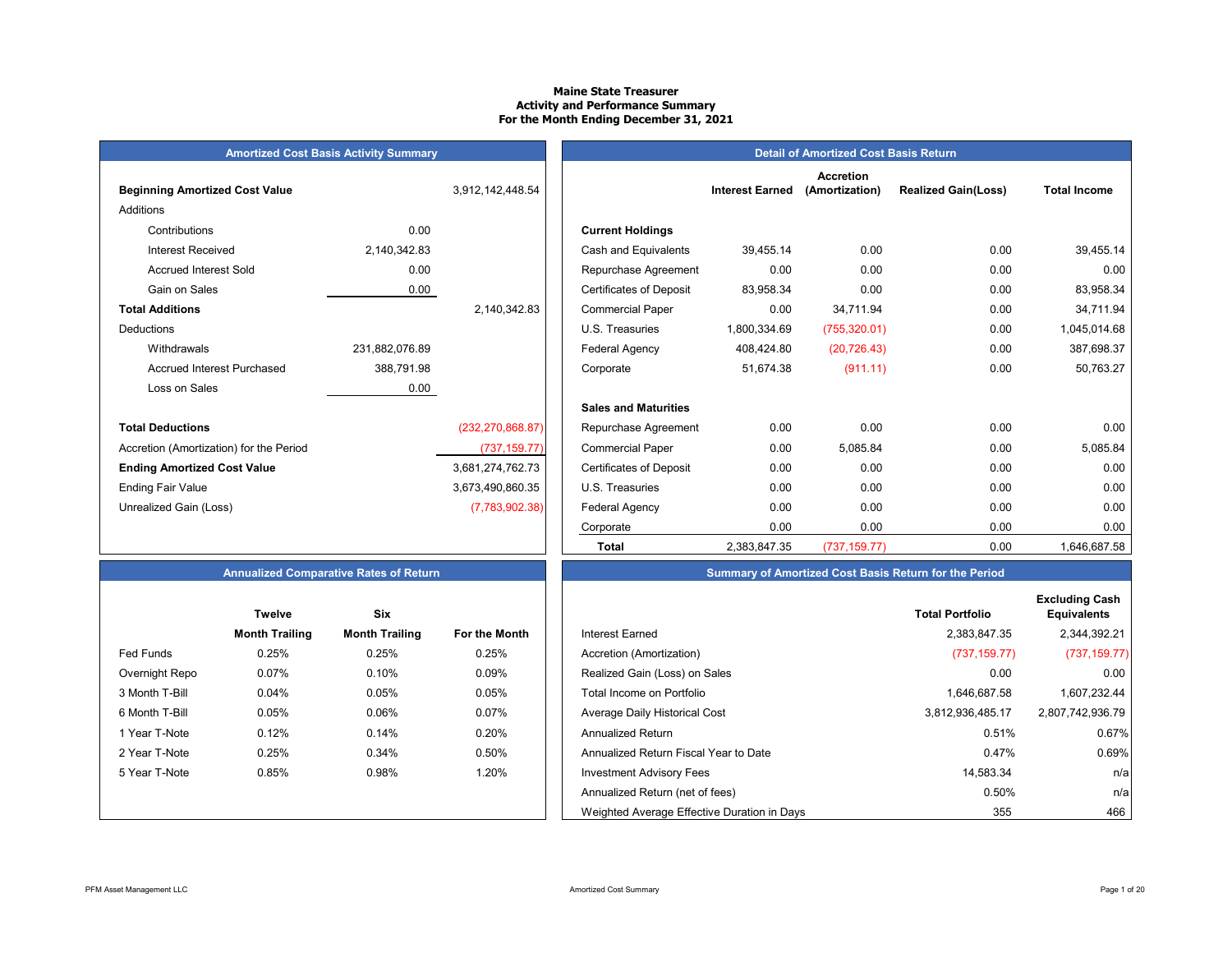# **Maine State TreasurerActivity and Performance Summary For the Month Ending December 31, 2021**

# **Fair Value Basis Activity Summary Beginning Fair Value 1.2 <b>Interest Earned Earned Earned Earned Change in Fair Value in Fair Value** Additions Contributions 0.00 **Current Holdings** Accrued Interest Sold 0.00 **Total Additions**DeductionsAccrued Interest Purchased 388,791.98 **Total Deductions** $(232, 270, 868.87)$ Change in Fair Value for the Period (6,257,272.19) **Ending Fair Value** 3,673,490,860.35

| ning Fair Value                   |                | 3,909,878,658.58   |                                | <b>Interest Earned</b> | <b>Change in Fair Value</b> | <b>Total Income</b> |
|-----------------------------------|----------------|--------------------|--------------------------------|------------------------|-----------------------------|---------------------|
| ons                               |                |                    |                                |                        |                             |                     |
| Contributions                     | 0.00           |                    | <b>Current Holdings</b>        |                        |                             |                     |
| <b>Interest Received</b>          | 2,140,342.83   |                    | Cash and Equivalents           | 39,455.14              | 0.00                        | 39,455.14           |
| Accrued Interest Sold             | 0.00           |                    | Repurchase Agreement           | 0.00                   | 0.00                        | 0.00                |
| <b>Additions</b>                  |                | 2,140,342.83       | <b>Certificates of Deposit</b> | 83,958.34              | 0.00                        | 83,958.34           |
|                                   |                |                    | <b>Commercial Paper</b>        | 0.00                   | 5,820.67                    | 5,820.67            |
| ctions                            |                |                    | U.S. Treasuries                | 1,800,334.69           | (5,059,775.43)              | (3,259,440.74)      |
| Withdrawals                       | 231,882,076.89 |                    | Federal Agency                 | 408,424.80             | (1, 170, 632.94)            | (762, 208.14)       |
| <b>Accrued Interest Purchased</b> | 388,791.98     |                    | Corporate                      | 51,674.38              | (35,703.89)                 | 15,970.49           |
| <b>Deductions</b>                 |                | (232, 270, 868.87) | <b>Sales and Maturities</b>    |                        |                             |                     |
|                                   |                |                    | Repurchase Agreements          | 0.00                   | 0.00                        | 0.00                |
| ge in Fair Value for the Period   |                | (6, 257, 272.19)   | <b>Commercial Paper</b>        | 0.00                   | 3,019.40                    | 3,019.40            |
| ıg Fair Value                     |                | 3,673,490,860.35   | <b>Certificates of Deposit</b> | 0.00                   | 0.00                        | 0.00                |
|                                   |                |                    | U.S. Treasuries                | 0.00                   | 0.00                        | 0.00                |
|                                   |                |                    | <b>Federal Agency</b>          | 0.00                   | 0.00                        | 0.00                |
|                                   |                |                    | Corporate                      | 0.00                   | 0.00                        | 0.00                |
|                                   |                |                    | Total                          | 2,383,847.35           | (6, 257, 272.19)            | (3,873,424.84)      |

**Detail of Fair Value Basis Return**

# **Annualized Comparative Rates of Return**

|                | <b>Twelve</b>         | Six                   |                      |
|----------------|-----------------------|-----------------------|----------------------|
|                | <b>Month Trailing</b> | <b>Month Trailing</b> | <b>For the Month</b> |
| Fed Funds      | 0.25%                 | 0.25%                 | 0.25%                |
| Overnight Repo | 0.07%                 | 0.10%                 | 0.09%                |
| 3 Month T-Bill | 0.05%                 | 0.05%                 | 0.08%                |
| 6 Month T-Bill | 0.09%                 | 0.06%                 | 0.11%                |
| 1 Year T-Note  | $-0.07%$              | $-0.32%$              | $-1.25%$             |
| 2 Year T-Note  | $-0.52%$              | $-0.83%$              | $-3.22%$             |
| 5 Year T-Note  | $-2.82%$              | $-2.28%$              | $-4.52%$             |
|                |                       |                       |                      |
|                |                       |                       |                      |

|                | <b>Twelve</b>         | Six                   |               |                                             | <b>Total Portfolio</b> | <b>Excluding Cash</b><br><b>Equivalents</b> |
|----------------|-----------------------|-----------------------|---------------|---------------------------------------------|------------------------|---------------------------------------------|
|                | <b>Month Trailing</b> | <b>Month Trailing</b> | For the Month | Interest Earned                             | 2,383,847.35           | 2,344,392.21                                |
| Fed Funds      | 0.25%                 | 0.25%                 | 0.25%         | Change in Fair Value                        | (6,257,272,19)         | (6, 257, 272.19)                            |
| Overnight Repo | 0.07%                 | 0.10%                 | 0.09%         | Total Income on Portfolio                   | (3,873,424.84)         | (3,912,879.98)                              |
| 3 Month T-Bill | 0.05%                 | 0.05%                 | 0.08%         | Average Daily Historical Cost               | 3.812.936.485.17       | 2,807,742,936.79                            |
| 6 Month T-Bill | 0.09%                 | 0.06%                 | 0.11%         | <b>Annualized Return</b>                    | $-1.20%$               | $-1.64%$                                    |
| 1 Year T-Note  | $-0.07\%$             | $-0.32%$              | $-1.25%$      | Annualized Return Fiscal Year to Date       | $-0.40%$               | $-0.59%$                                    |
| 2 Year T-Note  | $-0.52%$              | $-0.83%$              | $-3.22%$      | Weighted Average Effective Duration in Days | 355                    | 466                                         |
| 5 Year T-Note  | $-2.82%$              | $-2.28%$              | $-4.52%$      |                                             |                        |                                             |
|                |                       |                       |               |                                             |                        |                                             |

**Summary of Fair Value Basis Return for the Period**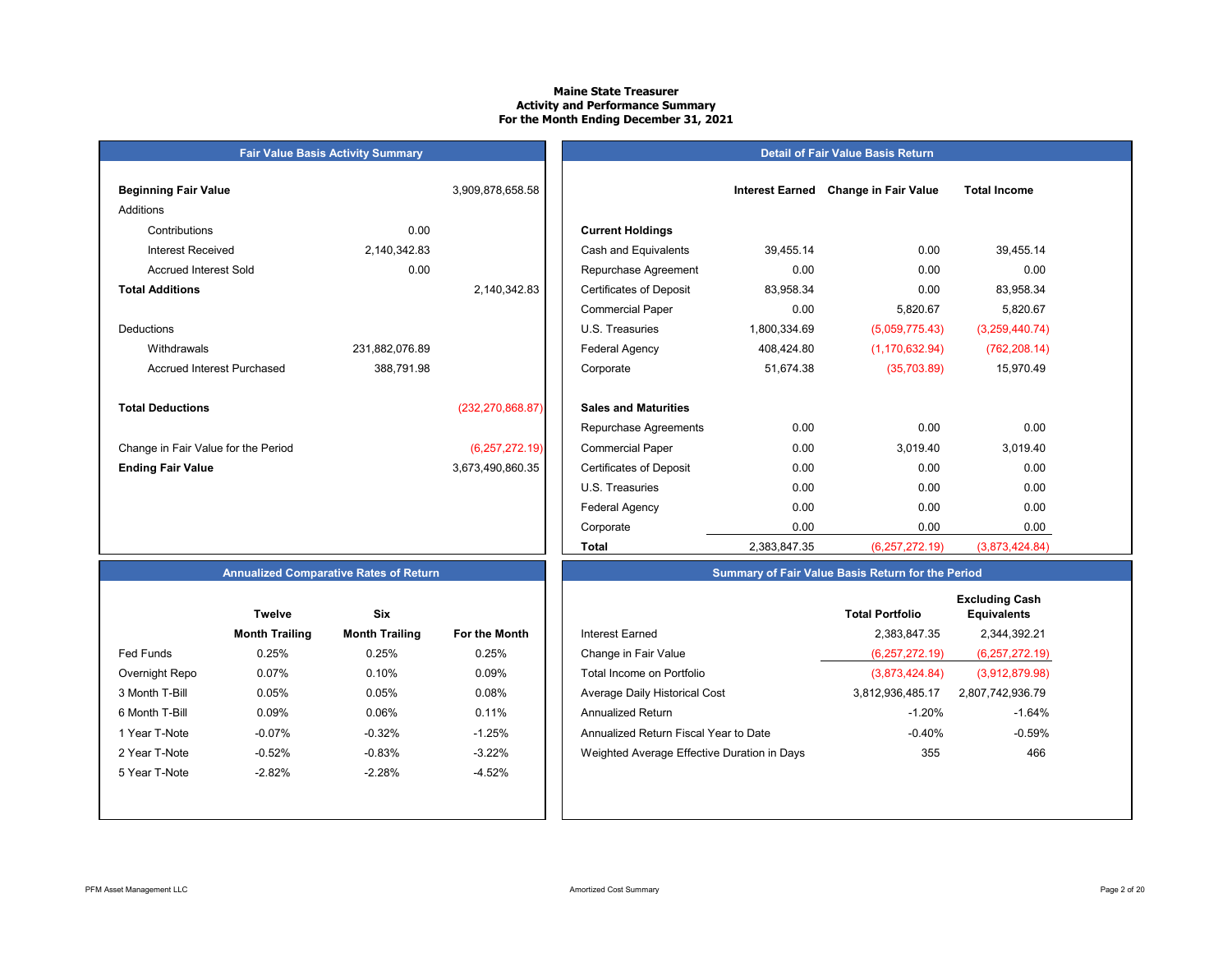# **Maine State Treasurer Investments - By Security Type As of December 31, 2021**

| <b>Security Type</b>           | Original<br>Cost | Amortized<br>Cost | Fair<br>Value    | Accrued<br>Interest | Unrealized<br>Gain (Loss) | Weighted<br>Average<br><b>Final Maturity</b><br>(Days) | Weighted<br>Average<br><b>Effective</b><br><b>Duration</b><br>(Years) | Asset<br>Allocation | Weighted<br>Average<br>Yield |
|--------------------------------|------------------|-------------------|------------------|---------------------|---------------------------|--------------------------------------------------------|-----------------------------------------------------------------------|---------------------|------------------------------|
| Cash and Cash Equivalents      | 880,000,000.00   | 880,000,000.00    | 880,000,000.00   | 39,455.14           | 0.00                      |                                                        | 0.00                                                                  | 24.0%               | 0.05%                        |
|                                |                  |                   |                  |                     |                           |                                                        |                                                                       |                     |                              |
| Repurchase Agreements          | 0.00             | 0.00              | 0.00             | 0.00                | 0.00                      |                                                        |                                                                       | 0.0%                |                              |
| <b>Commercial Paper</b>        | 224.737.535.00   | 224.878.338.33    | 224.843.723.00   | 0.00                | (34, 615.33)              | 86                                                     | 0.24                                                                  | 6.1%                | 0.20%                        |
| <b>Certificates of Deposit</b> | 165.000.000.00   | 165.000.000.00    | 165,000,000.00   | 1,568,319.44        | 0.00                      | 330                                                    | 0.92                                                                  | 4.5%                | 0.59%                        |
| U.S. Treasuries                | 1,892,158,476.65 | 1,885,279,872.23  | 1,878,431,714.40 | 4,525,819.72        | (6,848,157.83)            | 588                                                    | 1.60                                                                  | 51.1%               | 0.66%                        |
| U.S. Instrumentality           | 499,473,326.25   | 499,234,287.35    | 498,290,142.26   | 1,384,677.58        | (944, 145.09)             | 426                                                    | 0.73                                                                  | 13.6%               | 0.94%                        |
| Corporate                      | 26,837,592.85    | 26,882,264.82     | 26,925,280.69    | 221,252.55          | 43,015.87                 | 41                                                     | 0.06                                                                  | 0.7%                | 2.27%                        |
| Total                          | 3,688,206,930.75 | 3,681,274,762.73  | 3,673,490,860.35 | 7,739,524.43        | (7,783,902.38)            | 379                                                    | 0.97                                                                  | 100.0%              | 0.53%                        |

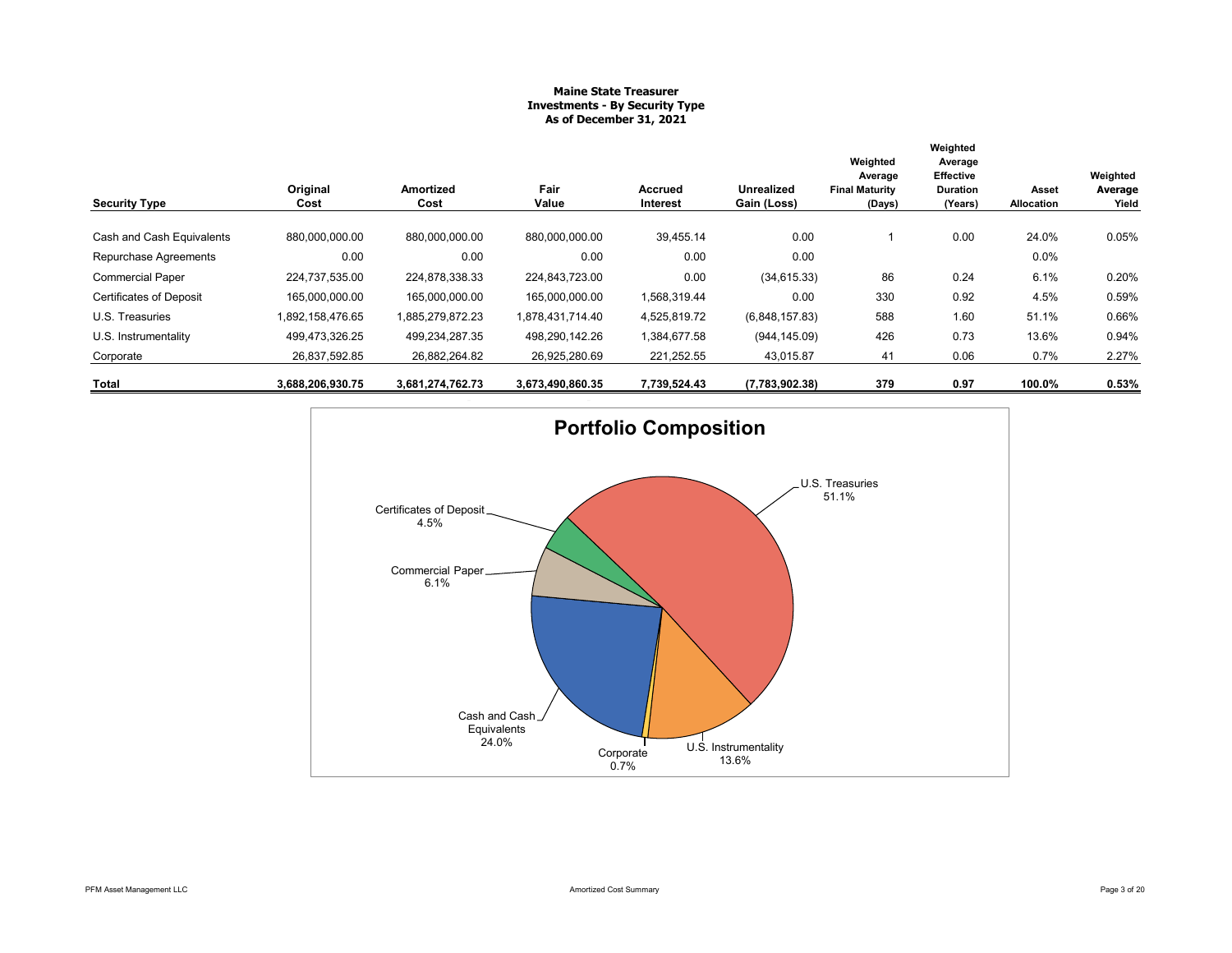# **Maine State Treasurer Investments - By Maturity As of December 31, 2021**

|                                  | <b>Maturity Distribution</b> |                      | December 31, 2021 | <b>Original Cost</b> | Percentage   |              | <b>Original Cost</b><br>November 30, 2021 |  |  |
|----------------------------------|------------------------------|----------------------|-------------------|----------------------|--------------|--------------|-------------------------------------------|--|--|
|                                  |                              | Overnight            |                   | 880,000,000.00       | 23.9%        |              | 1,161,950,888.89                          |  |  |
|                                  |                              | Under 90 Days        |                   | 299,846,102.75       | 8.1%         |              | 290,485,949.29                            |  |  |
|                                  |                              | 90 to 180 Days       |                   | 334,458,728.23       | 9.1%         |              | 286,216,768.48                            |  |  |
|                                  |                              | 180 Days to 1 Year   |                   | 461,758,651.58       | 12.5%        |              | 313,543,705.21                            |  |  |
|                                  |                              | 1 to 2 Years         |                   | 1,053,262,784.09     | 28.6%        |              | 1,010,267,737.22                          |  |  |
|                                  |                              | 2 to 3 Years         |                   | 658,880,664.10       | 17.9%        |              | 855,733,523.48                            |  |  |
|                                  |                              | Over 3 Years         |                   | $\blacksquare$       | 0.0%         |              |                                           |  |  |
|                                  |                              | Totals <sub>\$</sub> |                   | 3,688,206,930.75     | 100.0%       | \$           | 3,918,198,572.57                          |  |  |
| \$1,400,000,000                  |                              |                      |                   |                      |              |              | December 31, 2021                         |  |  |
| \$1,200,000,000                  |                              |                      |                   |                      |              |              | November 30, 2021                         |  |  |
| \$1,000,000,000<br>\$800,000,000 |                              |                      |                   |                      |              |              |                                           |  |  |
| \$600,000,000                    |                              |                      |                   |                      |              |              |                                           |  |  |
| \$400,000,000                    |                              |                      |                   |                      |              |              |                                           |  |  |
| \$200,000,000                    |                              |                      |                   |                      |              |              |                                           |  |  |
| \$-                              | Overnight                    | Under 90 Days        | 90 to 180 Days    | 180 Days to 1 Year   | 1 to 2 Years | 2 to 3 Years | Over 3 Years                              |  |  |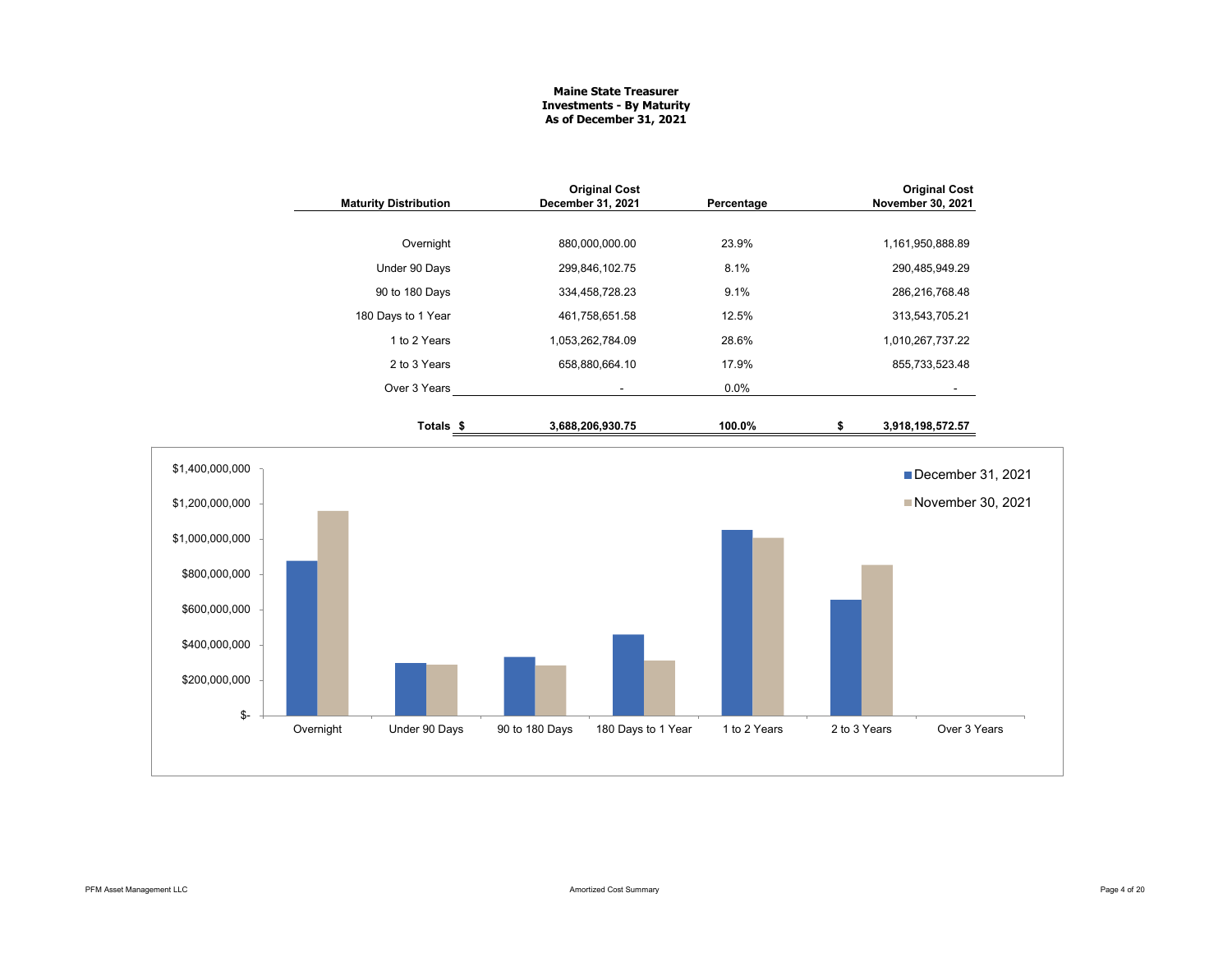|                                                | <b>PURCHASE</b> | COUPON DATE / CALL | <b>MATURITY</b> |                | <b>ORIGINAL</b><br><b>COST/ACCRUED</b> | AMORTIZED COST/           | ACCRETION FAIR VALUE/CHANGE UNREALIZED GAIN |             |              | <b>INTEREST</b> | <b>INTEREST</b> | <b>TOTAL</b>    | $\frac{9}{6}$<br>ACCRUED ALLOCATIO |       |
|------------------------------------------------|-----------------|--------------------|-----------------|----------------|----------------------------------------|---------------------------|---------------------------------------------|-------------|--------------|-----------------|-----------------|-----------------|------------------------------------|-------|
| <b>DESCRIPTION</b>                             | <b>DATE</b>     | <b>RATE</b>        | <b>DATE</b>     |                | PAR VALUE INTEREST PURCHASE            | (AMORTIZATION)            | IN FAIR VALUE                               | (LOSS)      | AI PURCHASED | <b>RECEIVED</b> | <b>EARNED</b>   | <b>INTEREST</b> | N                                  | YIELD |
| <b>CASH AND EQUIVALENTS</b>                    |                 |                    |                 |                |                                        |                           |                                             |             |              |                 |                 |                 |                                    |       |
| <b>BAR HARBOR BANK &amp; TRUST</b>             | 12/31/21        | 0.100V             |                 | 49.000.000.00  | 49.000.000.00<br>0.00                  | 49.000.000.00<br>0.00     | 49.000.000.00<br>0.00                       | 0.00        | 0.00         | 4,027.40        | 4,161.64        | 4,161.64        | 1.33%                              | 0.100 |
| <b>CITIZENS BANK</b>                           | 12/31/21        | 0.060V             |                 | 100,000,000.00 | 100,000,000.00<br>0.00                 | 100,000,000.00<br>0.00    | 100,000,000.00<br>0.00                      | 0.00        | 0.00         | 4,931.40        | 5,095.78        | 5,095.78        | 2.72%                              | 0.060 |
| <b>TD BANK</b>                                 | 12/31/21        | 0.060V             |                 | 250,000,000.00 | 250,000,000.00<br>0.00                 | 250,000,000.00<br>0.00    | 250,000,000.00<br>0.00                      | 0.00        | 0.00         | 12,328.77       | 12,739.73       | 12,739.73       | 6.81%                              | 0.060 |
| <b>BATH SAVINGS</b>                            | 12/31/21        | 0.060V             |                 | 14,000,000.00  | 14,000,000.00<br>0.00                  | 14,000,000.00<br>0.00     | 14,000,000.00<br>0.00                       | 0.00        | 0.00         | 736.44          | 713.42          | 713.42          | 0.38%                              | 0.060 |
| <b>BIDDEFORD SAVINGS BANK</b>                  | 12/31/21        | 0.060V             |                 | 5,000,000.00   | 5,000,000.00<br>0.00                   | 5,000,000.00<br>0.00      | 5,000,000.00<br>0.00                        | 0.00        | 0.00         | 350.70          | 254.80          | 254.80          | 0.14%                              | 0.060 |
| NORTHEAST BANK                                 | 12/31/21        | 0.050V             |                 | 97,000,000.00  | 97,000,000.00<br>0.00                  | 97,000,000.00<br>0.00     | 97,000,000.00<br>0.00                       | 0.00        | 0.00         | 2,386.30        | 3,516.44        | 3,516.44        | 2.64%                              | 0.050 |
| FIDELITY GOVERNMENT PORTFOLIO                  | 12/31/21        | 0.010V             |                 | 2,000,000.00   | 2,000,000.00<br>0.00                   | 2,000,000.00<br>0.00      | 2,000,000.00<br>0.00                        | 0.00        | 0.00         | 16.44           | 36.99           | 36.99           | 0.05%                              | 0.010 |
| <b>FIRST NATIONAL</b>                          | 12/31/21        | 0.050V             |                 | 50,000,000.00  | 50,000,000.00<br>0.00                  | 50,000,000.00<br>0.00     | 50,000,000.00<br>0.00                       | 0.00        | 0.00         | 2,054.80        | 2,123.29        | 2,123.29        | 1.36%                              | 0.050 |
| FIRST AMERICAN FUNDS                           | 12/31/21        | 0.020V             |                 | 1,000,000.00   | 1,000,000.00<br>0.00                   | 1,000,000.00<br>0.00      | 1,000,000.00<br>0.00                        | 0.00        | 0.00         | 18.69           | 24.15           | 24.15           | 0.03%                              | 0.020 |
| U.S. BANK MONEY MARKET FUND                    | 12/31/21        | 0.030V             |                 | 52,000,000.00  | 52,000,000.00<br>0.00                  | 52,000,000.00<br>0.00     | 52,000,000.00<br>0.00                       | 0.00        | 0.00         | 11,742.30       | 4,809.18        | 4,809.18        | 1.42%                              | 0.030 |
| TD GOLDMAN SACHS MMF                           | 12/31/21        | 0.030 V            |                 | 250,000,000.00 | 250,000,000.00<br>0.00                 | 250,000,000.00<br>0.00    | 250,000,000.00<br>0.00                      | 0.00        | 0.00         | 5,362.60        | 5,541.36        | 5,541.36        | 6.81%                              | 0.030 |
| MISCELLAENOUS INCOME                           | 12/31/21        | 0.000V             |                 | 0.00           | 0.00<br>0.00                           | 0.00<br>0.00              | 0.00<br>0.00                                | 0.00        | 0.00         | 0.00            | 0.00            | 0.00            | 0.00%                              | 0.000 |
| <b>TOTAL</b>                                   |                 |                    |                 | 880,000,000.00 | 880,000,000.00<br>0.00                 | 880,000,000.00<br>0.00    | 880,000,000.00<br>0.00                      | 0.00        | 0.00         | 44,092.83       | 39,455.14       | 39,455.14       | 23.96%                             | 0.051 |
| <b>COMMERCIAL PAPER</b>                        |                 |                    |                 |                |                                        |                           |                                             |             |              |                 |                 |                 |                                    |       |
| CREDIT AGRICOLE CIB NY COMM PAPER<br>22533UAE3 | 04/22/21        | 0.000 01/14/22     |                 | 25,000,000.00  | 24,966,625.00<br>0.00                  | 24,998,375.00<br>3,875.00 | 24,998,475.00<br>2,275.00                   | 100.00      | 0.00         | 0.00            | 0.00            | 0.00            | 0.68%                              | 0.180 |
| MUFG BANK LTD/NY COMM PAPER<br>62479MAE3       | 04/21/21        | 0.000              | 01/14/22        | 25,000,000.00  | 24,968,361.11<br>0.00                  | 24,998,465.28<br>3,659.72 | 24,998,625.00<br>2,475.00                   | 159.72      | 0.00         | 0.00            | 0.00            | 0.00            | 0.68%                              | 0.170 |
| BNP PARIBAS NY BRANCH COMM PAPER<br>09659CBB3  | 05/18/21        | 0.000              | 02/11/22        | 25,000,000.00  | 24,968,243.06<br>0.00                  | 24,995,159.72<br>3,659.72 | 24,994,025.00<br>100.00                     | (1, 134.72) | 0.00         | 0.00            | 0.00            | 0.00            | 0.68%                              | 0.170 |
| MUFG BANK LTD/NY COMM PAPER<br>62479MBB8       | 05/18/21        | 0.000              | 02/11/22        | 25,000,000.00  | 24,971,979.17<br>0.00                  | 24,995,729.17<br>3,229.17 | 24,995,025.00<br>2,575.00                   | (704.17)    | 0.00         | 0.00            | 0.00            | 0.00            | 0.68%                              | 0.150 |
| OLD LINE FUNDING LLC COMM PAPER<br>67983UCF8   | 11/15/21        | 0.000              | 03/15/22        | 27,000,000.00  | 26,984,700.00<br>0.00                  | 26,990,692.50<br>3,952.50 | 26,984,826.00<br>1,215.00                   | (5,866.50)  | 0.00         | 0.00            | 0.00            | 0.00            | 0.73%                              | 0.170 |
| OLD LINE FUNDING LLC COMM PAPER<br>67983UDB6   | 11/16/21        | 0.000 04/11/22     |                 | 23,000,000.00  | 22,983,210.00<br>0.00                  | 22,988,500.00<br>3.565.00 | 22,980,772.00<br>414.00                     | (7,728.00)  | 0.00         | 0.00            | 0.00            | 0.00            | 0.63%                              | 0.180 |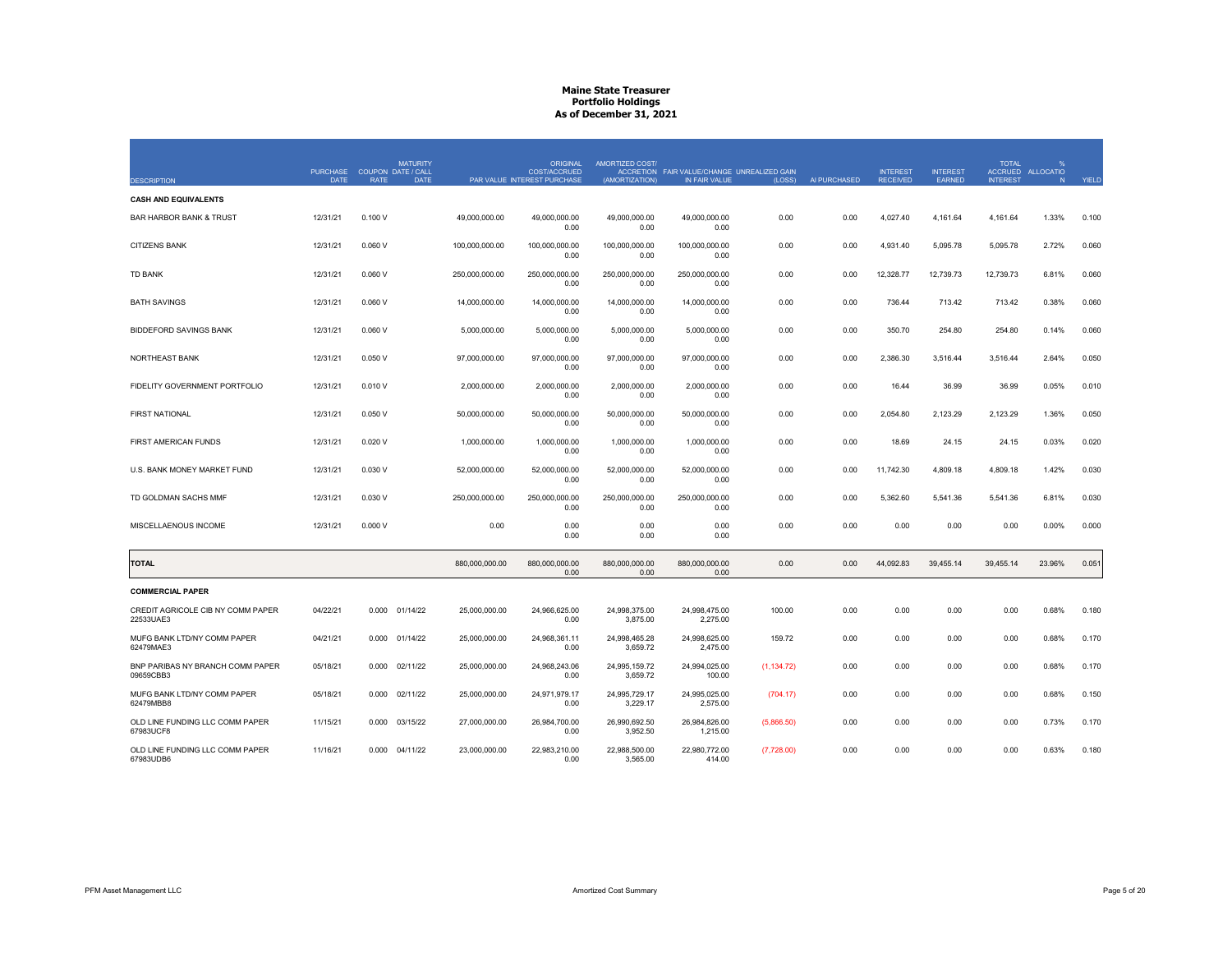| <b>DESCRIPTION</b>                             | <b>PURCHASE</b><br><b>DATE</b> | <b>RATE</b> | <b>MATURITY</b><br>COUPON DATE / CALL<br><b>DATE</b> |                | <b>ORIGINAL</b><br><b>COST/ACCRUED</b><br>PAR VALUE INTEREST PURCHASE | AMORTIZED COST/<br>(AMORTIZATION) | ACCRETION FAIR VALUE/CHANGE UNREALIZED GAIN<br>IN FAIR VALUE | (LOSS)       | AI PURCHASED | <b>INTEREST</b><br><b>RECEIVED</b> | <b>INTEREST</b><br>EARNED | <b>TOTAL</b><br><b>INTEREST</b> | ACCRUED ALLOCATIO<br>N | YIELD |
|------------------------------------------------|--------------------------------|-------------|------------------------------------------------------|----------------|-----------------------------------------------------------------------|-----------------------------------|--------------------------------------------------------------|--------------|--------------|------------------------------------|---------------------------|---------------------------------|------------------------|-------|
| NATIXIS NY BRANCH COMM PAPER<br>63873KF28      | 11/02/21                       | 0.000       | 06/02/22                                             | 25,000,000.00  | 24,969,083.33<br>0.00                                                 | 24,977,833.33<br>4,520.83         | 24,963,450.00<br>(6,425.00)                                  | (14, 383.33) | 0.00         | 0.00                               | 0.00                      | 0.00                            | 0.68%                  | 0.210 |
| NATIXIS NY BRANCH COMM PAPER<br>63873KFE2      | 12/16/21                       | 0.000       | 06/14/22                                             | 25,000,000.00  | 24,960,000.00<br>0.00                                                 | 24,963,555.56<br>3,555.56         | 24,959,725.00<br>(275.00)                                    | (3,830.56)   | 0.00         | 0.00                               | 0.00                      | 0.00                            | 0.68%                  | 0.321 |
| CREDIT AGRICOLE CIB NY COMM PAPER<br>22533UFG3 | 12/06/21                       | 0.000       | 06/16/22                                             | 25,000,000.00  | 24,965,333.33<br>0.00                                                 | 24,970,027.77<br>4,694.44         | 24,968,800.00<br>3.466.67                                    | (1,227.77)   | 0.00         | 0.00                               | 0.00                      | 0.00                            | 0.68%                  | 0.260 |
| <b>TOTAL</b>                                   |                                |             |                                                      | 225,000,000.00 | 224,737,535.00<br>0.00                                                | 224,878,338.33<br>34.711.94       | 224,843,723.00<br>5.820.67                                   | (34,615.33)  | 0.00         | 0.00                               | 0.00                      | 0.00                            | 6.12%                  | 0.201 |
| <b>CERTIFICATES OF DEPOSIT</b>                 |                                |             |                                                      |                |                                                                       |                                   |                                                              |              |              |                                    |                           |                                 |                        |       |
| PEOPLES UNITED CERT DEPOS                      | 01/17/20                       | 1.650       | 01/17/22                                             | 40,000,000.00  | 40,000,000.00<br>0.00                                                 | 40,000,000.00<br>0.00             | 40,000,000.00<br>0.00                                        | 0.00         | 0.00         | 0.00                               | 56,833.33                 | 1,310,833.33                    | 1.09%                  | 1.650 |
| CAMDEN NATIONAL BANK CERT DEPOS                | 01/17/21                       | 0.200       | 01/17/23                                             | 50,000,000.00  | 50,000,000.00<br>0.00                                                 | 50,000,000.00<br>0.00             | 50,000,000.00<br>0.00                                        | 0.00         | 0.00         | 0.00                               | 8,611.11                  | 96,944.44                       | 1.36%                  | 0.200 |
| PEOPLES UNITED CERT DEPOS                      | 01/19/21                       | 0.350       | 01/19/23                                             | 10,000,000.00  | 10,000,000.00<br>0.00                                                 | 10,000,000.00<br>0.00             | 10,000,000.00<br>0.00                                        | 0.00         | 0.00         | 0.00                               | 3,013.89                  | 33,736.11                       | 0.27%                  | 0.350 |
| BANGOR SAVINGS BANK CERT DEPOS                 | 04/08/21                       | 0.400       | 04/08/23                                             | 15,000,000,00  | 15.000.000.00<br>0.00                                                 | 15.000.000.00<br>0.00             | 15.000.000.00<br>0.00                                        | 0.00         | 0.00         | 0.00                               | 5.166.67                  | 44.666.67                       | 0.41%                  | 0.400 |
| PEOPLES UNITED CERT DEPOS                      | 04/18/21                       | 0.250       | 04/18/23                                             | 15,000,000.00  | 15.000.000.00<br>0.00                                                 | 15.000.000.00<br>0.00             | 15,000,000.00<br>0.00                                        | 0.00         | 0.00         | 0.00                               | 3.229.17                  | 26,875.00                       | 0.41%                  | 0.250 |
| PEOPLES UNITED CERT DEPOS                      | 04/22/21                       | 0.250       | 04/23/23                                             | 25,000,000.00  | 25,000,000.00<br>0.00                                                 | 25,000,000.00<br>0.00             | 25,000,000.00<br>0.00                                        | 0.00         | 0.00         | 0.00                               | 5,381.94                  | 44,097.22                       | 0.68%                  | 0.250 |
| PEOPLES UNITED CERT DEPOS                      | 06/14/21                       | 0.200       | 06/14/23                                             | 10,000,000.00  | 10,000,000.00<br>0.00                                                 | 10,000,000.00<br>0.00             | 10,000,000.00<br>0.00                                        | 0.00         | 0.00         | 0.00                               | 1,722.23                  | 11,166.67                       | 0.27%                  | 0.200 |
| <b>TOTAL</b>                                   |                                |             |                                                      | 165.000.000.00 | 165.000.000.00<br>0.00                                                | 165.000.000.00<br>0.00            | 165.000.000.00<br>0.00                                       | 0.00         | 0.00         | 0.00                               | 83.958.34                 | 1.568.319.44                    | 4.5%                   | 0.591 |
| <b>U.S. TREASURIES</b>                         |                                |             |                                                      |                |                                                                       |                                   |                                                              |              |              |                                    |                           |                                 |                        |       |
| US TREASURY NOTES<br>9128286C9                 | 09/30/19                       | 2.500       | 02/15/22                                             | 25,000,000.00  | 25,493,164.06<br>0.00                                                 | 25,025,537.84<br>(17,592.73)      | 25,066,405.00<br>(58, 595.00)                                | 40,867.16    | 0.00         | 0.00                               | 52,649.46                 | 236,073.37                      | 0.68%                  | 1.649 |
| US TREASURY NOTES<br>912828W89                 | 09/03/19                       | 1.875       | 03/31/22                                             | 40,000,000.00  | 40,404,687.50<br>0.00                                                 | 40,038,316.16<br>(13,346.07)      | 40,168,752.00<br>(62, 496.00)                                | 130,435.84   | 0.00         | 0.00                               | 63,873.63                 | 191,620.88                      | 1.09%                  | 1.473 |
| US TREASURY NOTES<br>9128286M7                 | 10/29/19                       | 2.250       | 04/15/22                                             | 23,000,000.00  | 23,321,640.63<br>0.00                                                 | 23,037,208.70<br>(11,091.06)      | 23,136,562.50<br>(46, 719.90)                                | 99,353.80    | 0.00         | 0.00                               | 44,072.80                 | 110,892.86                      | 0.63%                  | 1.668 |
| <b>US TREASURY NOTES</b><br>9128286M7          | 11/14/19                       | 2.250       | 04/15/22                                             | 30.000.000.00  | 30.426.562.50<br>0.00                                                 | 30.050.240.66<br>(14, 975.58)     | 30.178.125.00<br>(60, 939.00)                                | 127.884.34   | 0.00         | 0.00                               | 57.486.26                 | 144.642.85                      | 0.82%                  | 1.647 |
| <b>US TREASURY NOTES</b><br>9128286U9          | 10/31/19                       | 2.125       | 05/15/22                                             | 25,000,000.00  | 25,289,062.50<br>0.00                                                 | 25,041,784.65<br>(9,666.60)       | 25,179,687.50<br>(50, 782.50)                                | 137,902.85   | 0.00         | 0.00                               | 45,493.78                 | 68,974.45                       | 0.69%                  | 1.658 |
| US TREASURY NOTES<br>9128286U9                 | 10/31/19                       | 2.125       | 05/15/22                                             | 25,000,000.00  | 25,289,062.50<br>0.00                                                 | 25,041,784.65<br>(9,666.60)       | 25,179,687.50<br>(50, 782.50)                                | 137,902.85   | 0.00         | 0.00                               | 45,493.78                 | 68,974.45                       | 0.69%                  | 1.658 |
| US TREASURY NOTES<br>912828XG0                 | 07/08/19                       | 2.125       | 06/30/22                                             | 27,000,000.00  | 27,241,523.44<br>0.00                                                 | 27,039,957.92<br>(6,881.64)       | 27,248,907.60<br>(67,500.00)                                 | 208,949.68   | 0.00         | 286,875.00                         | 48,358.04                 | 1,584.94                        | 0.74%                  | 1.815 |
| US TREASURY NOTES<br>9128287C8                 | 07/19/19                       | 1.750       | 07/15/22                                             | 25,000,000.00  | 24,945,312.50<br>0.00                                                 | 24,990,234.37<br>1,552.48         | 25,199,220.00<br>(54,685.00)                                 | 208,985.63   | 0.00         | 0.00                               | 36,854.62                 | 202,105.98                      | 0.69%                  | 1.826 |
| <b>US TREASURY NOTES</b><br>9128287C8          | 08/01/19                       | 1.750       | 07/15/22                                             | 25,000,000.00  | 24.967.773.44<br>0.00                                                 | 24.994.175.92<br>925.88           | 25.199.220.00<br>(54.685.00)                                 | 205,044.08   | 0.00         | 0.00                               | 36,854.62                 | 202,105.98                      | 0.69%                  | 1.795 |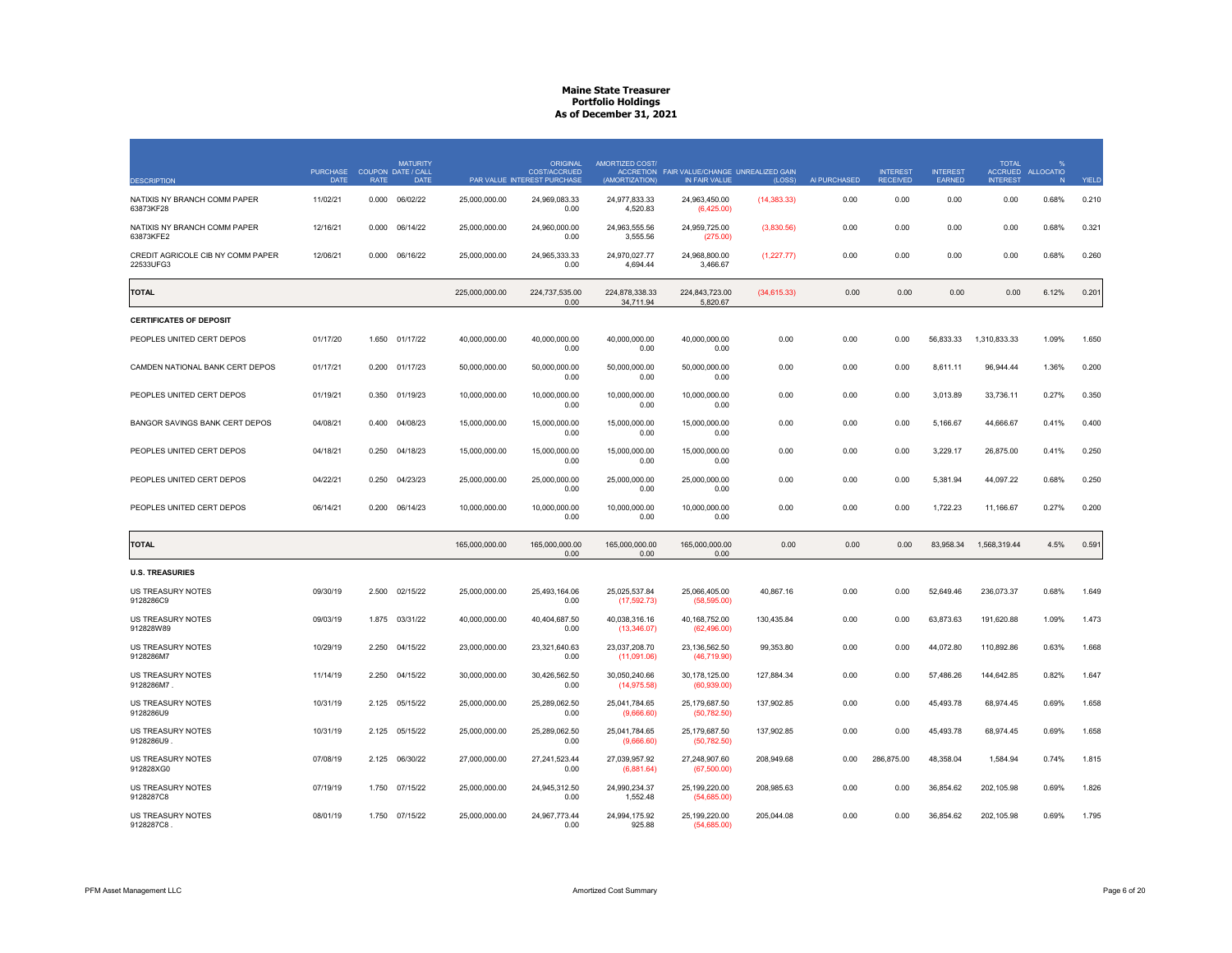|                                       | <b>PURCHASE</b> |             | <b>MATURITY</b><br>COUPON DATE / CALL |               | <b>ORIGINAL</b><br><b>COST/ACCRUED</b> | AMORTIZED COST/                | ACCRETION FAIR VALUE/CHANGE UNREALIZED GAIN |               |               | <b>INTEREST</b> | <b>INTEREST</b> | <b>TOTAL</b>    | %<br>ACCRUED ALLOCATIO |              |
|---------------------------------------|-----------------|-------------|---------------------------------------|---------------|----------------------------------------|--------------------------------|---------------------------------------------|---------------|---------------|-----------------|-----------------|-----------------|------------------------|--------------|
| <b>DESCRIPTION</b>                    | <b>DATE</b>     | <b>RATE</b> | <b>DATE</b>                           |               | PAR VALUE INTEREST PURCHASE            | (AMORTIZATION)                 | IN FAIR VALUE                               | (LOSS)        | AI PURCHASED  | <b>RECEIVED</b> | EARNED          | <b>INTEREST</b> | N                      | <b>YIELD</b> |
| US TREASURY NOTES<br>9128287C8        | 08/05/19        | 1.750       | 07/15/22                              | 26,000,000.00 | 26, 142, 187.50<br>0.00                | 26,025,792.15<br>(4, 100.29)   | 26,207,188.80<br>(56, 872.40)               | 181,396.65    | 0.00          | 0.00            | 38,328.81       | 210,190.22      | 0.71%                  | 1.559        |
| US TREASURY NOTES<br>9128287C8        | 08/23/19        | 1.750       | 07/15/22                              | 35,000,000.00 | 35,211,914.06<br>0.00                  | 35,039,094.84<br>(6,215.07)    | 35,278,908.00<br>(76, 559.00)               | 239,813.16    | 0.00          | 0.00            | 51,596.47       | 282,948.37      | 0.96%                  | 1.535        |
| US TREASURY NOTES<br>9128282S8        | 09/30/19        | 1.625       | 08/31/22                              | 25,000,000.00 | 25,008,789.06<br>0.00                  | 25,001,995.27<br>(255.59)      | 25,222,655.00<br>(50, 782.50)               | 220,659.73    | 0.00          | 0.00            | 34,789.36       | 138,035.22      | 0.69%                  | 1.612        |
| US TREASURY NOTES<br>912828YK0        | 10/21/19        | 1.375       | 10/15/22                              | 30,000,000.00 | 29,844,140.63<br>0.00                  | 29,958,961.80<br>4,432.70      | 30,243,750.00<br>(56, 250.00)               | 284,788.20    | 0.00          | 0.00            | 35,130.50       | 88,392.86       | 0.82%                  | 1.554        |
| US TREASURY NOTES<br>9128283C2        | 11/14/19        | 2.000       | 10/31/22                              | 30,000,000.00 | 30,307,031.25<br>0.00                  | 30,085,980.10<br>(8,796.64)    | 30,403,125.00<br>(79,689.00)                | 317,144.90    | 0.00          | 0.00            | 51,381.21       | 102,762.43      | 0.83%                  | 1.644        |
| US TREASURY NOTES<br>912828M49        | 12/01/21        | 1.875       | 10/31/22                              | 50,000,000.00 | 50,757,812.50<br>80.283.15             | 50,687,476.61<br>(70, 335.89)  | 50,625,000.00<br>(132, 812.50)              | (62, 476.61)  | (80, 283.15)  | 0.00            | 80,283.15       | 160,566.30      | 1.38%                  | 0.215        |
| <b>US TREASURY NOTES</b><br>912828YW4 | 12/31/19        | 1.625       | 12/15/22                              | 30,000,000.00 | 30,008,203.13<br>0.00                  | 30,002,643.23<br>(235.46)      | 30,351,564.00<br>(70, 311.00)               | 348,920.77    | 0.00          | 243,750.00      | 41,415.40       | 22,767.86       | 0.83%                  | 1.615        |
| US TREASURY NOTES<br>91282CBD2        | 10/25/21        | 0.125       | 12/31/22                              | 50,000,000.00 | 49,955,078.13<br>0.00                  | 49,962,149.17<br>3,223.57      | 49,843,750.00<br>(70,310.00)                | (118, 399.17) | 0.00          | 31,250.00       | 5,267.76        | 172.65          | 1.36%                  | 0.201        |
| US TREASURY NOTES<br>91282CBD2        | 10/29/21        | 0.125       | 12/31/22                              | 50,000,000.00 | 49,949,218.75<br>0.00                  | 49,956,812.21<br>3,678.08      | 49,843,750.00<br>(70, 310.00)               | (113,062.21)  | 0.00          | 31,250.00       | 5,267.76        | 172.65          | 1.36%                  | 0.212        |
| US TREASURY NOTES<br>91282CBD2.       | 11/23/21        | 0.125       | 12/31/22                              | 50,000,000.00 | 49,931,640.63<br>0.00                  | 49,938,256.05<br>5,258.41      | 49,843,750.00<br>(70, 310.00)               | (94, 506.05)  | 0.00          | 31,250.00       | 5,267.76        | 172.65          | 1.36%                  | 0.249        |
| <b>US TREASURY NOTES</b><br>91282CBN0 | 10/13/21        | 0.125       | 02/28/23                              | 30,000,000.00 | 29.963.671.88<br>4,454.42              | 29.969.449.71<br>2,238.91      | 29.878.125.00<br>(42, 189.00)               | (91, 324.71)  | 0.00          | 0.00            | 3,211.32        | 12,741.71       | 0.81%                  | 0.213        |
| US TREASURY NOTES<br>9128284S6        | 05/19/21        | 2.750       | 05/31/23                              | 50,000,000.00 | 52,638,671.88<br>0.00                  | 51,831,423.21<br>(110, 241.00) | 51,539,060.00<br>(203, 130.00)              | (292, 363.21) | 0.00          | 0.00            | 117,101.65      | 120,879.12      | 1.40%                  | 0.149        |
| US TREASURY N/B NOTES<br>91282CCD1    | 11/23/21        | 0.125       | 05/31/23                              | 50,000,000.00 | 49,753,906.25<br>0.00                  | 49,771,230.54<br>13,770.59     | 49,687,500.00<br>(93,750.00)                | (83,730.54)   | 0.00          | 0.00            | 5,322.81        | 5,494.51        | 1.35%                  | 0.450        |
| US TREASURY NOTES<br>9128284X5        | 05/19/21        | 2.750       | 08/31/23                              | 50,000,000.00 | 52,919,921.88<br>0.00                  | 52,125,170.96<br>(108, 534.27) | 51,718,750.00<br>(242, 190.00)              | (406, 420.96) | 0.00          | 0.00            | 117,748.62      | 467,196.13      | 1.41%                  | 0.185        |
| <b>US TREASURY NOTES</b><br>9128285D8 | 07/19/21        | 2.875       | 09/30/23                              | 50.000.000.00 | 52.859.375.00<br>0.00                  | 52.268.271.33<br>(110, 386.83) | 51.906.250.00<br>(242, 190.00)              | (362,021.33)  | 0.00          | 0.00            | 122.424.45      | 367.273.35      | 1.41%                  | 0.265        |
| <b>US TREASURY NOTES</b><br>91282CDA6 | 09/30/21        | 0.250       | 09/30/23                              | 35,000,000,00 | 34.960.351.56<br>0.00                  | 34.965.402.66<br>1,683.70      | 34,753,908.00<br>(87,500.00)                | (211, 494.66) | 0.00          | 0.00            | 7.451.92        | 22.355.77       | 0.95%                  | 0.307        |
| US TREASURY NOTES<br>91282CAP6        | 06/30/21        | 0.125       | 10/15/23                              | 35,000,000.00 | 34,852,343.75<br>0.00                  | 34,884,979.84<br>5,468.75      | 34,650,000.00<br>(92,967.00)                | (234, 979.84) | 0.00          | 0.00            | 3,725.96        | 9,375.00        | 0.94%                  | 0.310        |
| US TREASURY NOTES<br>91282CAW1        | 11/23/21        | 0.250       | 11/15/23                              | 50,000,000.00 | 49,638,671.88<br>2,762.43              | 49,658,189.60<br>15,514.08     | 49,585,940.00<br>(125,000.00)               | (72, 249.60)  | 0.00          | 0.00            | 10,704.42       | 16,229.28       | 1.35%                  | 0.618        |
| US TREASURY NOTES<br>9128285P1        | 05/19/21        | 2.875       | 11/30/23                              | 50,000,000.00 | 53,347,656.25<br>0.00                  | 52,526,123.31<br>(112, 191.72) | 52,039,060.00<br>(257, 815.00)              | (487,063.31)  | 0.00          | 0.00            | 122,424.45      | 126,373.63      | 1.42%                  | 0.223        |
| US TREASURY NOTES<br>91282CBA8        | 07/20/21        | 0.125       | 12/15/23                              | 20,000,000.00 | 19,910,937.50<br>0.00                  | 19,927,674.76<br>3,144.58      | 19,768,750.00<br>(43,750.00)                | (158, 924.76) | 0.00          | 12,500.00       | 2,123.86        | 1,167.58        | 0.54%                  | 0.311        |
| US TREASURY NOTES<br>91282CBA8        | 07/20/21        | 0.125       | 12/15/23                              | 50,000,000.00 | 49,777,343.75<br>0.00                  | 49,819,186.89<br>7,861.43      | 49,421,875.00<br>(109, 375.00)              | (397, 311.89) | 0.00          | 31,250.00       | 5,309.66        | 2,918.95        | 1.35%                  | 0.311        |
| US TREASURY NOTES<br>91282CBA8.       | 08/16/21        | 0.125       | 12/15/23                              | 50,000,000.00 | 49,808,593.75<br>0.00                  | 49,839,632.60<br>6,972.49      | 49,421,875.00<br>(109, 375.00)              | (417, 757.60) | 0.00          | 31,250.00       | 5,309.66        | 2,918.95        | 1.35%                  | 0.290        |
| US TREASURY NOTES<br>9128285U0        | 12/20/21        | 2.625       | 12/31/23                              | 25,000,000.00 | 25,986,328.13<br>0.00                  | 25,970,355.20<br>(15, 972.93)  | 25,929,687.50<br>(56,640.63)                | (40,667.70)   | (308, 508.83) | 328,125.00      | 21,429.02       | 1,812.85        | 0.71%                  | 0.665        |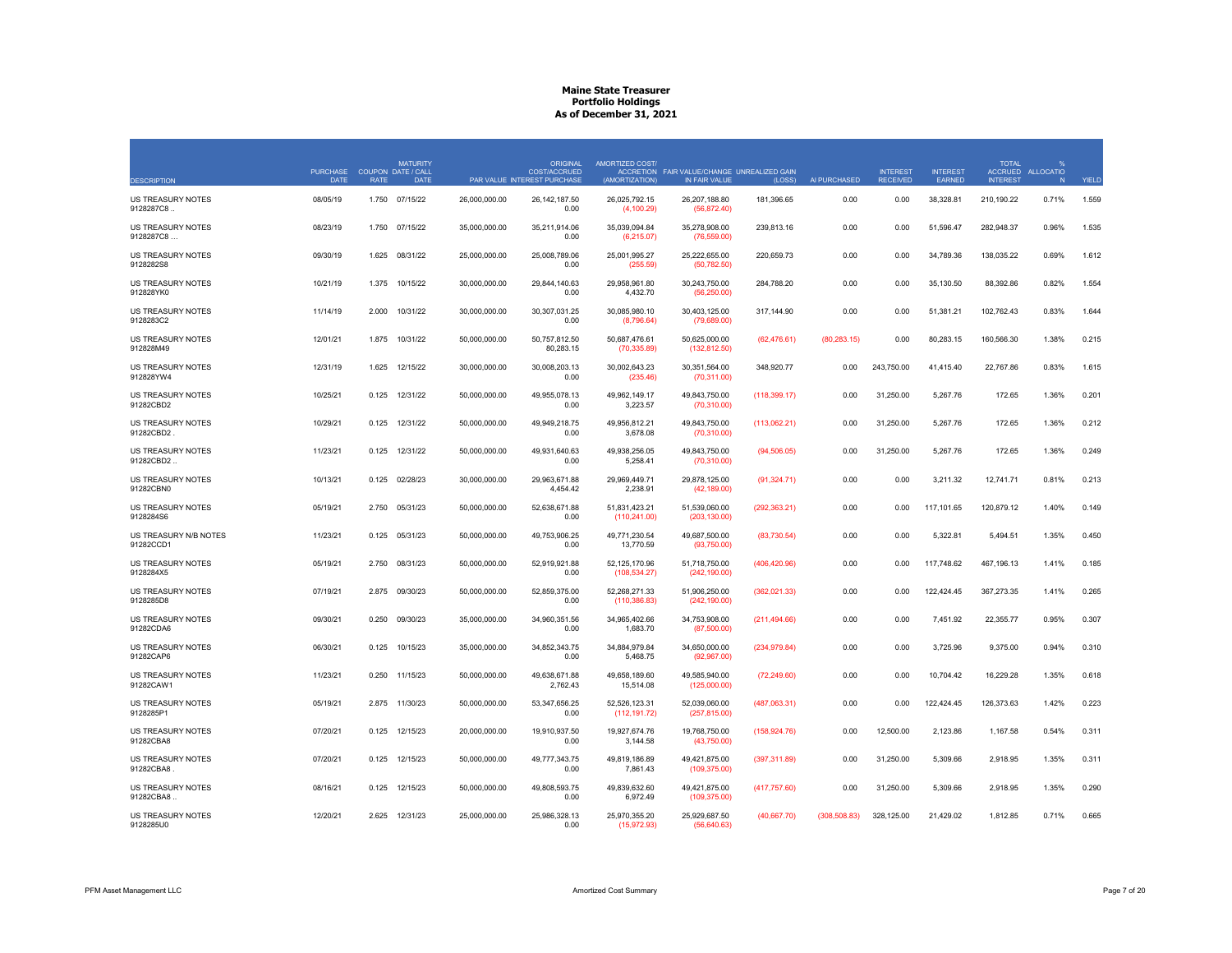| <b>DESCRIPTION</b>                     | <b>PURCHASE</b><br><b>DATE</b> | <b>RATE</b> | <b>MATURITY</b><br>COUPON DATE / CALL<br><b>DATE</b> |                  | <b>ORIGINAL</b><br><b>COST/ACCRUED</b><br>PAR VALUE INTEREST PURCHASE | AMORTIZED COST/<br>(AMORTIZATION) | ACCRETION FAIR VALUE/CHANGE UNREALIZED GAIN<br>IN FAIR VALUE | (LOSS)         | AI PURCHASED | <b>INTEREST</b><br><b>RECEIVED</b>     | <b>INTEREST</b><br><b>FARNED</b> | <b>TOTAL</b><br><b>ACCRUED</b><br><b>INTEREST</b> | $\frac{9}{6}$<br><b>ALLOCATIO</b><br>N | YIELD |
|----------------------------------------|--------------------------------|-------------|------------------------------------------------------|------------------|-----------------------------------------------------------------------|-----------------------------------|--------------------------------------------------------------|----------------|--------------|----------------------------------------|----------------------------------|---------------------------------------------------|----------------------------------------|-------|
| <b>US TREASURY NOTES</b><br>912828V23  | 06/21/21                       | 2.250       | 12/31/23                                             | 50,000,000.00    | 52,365,234.38<br>0.00                                                 | 51,868,099.53<br>(79, 439.07)     | 51,500,000.00<br>(210, 940.00)                               | (368,099.53)   | 0.00         | 562,500.00                             | 94,819.69                        | 3,107.73                                          | 1.40%                                  | 0.366 |
| US TREASURY NOTES<br>91282CBM2         | 03/01/21                       | 0.125       | 02/15/24                                             | 25,000,000.00    | 24,854,492.19<br>0.00                                                 | 24,895,681.26<br>4,172.74         | 24,675,780.00<br>(50, 782.50)                                | (219,901.26)   | 0.00         | 0.00                                   | 2,632.47                         | 11,803.67                                         | 0.67%                                  | 0.323 |
| US TREASURY NOTES<br>9128286G0         | 05/19/21                       | 2.375       | 02/29/24                                             | 50,000,000.00    | 52.896.484.38<br>0.00                                                 | 52,249,336.79<br>(88, 376.98)     | 51,703,125.00<br>(218,750.00)                                | (546, 211.79)  | 0.00         | 0.00                                   | 101,691.99                       | 403,487.57                                        | 1.41%                                  | 0.283 |
| <b>US TREASURY NOTES</b><br>91282CBR1  | 07/28/21                       | 0.250       | 03/15/24                                             | 30.000.000.00    | 29.962.500.00<br>0.00                                                 | 29.968.626.43<br>1,209.68         | 29.643.750.00<br>(79,686.00)                                 | (324, 876.43)  | 0.00         | 0.00                                   | 6.422.65                         | 22.375.69                                         | 0.81%                                  | 0.298 |
| <b>US TREASURY NOTES</b><br>91282CBR1. | 09/29/21                       | 0.250       | 03/15/24                                             | 35,000,000.00    | 34,857,812.50<br>3,383.98                                             | 34.872.696.27<br>4,908.48         | 34,584,375.00<br>(92,967.00)                                 | (288, 321.27)  | 0.00         | 0.00                                   | 7,493.09                         | 26,104.97                                         | 0.94%                                  | 0.416 |
| US TREASURY NOTES<br>912828W71         | 07/19/21                       | 2.125       | 03/31/24                                             | 25,000,000.00    | 26, 182, 617. 19<br>0.00                                              | 25,983,515.31<br>(37, 181.68)     | 25,726,562.50<br>(109, 375.00)                               | (256,952.81)   | 0.00         | 0.00                                   | 45,243.82                        | 135,731.46                                        | 0.70%                                  | 0.362 |
| US TREASURY NOTES<br>912828W71.        | 07/19/21                       | 2.125       | 03/31/24                                             | 50,000,000.00    | 52,365,234.38<br>0.00                                                 | 51,967,030.62<br>(74, 363.35)     | 51,453,125.00<br>(218,750.00)                                | (513,905.62)   | 0.00         | 0.00                                   | 90,487.64                        | 271,462.91                                        | 1.40%                                  | 0.362 |
| US TREASURY N/B NOTES<br>91282CBV2     | 10/13/21                       | 0.375       | 04/15/24                                             | 30.000.000.00    | 29.896.875.00<br>0.00                                                 | 29.905.891.39<br>3,493.85         | 29.695.314.00<br>(79,686.00)                                 | (210, 577.39)  | 0.00         | 0.00                                   | 9.581.04                         | 24,107.14                                         | 0.81%                                  | 0.513 |
| US TREASURY N/B NOTES<br>91282CCC3     | 05/19/21                       | 0.250       | 05/15/24                                             | 50,000,000.00    | 49,873,046.88<br>0.00                                                 | 49,899,437.32<br>3,603.98         | 49,320,310.00<br>(117, 190.00)                               | (579, 127.32)  | 0.00         | 0.00                                   | 10,704.42                        | 16,229.28                                         | 1.34%                                  | 0.335 |
| US TREASURY N/B NOTES<br>91282CCC3     | 05/19/21                       | 0.250       | 05/15/24                                             | 50,000,000.00    | 49,896,484.38<br>0.00                                                 | 49,918,002.74<br>2,938.63         | 49,320,310.00<br>(117, 190.00)                               | (597, 692.74)  | 0.00         | 0.00                                   | 10,704.42                        | 16,229.28                                         | 1.34%                                  | 0.320 |
| US TREASURY N/B NOTES<br>91282CCC3.    | 11/23/21                       | 0.250       | 05/15/24                                             | 50,000,000.00    | 49,328,125.00<br>2,762.43                                             | 49,357,110.76<br>23,039.96        | 49,320,310.00<br>(117, 190.00)                               | (36,800.76)    | 0.00         | 0.00                                   | 10,704.42                        | 16,229.28                                         | 1.34%                                  | 0.799 |
| US TREASURY N/B NOTES<br>91282CCG4     | 06/21/21                       | 0.250       | 06/15/24                                             | 50,000,000.00    | 49.654.296.88<br>0.00                                                 | 49.715.825.69<br>9,831.92         | 49,265,625.00<br>(125,000.00)                                | (450, 200.69)  | 0.00         | 62,500.00                              | 10,619.33                        | 5.837.91                                          | 1.34%                                  | 0.484 |
| US TREASURY N/B NOTES<br>91282CCG4     | 07/19/21                       | 0.250       | 06/15/24                                             | 25,000,000.00    | 24,879,882.81<br>0.00                                                 | 24,898,658.19<br>3,506.25         | 24,632,812.50<br>(62,500.00)                                 | (265, 845.69)  | 0.00         | 31,250.00                              | 5,309.67                         | 2,918.96                                          | 0.67%                                  | 0.416 |
| US TREASURY N/B NOTES<br>91282CCG4.    | 07/19/21                       | 0.250       | 06/15/24                                             | 50,000,000.00    | 49,759,765.63<br>0.00                                                 | 49,797,316.39<br>7,012.49         | 49,265,625.00<br>(125,000.00)                                | (531,691.39)   | 0.00         | 62,500.00                              | 10,619.33                        | 5,837.91                                          | 1.34%                                  | 0.416 |
| US TREASURY N/B NOTES<br>91282CCL3     | 08/16/21                       | 0.375       | 07/15/24                                             | 50,000,000.00    | 49,937,500.00<br>16,304.35                                            | 49,945,606.20<br>1,820.96         | 49,375,000.00<br>(140, 625.00)                               | (570, 606.20)  | 0.00         | 0.00                                   | 15,794.84                        | 86,616.85                                         | 1.34%                                  | 0.418 |
| US TREASURY N/B NOTES<br>91282CCX7     | 09/29/21                       | 0.375       | 09/15/24                                             | 35,000,000,00    | 34.816.796.88<br>5,075.97                                             | 34.832.712.86<br>5,248.89         | 34.502.342.00<br>(98, 441.00)                                | (330, 370.86)  | 0.00         | 0.00                                   | 11.239.64                        | 39,157.46                                         | 0.94%                                  | 0.553 |
| US TREASURY N/B NOTES<br>91282CDH1     | 11/23/21                       | 0.750       | 11/15/24                                             | 50,000,000.00    | 49,718,750.00<br>8,287.29                                             | 49,728,831.57<br>8,013.56         | 49,726,560.00<br>(148, 440.00)                               | (2,271.57)     | 0.00         | 0.00                                   | 32,113.26                        | 48,687.85                                         | 1.35%                                  | 0.942 |
| <b>TOTAL</b>                           |                                |             |                                                      | 1,871,000,000.00 | 1,892,158,476.65<br>123.314.02                                        | 1,885,279,872.23<br>(755.320.01)  | 1,878,431,714.40<br>(5.059.775.43)                           | (6,848,157.83) |              | (388,791.98) 1,746,250.00 1,800,334.69 |                                  | 4,525,819.72                                      | 51.13%                                 | 0.658 |
| FEDERAL AGENCY SECURITIES              |                                |             |                                                      |                  |                                                                       |                                   |                                                              |                |              |                                        |                                  |                                                   |                                        |       |
| <b>FANNIE MAE NOTES</b><br>3135G0S38   | 02/26/19                       | 2.000       | 01/05/22                                             | 15.000.000.00    | 14.788.500.00<br>0.00                                                 | 14.999.189.66<br>6,280.18         | 15,001,575.00<br>(25,845.00)                                 | 2.385.34       | 0.00         | 0.00                                   | 25.000.00                        | 146,666.67                                        | 0.41%                                  | 2.514 |
| <b>FANNIE MAE NOTES</b><br>3135G0U92   | 09/16/19                       |             | 2.625 01/11/22                                       | 25,000,000.00    | 25,462,250.00<br>0.00                                                 | 25,005,451.06<br>(16,898.29)      | 25,013,950.00<br>(57, 175.00)                                | 8,498.94       | 0.00         | 0.00                                   | 54,687.50                        | 309,895.83                                        | 0.68%                                  | 1.807 |
| <b>FANNIE MAE NOTES</b><br>3135G0T45   | 07/19/19                       | 1.875       | 04/05/22                                             | 15,000,000.00    | 14,994,450.00<br>0.00                                                 | 14,999,473.56<br>173.61           | 15,067,260.00<br>(24,750.00)                                 | 67,786.44      | 0.00         | 0.00                                   | 23,437.50                        | 67,187.50                                         | 0.41%                                  | 1.889 |
| <b>FANNIE MAE NOTES</b><br>3135G0V59   | 05/15/19                       |             | 2.250 04/12/22                                       | 20,000,000.00    | 20,021,600.00<br>0.00                                                 | 20,002,052.30<br>(629.92)         | 20,117,120.00<br>(39,760.00)                                 | 115,067.70     | 0.00         | 0.00                                   | 37,500.00                        | 98,750.00                                         | 0.55%                                  | 2.211 |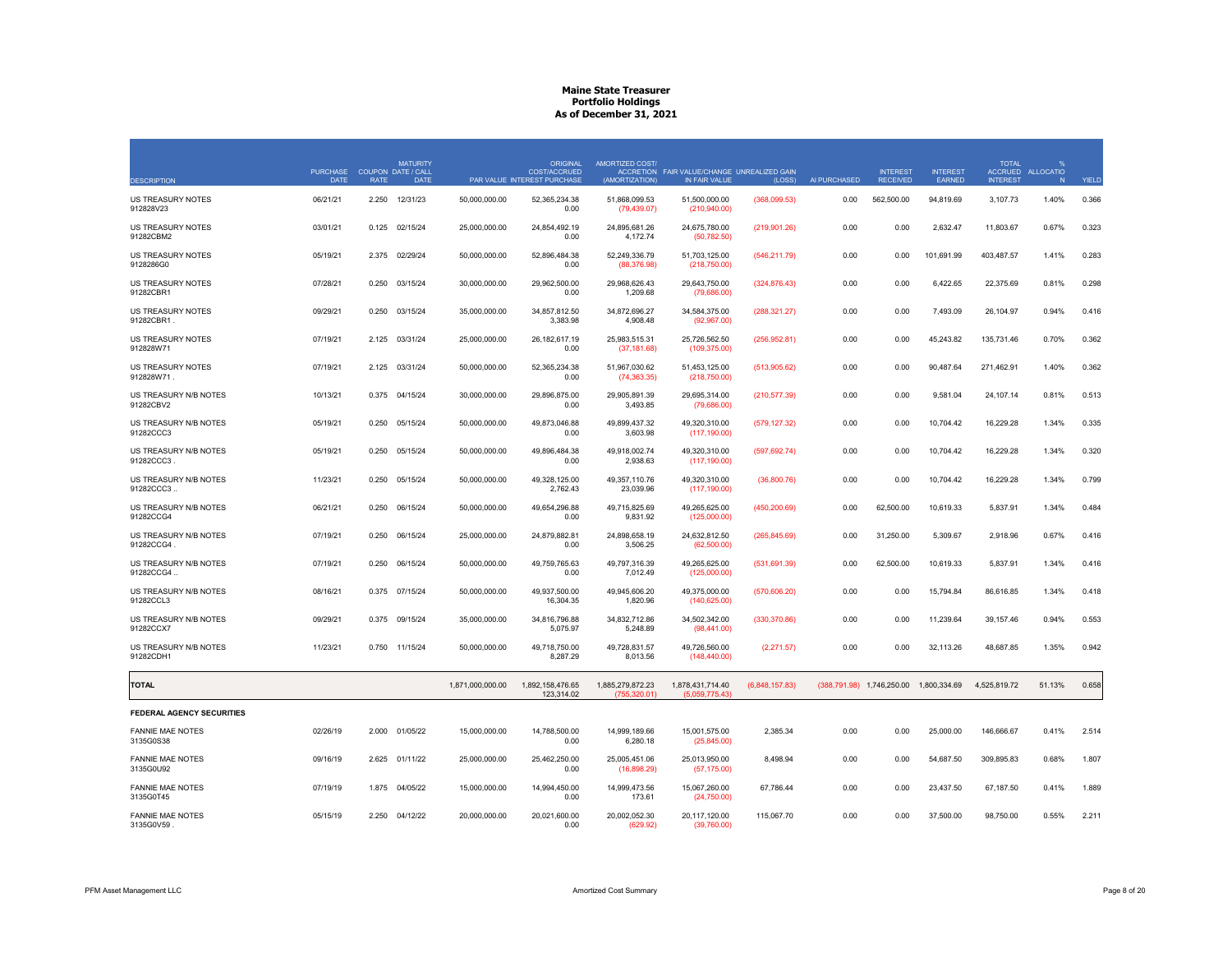| <b>DESCRIPTION</b>                                             | <b>PURCHASE</b><br><b>DATE</b> | <b>RATE</b> | <b>MATURITY</b><br>COUPON DATE / CALL<br><b>DATE</b> |                  | <b>ORIGINAL</b><br>COST/ACCRUED<br>PAR VALUE INTEREST PURCHASE | AMORTIZED COST/<br>(AMORTIZATION) | ACCRETION FAIR VALUE/CHANGE UNREALIZED GAIN<br>IN FAIR VALUE | (LOSS)         | AI PURCHASED | <b>INTEREST</b><br><b>RECEIVED</b>     | <b>INTEREST</b><br>EARNED | <b>TOTAL</b><br><b>INTEREST</b> | ACCRUED ALLOCATIO<br>N | YIELD |
|----------------------------------------------------------------|--------------------------------|-------------|------------------------------------------------------|------------------|----------------------------------------------------------------|-----------------------------------|--------------------------------------------------------------|----------------|--------------|----------------------------------------|---------------------------|---------------------------------|------------------------|-------|
| <b>FANNIE MAE NOTES</b><br>3135G0V59                           | 04/16/19                       | 2.250       | 04/12/22                                             | 40,000,000.00    | 39,820,800.00<br>0.00                                          | 39,983,425.64<br>5,087.18         | 40,234,240.00<br>(79, 520.00)                                | 250,814.36     | 0.00         | 0.00                                   | 75,000.00                 | 197,500.00                      | 1.10%                  | 2.406 |
| FEDERAL HOME LOAN BANK<br>313379Q69                            | 07/15/19                       | 2.125       | 06/10/22                                             | 30,000,000.00    | 30,176,400.00<br>0.00                                          | 30,026,601.32<br>(5, 154.01)      | 30,254,400.00<br>(60, 660.00)                                | 227,798.68     | 0.00         | 318,750.00                             | 53,125.00                 | 37,187.50                       | 0.82%                  | 1.916 |
| <b>FANNIE MAE NOTES</b><br>3135G0W33                           | 10/24/19                       | 1.375       | 09/06/22                                             | 25,000,000.00    | 24,816,750.00<br>0.00                                          | 24,956,635.50<br>5,420.57         | 25, 187, 325.00<br>(45,925.00)                               | 230,689.50     | 0.00         | 0.00                                   | 28,645.84                 | 109,809.03                      | 0.69%                  | 1.638 |
| <b>FANNIE MAE NOTES</b><br>3135G0W33                           | 10/29/19                       | 1.375       | 09/06/22                                             | 10,000,000.00    | 9,912,800.00<br>0.00                                           | 9,979,265.96<br>2,591.75          | 10,074,930.00<br>(18,370.00)                                 | 95,664.04      | 0.00         | 0.00                                   | 11,458.33                 | 43,923.61                       | 0.27%                  | 1.689 |
| FEDERAL HOME LOAN BANKS NOTES<br>3130AJ7E3                     | 12/04/20                       | 1.375       | 02/17/23                                             | 25,000,000.00    | 25,660,750.00<br>0.00                                          | 25,338,172.67<br>(25, 445.03)     | 25,257,650.00<br>(69,300.00)                                 | (80, 522.67)   | 0.00         | 0.00                                   | 28,645.83                 | 127,951.39                      | 0.69%                  | 0.172 |
| FREDDIE MAC NOTES<br>3137EAEQ8                                 | 04/29/20                       | 0.375       | 04/20/23                                             | 13,750,000.00    | 13,720,437.50<br>0.00                                          | 13,737,097.03<br>843.86           | 13,725,291.25<br>(26, 578.75)                                | (11,805.78)    | 0.00         | 0.00                                   | 4,296.87                  | 10,169.27                       | 0.37%                  | 0.448 |
| <b>FANNIE MAE NOTES</b><br>3135G05G4                           | 07/28/20                       | 0.250       | 07/10/23                                             | 35,000,000.00    | 34.949.250.00<br>0.00                                          | 34,973,847.49<br>1,460.77         | 34,807,535.00<br>(71,925.00)                                 | (166, 312.49)  | 0.00         | 0.00                                   | 7,291.67                  | 41,562.50                       | 0.95%                  | 0.299 |
| FANNIE MAE NOTES (CALLABLE)<br>3135G05R0                       | 08/12/20                       | 0.300       | 08/10/23<br>08/10/22                                 | 50,000,000.00    | 49.906.000.00<br>0.00                                          | 49.949.602.93<br>2,666.06         | 49,694,200.00<br>(126,000.00)                                | (255, 402.93)  | 0.00         | 0.00                                   | 12,500.00                 | 58,750.00                       | 1.35%                  | 0.363 |
| FANNIE MAE NOTES (CALLABLE)<br>3135G05V1                       | 08/21/20                       | 0.360       | 08/18/23<br>02/18/22                                 | 10,000,000.00    | 10,000,000.00<br>0.00                                          | 10,000,000.00<br>0.00             | 9,946,250.00<br>(25,340.00)                                  | (53,750.00)    | 0.00         | 0.00                                   | 3,000.00                  | 13,300.00                       | 0.27%                  | 0.360 |
| FANNIE MAE NOTES (CALLABLE)<br>3135G05V1.                      | 08/21/20                       | 0.360       | 08/18/23<br>02/18/22                                 | 50.000.000.00    | 50.000.000.00<br>0.00                                          | 50.000.000.00<br>0.00             | 49,731,250.00<br>(126,700.00)                                | (268, 750.00)  | 0.00         | 0.00                                   | 15,000.00                 | 66,500.00                       | 1.35%                  | 0.360 |
| <b>FREDDIE MAC NOTES</b><br>3137EAEV7                          | 10/30/20                       | 0.250       | 08/24/23                                             | 17,500,000.00    | 17.506.300.00<br>0.00                                          | 17.503.677.04<br>(189.98)         | 17.387.527.50<br>(38,640.00)                                 | (116, 149.54)  | 0.00         | 0.00                                   | 3.645.84                  | 15.434.03                       | 0.47%                  | 0.237 |
| FREDDIE MAC NOTES<br>3137EAEY1                                 | 10/19/20                       | 0.125       | 10/16/23                                             | 25,000,000.00    | 24,910,750.00<br>0.00                                          | 24,946,629.81<br>2,533.66         | 24,739,050.00<br>(65,275.00)                                 | (207, 579.81)  | 0.00         | 0.00                                   | 2,604.17                  | 6,510.42                        | 0.67%                  | 0.245 |
| FANNIE MAE NOTES (CALLABLE)<br>3136G46A6                       | 10/30/20                       | 0.300       | 10/27/23<br>10/27/21                                 | 17,845,000.00    | 17,840,538.75<br>0.00                                          | 17,842,287.30<br>126.65           | 17,699,188.51<br>(50, 519.19)                                | (143,098.79)   | 0.00         | 0.00                                   | 4,461.25                  | 9,517.33                        | 0.48%                  | 0.308 |
| FANNIE MAE NOTES (CALLABLE)<br>3135G06F5                       | 12/04/20                       | 0.310       | 11/16/23<br>11/16/22                                 | 50,000,000.00    | 49,995,000.00<br>0.00                                          | 49,996,824.51<br>143.92           | 49,591,150.00<br>(150,600.00)                                | (405, 674.51)  | 0.00         | 0.00                                   | 12,916.67                 | 19,375.00                       | 1.35%                  | 0.313 |
| <b>FREDDIE MAC NOTES</b><br>3137EAFA2                          | 12/07/20                       | 0.250       | 12/04/23                                             | 25,000,000.00    | 24,990,750.00<br>0.00                                          | 24,994,053.57<br>262.59           | 24,760,250.00<br>(67,750.00)                                 | (233, 803.57)  | 0.00         | 31,250.00                              | 5,208.33                  | 4,687.50                        | 0.67%                  | 0.262 |
| <b>TOTAL</b>                                                   |                                |             |                                                      | 499,095,000.00   | 499,473,326.25<br>0.00                                         | 499,234,287.35<br>(20.726.43)     | 498,290,142.26<br>(1.170.632.94)                             | (944, 145.09)  | 0.00         | 350,000.00                             | 408,424.80                | 1,384,677.58                    | 13.56%                 | 0.937 |
| <b>CORPORATE NOTES</b>                                         |                                |             |                                                      |                  |                                                                |                                   |                                                              |                |              |                                        |                           |                                 |                        |       |
| MICROSOFT CORP NOTES (CALLED, OMD 2/6/22 02/06/20<br>594918BW3 |                                | 2.400       | 01/06/22<br>01/06/22                                 | 10,000,000.00    | 10,156,600.00<br>0.00                                          | 10,001,118.57<br>(6,935.14)       | 10,001,130.00<br>(11,530.00)                                 | 11.43          | 0.00         | 0.00                                   | 20,000.00                 | 96,666.67                       | 0.27%                  | 1.568 |
| JOHNSON & JOHNSON CORP NOTES (CALLABLE 03/08/19<br>478160CD4   |                                | 2.250       | 03/03/22<br>01/01/22                                 | 16,893,000.00    | 16,680,992.85<br>0.00                                          | 16,881,146.25<br>6,024.03         | 16,924,150.69<br>(24, 173.89)                                | 43,004.44      | 0.00         | 0.00                                   | 31,674.38                 | 124,585.88                      | 0.46%                  | 2.690 |
| <b>TOTAL</b>                                                   |                                |             |                                                      | 26,893,000.00    | 26,837,592.85<br>0.00                                          | 26,882,264.82<br>(911.11)         | 26,925,280.69<br>(35.703.89)                                 | 43,015.87      | 0.00         | 0.00                                   | 51,674.38                 | 221,252.55                      | 0.73%                  | 2.273 |
| <b>GRAND TOTAL</b>                                             |                                |             |                                                      | 3,666,988,000.00 | 3,688,206,930.75<br>123.314.02                                 | 3,681,274,762.73<br>(742.245.61)  | 3,673,490,860.35<br>(6.260.291.59)                           | (7,783,902.38) |              | (388,791.98) 2,140,342.83 2,383,847.35 |                           | 7,739,524.43                    | 100.00%                | 0.531 |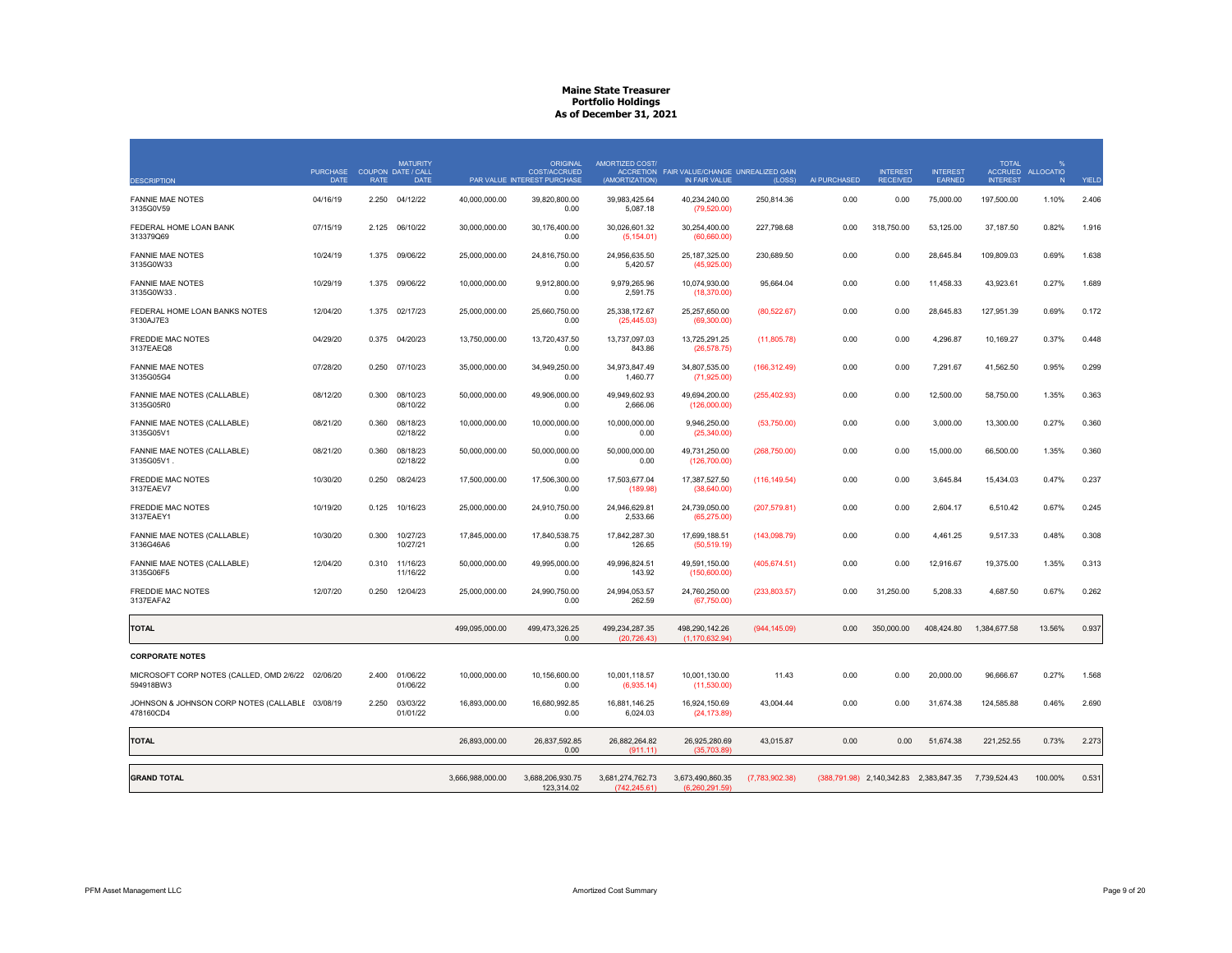| <b>CUSIP</b>           |                                              | <b>TYPE</b> | <b>COUPON</b><br><b>RATE</b> | <b>MATURITY</b><br><b>DATE</b> | <b>NEXT CALL</b><br><b>DATE</b> | <b>S&amp;P RATING</b> | MOODYS'<br><b>RATING</b> | <b>PAR VALUE/</b><br><b>SHARES</b> |                                | ORIGINAL % PORTFOLIO<br>COST ORIGINAL COST | <b>MARKET VALUE</b>            | % PORTFOLIO<br><b>MARKET VALUE</b> | <b>WEIGHTED</b><br><b>AVERAGE</b><br><b>EFFECTIVE</b><br><b>DURATION</b><br>(YEARS) |
|------------------------|----------------------------------------------|-------------|------------------------------|--------------------------------|---------------------------------|-----------------------|--------------------------|------------------------------------|--------------------------------|--------------------------------------------|--------------------------------|------------------------------------|-------------------------------------------------------------------------------------|
|                        |                                              |             |                              |                                |                                 |                       |                          |                                    |                                |                                            |                                |                                    |                                                                                     |
| <b>US TREASURY</b>     |                                              |             |                              |                                |                                 |                       |                          |                                    |                                |                                            |                                |                                    |                                                                                     |
| 9128286C9              | <b>U.S. TREASURY</b>                         |             | 2.500                        | 2/15/2022                      |                                 | AA+                   | Aaa                      | 25,000,000.00                      | 25,493,164.06                  | 0.69%                                      | 25,066,405.00                  | 0.68%                              | 0.13                                                                                |
| 912828W89              | <b>U.S. TREASURY</b>                         |             | 1.875                        | 3/31/2022                      |                                 | AA+                   | Aaa                      | 40,000,000.00                      | 40,404,687.50                  | 1.10%                                      | 40,168,752.00                  | 1.09%                              | 0.25                                                                                |
| 9128286M7              | <b>U.S. TREASURY</b>                         |             | 2.250                        | 4/15/2022                      |                                 | $AA+$                 | Aaa                      | 23,000,000.00                      | 23,321,640.63                  | 0.63%                                      | 23,136,562.50                  | 0.63%                              | 0.29                                                                                |
| 9128286M7              | <b>U.S. TREASURY</b>                         |             | 2.250                        | 4/15/2022                      |                                 | AA+                   | Aaa                      | 30,000,000.00                      | 30,426,562.50                  | 0.82%                                      | 30,178,125.00                  | 0.82%                              | 0.29                                                                                |
| 9128286U9              | <b>U.S. TREASURY</b>                         |             | 2.125                        | 5/15/2022                      |                                 | AA+                   | Aaa                      | 25,000,000.00                      | 25,289,062.50                  | 0.69%                                      | 25,179,687.50                  | 0.69%                              | 0.37                                                                                |
| 9128286U9.             | <b>U.S. TREASURY</b>                         |             | 2.125                        | 5/15/2022                      |                                 | AA+                   | Aaa                      | 25,000,000.00                      | 25,289,062.50                  | 0.69%                                      | 25,179,687.50                  | 0.69%                              | 0.37                                                                                |
| 912828XG0              | <b>U.S. TREASURY</b>                         |             | 2.125                        | 6/30/2022                      |                                 | AA+                   | Aaa                      | 27,000,000.00                      | 27,241,523.44                  | 0.74%                                      | 27,248,907.60                  | 0.74%                              | 0.50                                                                                |
| 9128287C8              | <b>U.S. TREASURY</b>                         |             | 1.750                        | 7/15/2022                      |                                 | AA+                   | Aaa                      | 25,000,000.00                      | 24,945,312.50                  | 0.68%                                      | 25,199,220.00                  | 0.69%                              | 0.54                                                                                |
| 9128287C8<br>9128287C8 | <b>U.S. TREASURY</b>                         |             | 1.750                        | 7/15/2022                      |                                 | AA+                   | Aaa                      | 25,000,000.00                      | 24,967,773.44                  | 0.68%                                      | 25,199,220.00                  | 0.69%                              | 0.54                                                                                |
|                        | <b>U.S. TREASURY</b>                         |             | 1.750                        | 7/15/2022                      |                                 | AA+                   | Aaa                      | 26,000,000.00                      | 26, 142, 187.50                | 0.71%                                      | 26,207,188.80                  | 0.71%                              | 0.54                                                                                |
| 9128287C8<br>9128282S8 | <b>U.S. TREASURY</b><br><b>U.S. TREASURY</b> |             | 1.750<br>1.625               | 7/15/2022<br>8/31/2022         |                                 | AA+<br>AA+            | Aaa<br>Aaa               | 35,000,000.00<br>25,000,000.00     | 35,211,914.06<br>25.008.789.06 | 0.95%<br>0.68%                             | 35,278,908.00<br>25,222,655.00 | 0.96%<br>0.69%                     | 0.54<br>0.66                                                                        |
| 912828YK0              | <b>U.S. TREASURY</b>                         |             | 1.375                        | 10/15/2022                     |                                 | AA+                   | Aaa                      | 30,000,000.00                      | 29,844,140.63                  | 0.81%                                      | 30,243,750.00                  | 0.82%                              | 0.79                                                                                |
| 9128283C2              | <b>U.S. TREASURY</b>                         |             | 2.000                        | 10/31/2022                     |                                 | AA+                   |                          | 30,000,000.00                      | 30,307,031.25                  | 0.82%                                      | 30,403,125.00                  | 0.83%                              | 0.83                                                                                |
| 912828M49              | <b>U.S. TREASURY</b>                         |             | 1.875                        | 10/31/2022                     |                                 | AA+                   | Aaa<br>Aaa               | 50,000,000.00                      | 50,757,812.50                  | 1.38%                                      | 50,625,000.00                  | 1.38%                              | 0.83                                                                                |
| 912828YW4              | <b>U.S. TREASURY</b>                         |             | 1.625                        | 12/15/2022                     |                                 | AA+                   | Aaa                      | 30,000,000.00                      | 30,008,203.13                  | 0.81%                                      | 30,351,564.00                  | 0.83%                              | 0.95                                                                                |
| 91282CBD2              | <b>U.S. TREASURY</b>                         |             | 0.125                        | 12/31/2022                     |                                 | AA+                   | Aaa                      | 50,000,000.00                      | 49,955,078.13                  | 1.35%                                      | 49,843,750.00                  | 1.36%                              | 1.00                                                                                |
| 91282CBD2              | <b>U.S. TREASURY</b>                         |             | 0.125                        | 12/31/2022                     |                                 | AA+                   | Aaa                      | 50,000,000.00                      | 49,949,218.75                  | 1.35%                                      | 49,843,750.00                  | 1.36%                              | 1.00                                                                                |
| 91282CBD2.             | <b>U.S. TREASURY</b>                         |             | 0.125                        | 12/31/2022                     |                                 | AA+                   | Aaa                      | 50,000,000.00                      | 49,931,640.63                  | 1.35%                                      | 49,843,750.00                  | 1.36%                              | 1.00                                                                                |
| 91282CBN0              | <b>U.S. TREASURY</b>                         |             | 0.125                        | 2/28/2023                      |                                 | AA+                   | Aaa                      | 30,000,000.00                      | 29,963,671.88                  | 0.81%                                      | 29,878,125.00                  | 0.81%                              | 1.16                                                                                |
| 9128284S6              | <b>U.S. TREASURY</b>                         |             | 2.750                        | 5/31/2023                      |                                 | AA+                   | Aaa                      | 50,000,000.00                      | 52,638,671.88                  | 1.43%                                      | 51,539,060.00                  | 1.40%                              | 1.39                                                                                |
| 91282CCD1              | <b>U.S. TREASURY</b>                         |             | 0.125                        | 5/31/2023                      |                                 | AA+                   | Aaa                      | 50,000,000.00                      | 49,753,906.25                  | 1.35%                                      | 49,687,500.00                  | 1.35%                              | 1.41                                                                                |
| 9128284X5              | <b>U.S. TREASURY</b>                         |             | 2.750                        | 8/31/2023                      |                                 | AA+                   | Aaa                      | 50,000,000.00                      | 52,919,921.88                  | 1.43%                                      | 51,718,750.00                  | 1.41%                              | 1.62                                                                                |
| 9128285D8              | <b>U.S. TREASURY</b>                         |             | 2.875                        | 9/30/2023                      |                                 | $AA+$                 | Aaa                      | 50,000,000.00                      | 52,859,375.00                  | 1.43%                                      | 51,906,250.00                  | 1.41%                              | 1.71                                                                                |
| 91282CDA6              | <b>U.S. TREASURY</b>                         |             | 0.250                        | 9/30/2023                      |                                 | AA+                   | Aaa                      | 35,000,000.00                      | 34,960,351.56                  | 0.95%                                      | 34,753,908.00                  | 0.95%                              | 1.74                                                                                |
| 91282CAP6              | <b>U.S. TREASURY</b>                         |             | 0.125                        | 10/15/2023                     |                                 | AA+                   | Aaa                      | 35,000,000.00                      | 34,852,343.75                  | 0.94%                                      | 34,650,000.00                  | 0.94%                              | 1.79                                                                                |
| 91282CAW1              | <b>U.S. TREASURY</b>                         |             | 0.250                        | 11/15/2023                     |                                 | AA+                   | Aaa                      | 50,000,000.00                      | 49,638,671.88                  | 1.35%                                      | 49,585,940.00                  | 1.35%                              | 1.87                                                                                |
| 9128285P1              | <b>U.S. TREASURY</b>                         |             | 2.875                        | 11/30/2023                     |                                 | AA+                   | Aaa                      | 50,000,000.00                      | 53,347,656.25                  | 1.45%                                      | 52,039,060.00                  | 1.42%                              | 1.87                                                                                |
| 91282CBA8              | <b>U.S. TREASURY</b>                         |             | 0.125                        | 12/15/2023                     |                                 | AA+                   | Aaa                      | 20,000,000.00                      | 19,910,937.50                  | 0.54%                                      | 19,768,750.00                  | 0.54%                              | 1.95                                                                                |
| 91282CBA8              | <b>U.S. TREASURY</b>                         |             | 0.125                        | 12/15/2023                     |                                 | AA+                   | Aaa                      | 50,000,000.00                      | 49,777,343.75                  | 1.35%                                      | 49,421,875.00                  | 1.35%                              | 1.95                                                                                |
| 91282CBA8.             | <b>U.S. TREASURY</b>                         |             | 0.125                        | 12/15/2023                     |                                 | AA+                   | Aaa                      | 50,000,000.00                      | 49,808,593.75                  | 1.35%                                      | 49,421,875.00                  | 1.35%                              | 1.95                                                                                |
| 9128285U0              | <b>U.S. TREASURY</b>                         |             | 2.625                        | 12/31/2023                     |                                 | AA+                   | Aaa                      | 25,000,000.00                      | 25,986,328.13                  | 0.70%                                      | 25,929,687.50                  | 0.71%                              | 1.96                                                                                |
| 912828V23              | <b>U.S. TREASURY</b>                         |             | 2.250                        | 12/31/2023                     |                                 | AA+                   | Aaa                      | 50,000,000.00                      | 52,365,234.38                  | 1.42%                                      | 51,500,000.00                  | 1.40%                              | 1.97                                                                                |
| 91282CBM2              | <b>U.S. TREASURY</b>                         |             | 0.125                        | 2/15/2024                      |                                 | AA+                   | Aaa                      | 25,000,000.00                      | 24,854,492.19                  | 0.67%                                      | 24,675,780.00                  | 0.67%                              | 2.12                                                                                |
| 9128286G0              | <b>U.S. TREASURY</b>                         |             | 2.375                        | 2/29/2024                      |                                 | AA+                   | Aaa                      | 50,000,000.00                      | 52,896,484.38                  | 1.43%                                      | 51,703,125.00                  | 1.41%                              | 2.11                                                                                |
| 91282CBR1              | <b>U.S. TREASURY</b>                         |             | 0.250                        | 3/15/2024                      |                                 | AA+                   | Aaa                      | 30,000,000.00                      | 29,962,500.00                  | 0.81%                                      | 29,643,750.00                  | 0.81%                              | 2.20                                                                                |
| 91282CBR1              | <b>U.S. TREASURY</b>                         |             | 0.250                        | 3/15/2024                      |                                 | AA+                   | Aaa                      | 35,000,000.00                      | 34,857,812.50                  | 0.95%                                      | 34,584,375.00                  | 0.94%                              | 2.20                                                                                |
| 912828W71              | <b>U.S. TREASURY</b>                         |             | 2.125                        | 3/31/2024                      |                                 | AA+                   | Aaa                      | 25,000,000.00                      | 26, 182, 617. 19               | 0.71%                                      | 25,726,562.50                  | 0.70%                              | 2.20                                                                                |
| 912828W71              | <b>U.S. TREASURY</b>                         |             | 2.125                        | 3/31/2024                      |                                 | AA+                   | Aaa                      | 50,000,000.00                      | 52,365,234.38                  | 1.42%                                      | 51,453,125.00                  | 1.40%                              | 2.20                                                                                |
| 91282CBV2              | <b>U.S. TREASURY</b>                         |             | 0.375                        | 4/15/2024                      |                                 | AA+                   | Aaa                      | 30,000,000.00                      | 29,896,875.00                  | 0.81%                                      | 29,695,314.00                  | 0.81%                              | 2.28                                                                                |
| 91282CCC3              | <b>U.S. TREASURY</b>                         |             | 0.250                        | 5/15/2024                      |                                 | AA+                   | Aaa                      | 50,000,000.00                      | 49,873,046.88                  | 1.35%                                      | 49,320,310.00                  | 1.34%                              | 2.37                                                                                |
| 91282CCC3              | <b>U.S. TREASURY</b>                         |             | 0.250                        | 5/15/2024                      |                                 | AA+                   | Aaa                      | 50,000,000.00                      | 49,896,484.38                  | 1.35%                                      | 49,320,310.00                  | 1.34%                              | 2.37                                                                                |
| 91282CCC3.             | <b>U.S. TREASURY</b>                         |             | 0.250                        | 5/15/2024                      |                                 | AA+                   | Aaa                      | 50,000,000.00                      | 49,328,125.00                  | 1.34%                                      | 49,320,310.00                  | 1.34%                              | 2.37                                                                                |
| 91282CCG4              | <b>U.S. TREASURY</b>                         |             | 0.250                        | 6/15/2024                      |                                 | AA+                   | Aaa                      | 50,000,000.00                      | 49,654,296.88                  | 1.35%                                      | 49,265,625.00                  | 1.34%                              | 2.45                                                                                |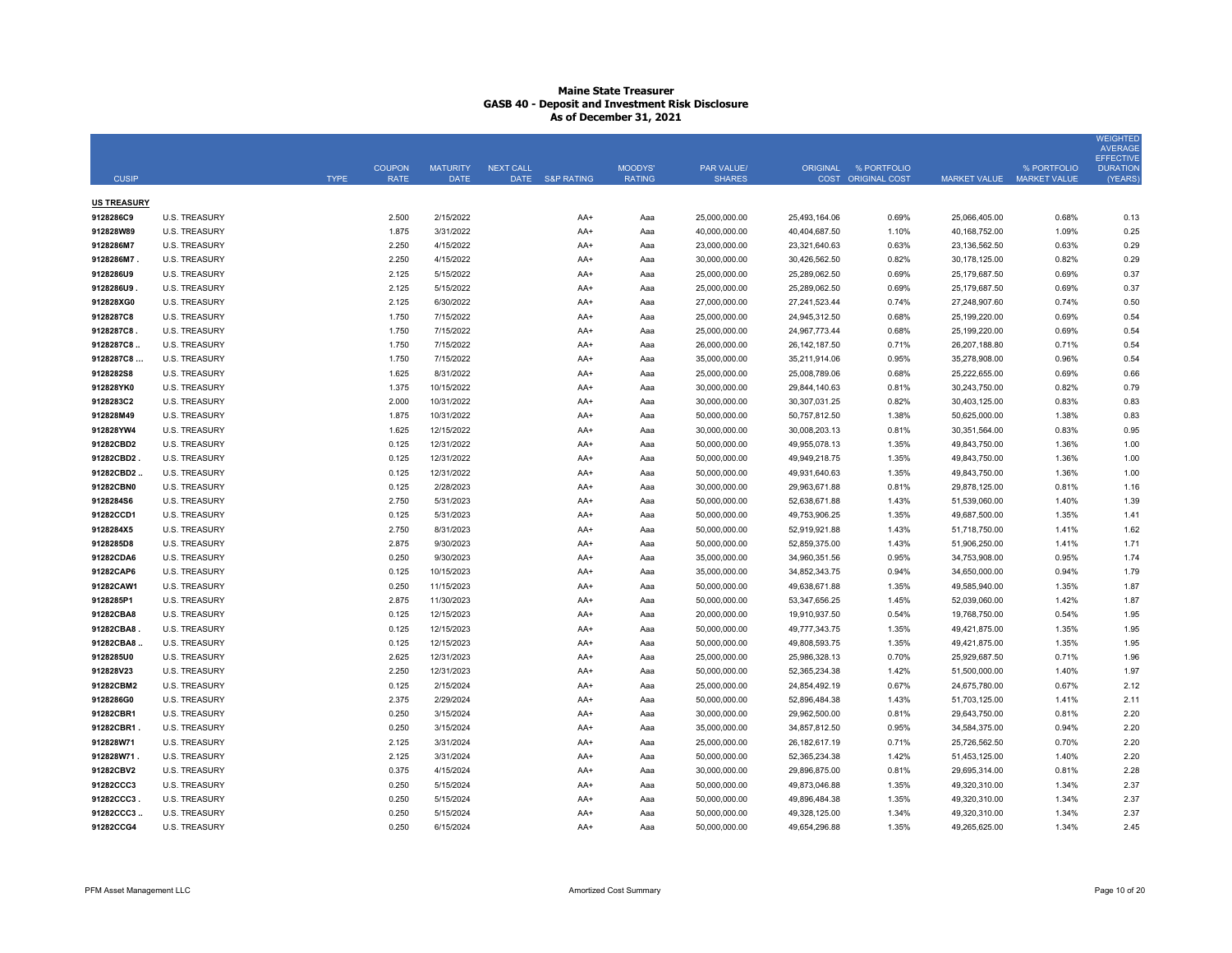| <b>CUSIP</b>         |                             | <b>TYPE</b> | <b>COUPON</b><br><b>RATE</b> | <b>MATURITY</b><br><b>DATE</b> | <b>NEXT CALL</b> | DATE S&P RATING | MOODYS'<br><b>RATING</b> | <b>PAR VALUE/</b><br><b>SHARES</b> | <b>ORIGINAL</b>                  | % PORTFOLIO<br><b>COST ORIGINAL COST</b> | <b>MARKET VALUE</b>              | % PORTFOLIO<br><b>MARKET VALUE</b> | WEIGHTED<br><b>AVERAGE</b><br><b>EFFECTIVE</b><br><b>DURATION</b><br>(YEARS |
|----------------------|-----------------------------|-------------|------------------------------|--------------------------------|------------------|-----------------|--------------------------|------------------------------------|----------------------------------|------------------------------------------|----------------------------------|------------------------------------|-----------------------------------------------------------------------------|
| 91282CCG4.           | <b>U.S. TREASURY</b>        |             | 0.250                        | 6/15/2024                      |                  | AA+             | Aaa                      | 25,000,000.00                      | 24,879,882.81                    | 0.67%                                    | 24,632,812.50                    | 0.67%                              | 2.45                                                                        |
| 91282CCG4.           | <b>U.S. TREASURY</b>        |             | 0.250                        | 6/15/2024                      |                  | AA+             | Aaa                      | 50,000,000.00                      | 49,759,765.63                    | 1.35%                                    | 49,265,625.00                    | 1.34%                              | 2.45                                                                        |
| 91282CCL3            | <b>U.S. TREASURY</b>        |             | 0.375                        | 7/15/2024                      |                  | AA+             | Aaa                      | 50,000,000.00                      | 49,937,500.00                    | 1.35%                                    | 49,375,000.00                    | 1.34%                              | 2.53                                                                        |
| 91282CCX7            | <b>U.S. TREASURY</b>        |             | 0.375                        | 9/15/2024                      |                  | AA+             | Aaa                      | 35,000,000.00                      | 34,816,796.88                    | 0.94%                                    | 34,502,342.00                    | 0.94%                              | 2.69                                                                        |
| 91282CDH1            | <b>U.S. TREASURY</b>        |             | 0.750                        | 11/15/2024                     |                  | AA+             | Aaa                      | 50,000,000.00                      | 49,718,750.00                    | 1.35%                                    | 49,726,560.00                    | 1.35%                              | 2.85                                                                        |
| <b>ISSUER TOTAL</b>  |                             |             |                              |                                |                  |                 |                          | 1,871,000,000.00                   | 1,892,158,476.65                 | 51.30%                                   | 1,878,431,714.40                 | 51.13%                             | 1.60                                                                        |
| <b>FNMA</b>          |                             |             |                              |                                |                  |                 |                          |                                    |                                  |                                          |                                  |                                    |                                                                             |
| 3135G0S38            | <b>U.S. INSTRUMENTALITY</b> |             | 2.000                        | 1/5/2022                       |                  | AA+             | Aaa                      | 15,000,000.00                      | 14,788,500.00                    | 0.40%                                    | 15,001,575.00                    | 0.41%                              | 0.01                                                                        |
| 3135G0U92            | U.S. INSTRUMENTALITY        |             | 2.625                        | 1/11/2022                      |                  | AA+             | Aaa                      | 25,000,000.00                      | 25,462,250.00                    | 0.69%                                    | 25,013,950.00                    | 0.68%                              | 0.03                                                                        |
| 3135G0T45            | <b>U.S. INSTRUMENTALITY</b> |             | 1.875                        | 4/5/2022                       |                  | AA+             | Aaa                      | 15,000,000.00                      | 14,994,450.00                    | 0.41%                                    | 15,067,260.00                    | 0.41%                              | 0.26                                                                        |
| 3135G0V59.           | U.S. INSTRUMENTALITY        |             | 2.250                        | 4/12/2022                      |                  | AA+             | Aaa                      | 20,000,000.00                      | 20,021,600.00                    | 0.54%                                    | 20,117,120.00                    | 0.55%                              | 0.28                                                                        |
| 3135G0V59            | U.S. INSTRUMENTALITY        |             | 2.250                        | 4/12/2022                      |                  | AA+             | Aaa                      | 40,000,000.00                      | 39,820,800.00                    | 1.08%                                    | 40,234,240.00                    | 1.10%                              | 0.28                                                                        |
| 3135G0W33            | U.S. INSTRUMENTALITY        |             | 1.375                        | 9/6/2022                       |                  | AA+             | Aaa                      | 25,000,000.00                      | 24,816,750.00                    | 0.67%                                    | 25,187,325.00                    | 0.69%                              | 0.68                                                                        |
| 3135G0W33            | U.S. INSTRUMENTALITY        |             | 1.375                        | 9/6/2022                       |                  | AA+             | Aaa                      | 10,000,000.00                      | 9,912,800.00                     | 0.27%                                    | 10,074,930.00                    | 0.27%                              | 0.68                                                                        |
| 3135G05G4            | U.S. INSTRUMENTALITY        |             | 0.250                        | 7/10/2023                      |                  | AA+             | Aaa                      | 35,000,000.00                      | 34,949,250.00                    | 0.95%                                    | 34,807,535.00                    | 0.95%                              | 1.52                                                                        |
| 3135G05R0            | U.S. INSTRUMENTALITY        |             | 0.300                        | 8/10/2023                      | 8/10/2022        | AA+             | Aaa                      | 50,000,000.00                      | 49,906,000.00                    | 1.35%                                    | 49,694,200.00                    | 1.35%                              | 0.61                                                                        |
| 3135G05V1            | U.S. INSTRUMENTALITY        |             | 0.360                        | 8/18/2023                      | 2/18/2022        | AA+             | Aaa                      | 10,000,000.00                      | 10,000,000.00                    | 0.27%                                    | 9,946,250.00                     | 0.27%                              | 0.14                                                                        |
| 3135G05V1.           | <b>U.S. INSTRUMENTALITY</b> |             | 0.360                        | 8/18/2023                      | 2/18/2022        | AA+             | Ааа                      | 50,000,000.00                      | 50,000,000.00                    | 1.36%                                    | 49,731,250.00                    | 1.35%                              | 0.14                                                                        |
| 3136G46A6            | U.S. INSTRUMENTALITY        |             | 0.300                        | 10/27/2023                     | 10/27/2021       | AA+             | Aaa                      | 17,845,000.00                      | 17,840,538.75                    | 0.48%                                    | 17,699,188.51                    | 0.48%                              | 0.08                                                                        |
| 3135G06F5            | <b>U.S. INSTRUMENTALITY</b> |             | 0.310                        | 11/16/2023                     | 11/16/2022       | AA+             | Aaa                      | 50,000,000.00                      | 49,995,000.00                    | 1.36%                                    | 49,591,150.00                    | 1.35%                              | 0.88                                                                        |
| <b>ISSUER TOTAL</b>  |                             |             |                              |                                |                  |                 |                          | 362,845,000.00                     | 362,507,938.75                   | 9.83%                                    | 362, 165, 973.51                 | 9.86%                              | 0.50                                                                        |
| <b>TD BANK DDA</b>   |                             |             |                              |                                |                  |                 |                          |                                    |                                  |                                          |                                  |                                    |                                                                             |
|                      | CASH AND CASH EQUIVALENTS   |             |                              | 1/1/2022                       |                  |                 |                          | 260,000,000.00                     | 260,000,000.00                   | 7.05%                                    | 260,000,000.00                   | 7.08%                              | 0.00                                                                        |
| <b>ISSUER TOTAL</b>  |                             |             |                              |                                |                  |                 |                          | 260,000,000.00                     | 260,000,000.00                   | 7.05%                                    | 260,000,000.00                   | 7.08%                              | 0.00                                                                        |
|                      | TD BANK GOLDMAN SACHS MMF   |             |                              |                                |                  |                 |                          |                                    |                                  |                                          |                                  |                                    |                                                                             |
|                      | CASH AND CASH EQUIVALENTS   |             |                              | 1/1/2022                       |                  |                 |                          | 250,000,000.00                     | 250,000,000.00                   | 6.78%                                    | 250,000,000.00                   | 6.81%                              | 0.00                                                                        |
| <b>ISSUER TOTAL</b>  |                             |             |                              |                                |                  |                 |                          | 250,000,000.00                     | 250,000,000.00                   | 6.78%                                    | 250,000,000.00                   | 6.81%                              | 0.00                                                                        |
| <b>CITIZENS BANK</b> |                             |             |                              |                                |                  |                 |                          |                                    |                                  |                                          |                                  | 2.72%                              |                                                                             |
| <b>ISSUER TOTAL</b>  | CASH AND CASH EQUIVALENTS   |             |                              | 1/1/2022                       |                  |                 |                          | 100.000.000.00<br>100.000.000.00   | 100.000.000.00<br>100.000.000.00 | 2.71%<br>2.71%                           | 100.000.000.00<br>100.000.000.00 | 2.72%                              | 0.00<br>0.00                                                                |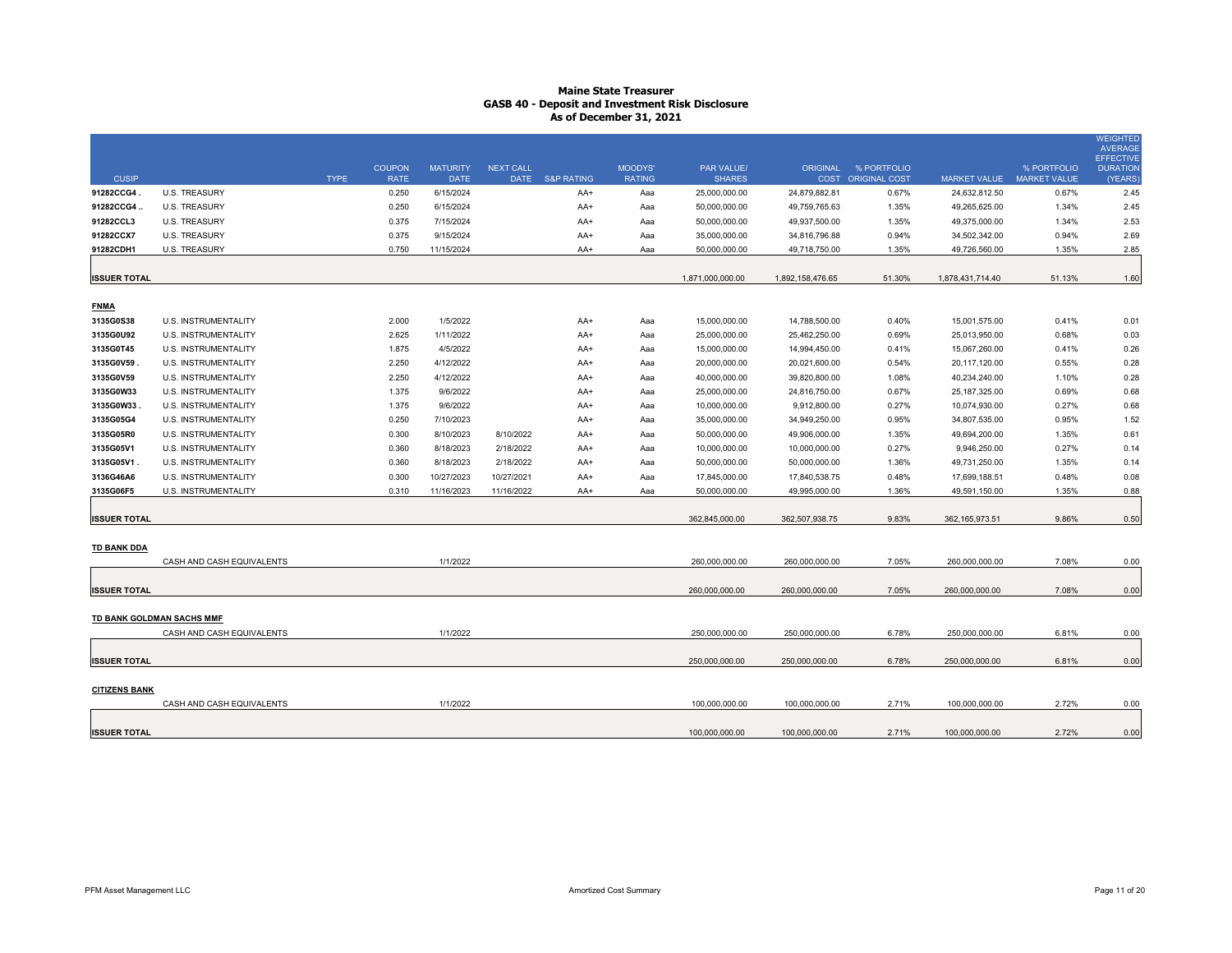|                        |                                                           |             | <b>COUPON</b>  | <b>MATURITY</b>        | <b>NEXT CALL</b> |                 | MOODYS'       | PAR VALUE/                     |                                | ORIGINAL % PORTFOLIO |                                | % PORTFOLIO    | <b>WEIGHTED</b><br><b>AVERAGE</b><br><b>EFFECTIVE</b><br><b>DURATION</b> |
|------------------------|-----------------------------------------------------------|-------------|----------------|------------------------|------------------|-----------------|---------------|--------------------------------|--------------------------------|----------------------|--------------------------------|----------------|--------------------------------------------------------------------------|
| <b>CUSIP</b>           |                                                           | <b>TYPE</b> | <b>RATE</b>    | <b>DATE</b>            |                  | DATE S&P RATING | <b>RATING</b> | <b>SHARES</b>                  |                                | COST ORIGINAL COST   | MARKET VALUE MARKET VALUE      |                | (YEARS)                                                                  |
|                        |                                                           |             |                |                        |                  |                 |               |                                |                                |                      |                                |                |                                                                          |
| PEOPLE'S UNITED BANK   |                                                           |             | 1.650          | 1/17/2022              |                  | <b>NR</b>       | <b>NR</b>     |                                |                                |                      |                                | 1.09%          |                                                                          |
|                        | CERTIFICATES OF DEPOSIT<br><b>CERTIFICATES OF DEPOSIT</b> |             | 0.350          | 1/19/2023              |                  | <b>NR</b>       | <b>NR</b>     | 40,000,000.00<br>10,000,000.00 | 40,000,000.00<br>10,000,000.00 | 1.08%<br>0.27%       | 40,000,000.00<br>10,000,000.00 | 0.27%          | 0.05<br>1.07                                                             |
|                        | <b>CERTIFICATES OF DEPOSIT</b>                            |             | 0.250          | 4/18/2023              |                  | <b>NR</b>       | <b>NR</b>     | 15,000,000.00                  | 15,000,000.00                  | 0.41%                | 15,000,000.00                  | 0.41%          | 1.31                                                                     |
|                        | CERTIFICATES OF DEPOSIT                                   |             | 0.250          | 4/23/2023              |                  | <b>NR</b>       | <b>NR</b>     | 25,000,000.00                  | 25,000,000.00                  | 0.68%                | 25,000,000.00                  | 0.68%          | 1.33                                                                     |
|                        | CERTIFICATES OF DEPOSIT                                   |             | 0.200          | 6/14/2023              |                  | <b>NR</b>       | <b>NR</b>     | 10,000,000.00                  | 10,000,000.00                  | 0.27%                | 10,000,000.00                  | 0.27%          | 1.47                                                                     |
|                        |                                                           |             |                |                        |                  |                 |               |                                |                                |                      |                                |                |                                                                          |
| <b>ISSUER TOTAL</b>    |                                                           |             |                |                        |                  |                 |               | 100,000,000.00                 | 100,000,000.00                 | 2.71%                | 100,000,000.00                 | 2.72%          | 0.80                                                                     |
| <b>NORTHEAST BANK</b>  |                                                           |             |                |                        |                  |                 |               |                                |                                |                      |                                |                |                                                                          |
|                        | CASH AND CASH EQUIVALENTS                                 |             |                | 1/1/2022               |                  |                 |               | 97,000,000.00                  | 97,000,000.00                  | 2.63%                | 97,000,000.00                  | 2.64%          | 0.00                                                                     |
|                        |                                                           |             |                |                        |                  |                 |               |                                |                                |                      |                                |                |                                                                          |
| <b>ISSUER TOTAL</b>    |                                                           |             |                |                        |                  |                 |               | 97,000,000.00                  | 97,000,000.00                  | 2.63%                | 97,000,000.00                  | 2.64%          | 0.00                                                                     |
| <b>FHLMC</b>           |                                                           |             |                |                        |                  |                 |               |                                |                                |                      |                                |                |                                                                          |
| 3137EAEQ8              | U.S. INSTRUMENTALITY                                      |             | 0.375          | 4/20/2023              |                  | AA+             | Aaa           | 13,750,000.00                  | 13,720,437.50                  | 0.37%                | 13,725,291.25                  | 0.37%          | 1.30                                                                     |
| 3137EAEV7              | U.S. INSTRUMENTALITY                                      |             | 0.250          | 8/24/2023              |                  | AA+             | Aaa           | 17,500,000.00                  | 17,506,300.00                  | 0.47%                | 17,387,527.50                  | 0.47%          | 1.65                                                                     |
| 3137EAEY1              | U.S. INSTRUMENTALITY                                      |             | 0.125          | 10/16/2023             |                  | AA+             | Aaa           | 25,000,000.00                  | 24,910,750.00                  | 0.68%                | 24,739,050.00                  | 0.67%          | 1.79                                                                     |
| 3137EAFA2              | U.S. INSTRUMENTALITY                                      |             | 0.250          | 12/4/2023              |                  | AA+             | Aaa           | 25,000,000.00                  | 24,990,750.00                  | 0.68%                | 24,760,250.00                  | 0.67%          | 1.92                                                                     |
|                        |                                                           |             |                |                        |                  |                 |               |                                |                                |                      |                                |                |                                                                          |
| <b>ISSUER TOTAL</b>    |                                                           |             |                |                        |                  |                 |               | 81,250,000.00                  | 81,128,237.50                  | 2.20%                | 80,612,118.75                  | 2.19%          | 1.72                                                                     |
|                        |                                                           |             |                |                        |                  |                 |               |                                |                                |                      |                                |                |                                                                          |
| <b>FHLB</b>            |                                                           |             |                |                        |                  |                 |               |                                |                                |                      |                                |                |                                                                          |
| 313379Q69<br>3130AJ7E3 | U.S. INSTRUMENTALITY<br>U.S. INSTRUMENTALITY              |             | 2.125<br>1.375 | 6/10/2022<br>2/17/2023 |                  | AA+<br>AA+      | Aaa<br>Aaa    | 30,000,000.00<br>25,000,000.00 | 30,176,400.00<br>25,660,750.00 | 0.82%<br>0.70%       | 30,254,400.00<br>25,257,650.00 | 0.82%<br>0.69% | 0.44<br>1.12                                                             |
|                        |                                                           |             |                |                        |                  |                 |               |                                |                                |                      |                                |                |                                                                          |
| <b>ISSUER TOTAL</b>    |                                                           |             |                |                        |                  |                 |               | 55,000,000.00                  | 55,837,150.00                  | 1.51%                | 55,512,050.00                  | 1.51%          | 0.75                                                                     |
|                        |                                                           |             |                |                        |                  |                 |               |                                |                                |                      |                                |                |                                                                          |
| <b>U.S. BANK MMF</b>   |                                                           |             |                |                        |                  |                 |               |                                |                                |                      |                                |                |                                                                          |
|                        | CASH AND CASH EQUIVALENTS                                 |             |                | 1/1/2022               |                  |                 |               | 52,000,000.00                  | 52,000,000.00                  | 1.41%                | 52,000,000.00                  | 1.42%          | 0.00                                                                     |
|                        |                                                           |             |                |                        |                  |                 |               |                                |                                |                      |                                |                |                                                                          |
| <b>ISSUER TOTAL</b>    |                                                           |             |                |                        |                  |                 |               | 52,000,000.00                  | 52,000,000.00                  | 1.41%                | 52,000,000.00                  | 1.42%          | 0.00                                                                     |
| <b>CAMDEN NATIONAL</b> |                                                           |             |                |                        |                  |                 |               |                                |                                |                      |                                |                |                                                                          |
|                        | CERTIFICATES OF DEPOSIT                                   |             | 0.200          | 1/17/2023              |                  | <b>NR</b>       | <b>NR</b>     | 50,000,000.00                  | 50,000,000.00                  | 1.36%                | 50,000,000.00                  | 1.36%          | 1.06                                                                     |
|                        |                                                           |             |                |                        |                  |                 |               |                                |                                |                      |                                |                |                                                                          |
| <b>ISSUER TOTAL</b>    |                                                           |             |                |                        |                  |                 |               | 50,000,000.00                  | 50,000,000.00                  | 1.36%                | 50,000,000.00                  | 1.36%          | 1.06                                                                     |
|                        |                                                           |             |                |                        |                  |                 |               |                                |                                |                      |                                |                |                                                                          |
| <b>FIRST NATIONAL</b>  | CASH AND CASH EQUIVALENTS                                 |             |                | 1/1/2022               |                  |                 |               | 50,000,000.00                  | 50,000,000.00                  | 1.36%                | 50,000,000.00                  | 1.36%          | 0.00                                                                     |
|                        |                                                           |             |                |                        |                  |                 |               |                                |                                |                      |                                |                |                                                                          |
| <b>ISSUER TOTAL</b>    |                                                           |             |                |                        |                  |                 |               | 50,000,000.00                  | 50,000,000.00                  | 1.36%                | 50,000,000.00                  | 1.36%          | 0.00                                                                     |
|                        |                                                           |             |                |                        |                  |                 |               |                                |                                |                      |                                |                |                                                                          |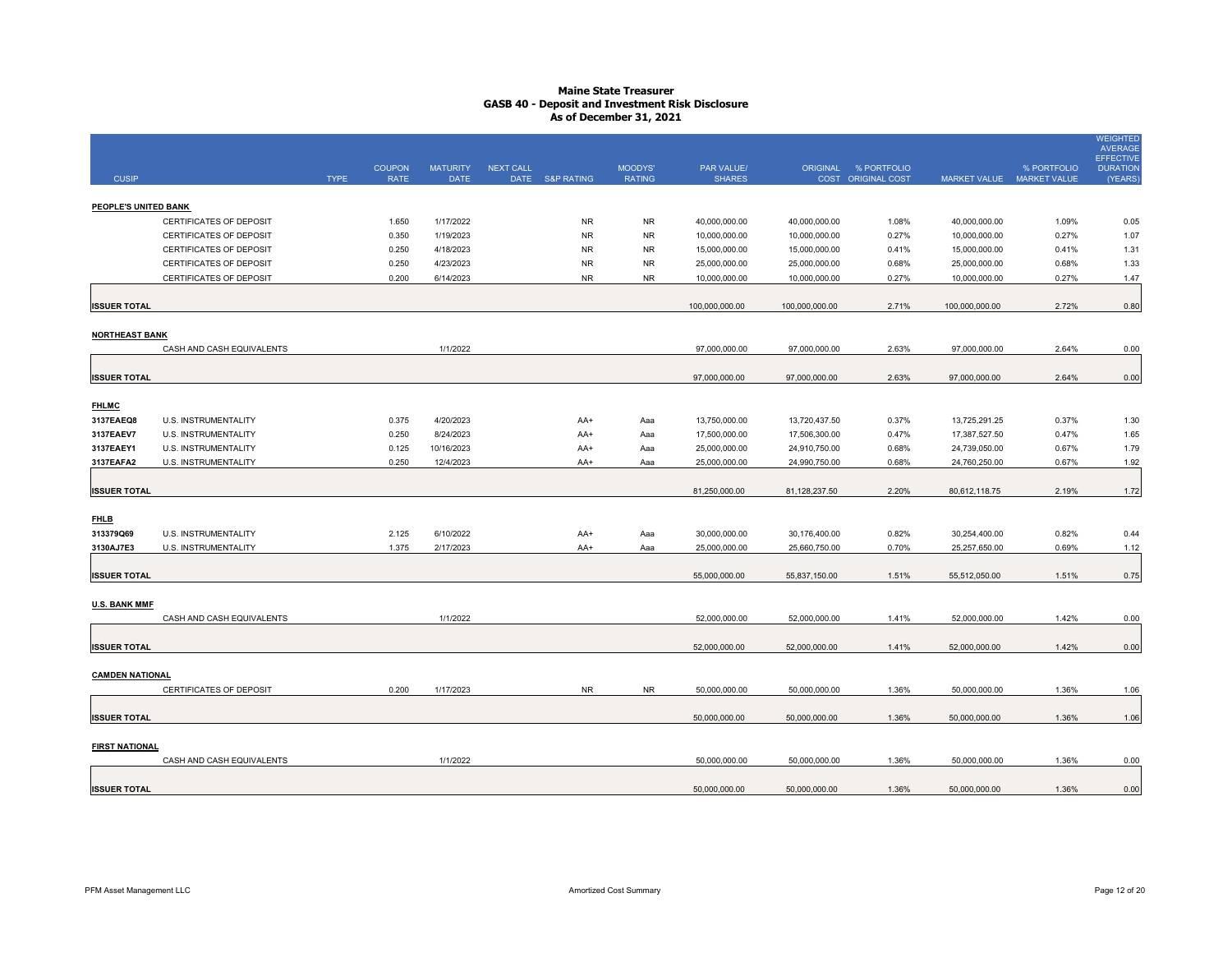|                                       |                           |             |               |                 |                  |                 |               |               |               |                      |                           |             | <b>WEIGHTED</b><br><b>AVERAGE</b>   |
|---------------------------------------|---------------------------|-------------|---------------|-----------------|------------------|-----------------|---------------|---------------|---------------|----------------------|---------------------------|-------------|-------------------------------------|
|                                       |                           |             | <b>COUPON</b> | <b>MATURITY</b> | <b>NEXT CALL</b> |                 | MOODYS'       | PAR VALUE/    |               | ORIGINAL % PORTFOLIO |                           | % PORTFOLIO | <b>EFFECTIVE</b><br><b>DURATION</b> |
| <b>CUSIP</b>                          |                           | <b>TYPE</b> | <b>RATE</b>   | <b>DATE</b>     |                  | DATE S&P RATING | <b>RATING</b> | <b>SHARES</b> |               | COST ORIGINAL COST   | MARKET VALUE MARKET VALUE |             | (YEARS                              |
| <b>MUFG BANK LTD/NY</b>               |                           |             |               |                 |                  |                 |               |               |               |                      |                           |             |                                     |
| 62479MAE3                             | <b>COMMERCIAL PAPER</b>   |             |               | 1/14/2022       |                  | $A-1$           | P-1           | 25,000,000.00 | 24,968,361.11 | 0.68%                | 24,998,625.00             | 0.68%       | 0.04                                |
| 62479MBB8                             | <b>COMMERCIAL PAPER</b>   |             |               | 2/11/2022       |                  | $A-1$           | $P-1$         | 25,000,000.00 | 24,971,979.17 | 0.68%                | 24,995,025.00             | 0.68%       | 0.12                                |
|                                       |                           |             |               |                 |                  |                 |               |               |               |                      |                           |             |                                     |
| <b>ISSUER TOTAL</b>                   |                           |             |               |                 |                  |                 |               | 50,000,000.00 | 49,940,340.28 | 1.35%                | 49,993,650.00             | 1.36%       | 0.08                                |
| <b>CREDIT AGRICOLE CIB NY</b>         |                           |             |               |                 |                  |                 |               |               |               |                      |                           |             |                                     |
| 22533UAE3                             | COMMERCIAL PAPER          |             |               | 1/14/2022       |                  | $A-1$           | $P-1$         | 25,000,000.00 | 24,966,625.00 | 0.68%                | 24,998,475.00             | 0.68%       | 0.04                                |
| 22533UFG3                             | COMMERCIAL PAPER          |             |               | 6/16/2022       |                  | $A-1$           | $P-1$         | 25,000,000.00 | 24,965,333.33 | 0.68%                | 24,968,800.00             | 0.68%       | 0.46                                |
|                                       |                           |             |               |                 |                  |                 |               |               |               |                      |                           |             |                                     |
| <b>ISSUER TOTAL</b>                   |                           |             |               |                 |                  |                 |               | 50,000,000.00 | 49,931,958.33 | 1.35%                | 49,967,275.00             | 1.36%       | 0.25                                |
| OLD LINE FUNDING LLC                  |                           |             |               |                 |                  |                 |               |               |               |                      |                           |             |                                     |
| 67983UCF8                             | COMMERCIAL PAPER          |             |               | 3/15/2022       |                  | $A-1+$          | $P-1$         | 27,000,000.00 | 26,984,700.00 | 0.73%                | 26,984,826.00             | 0.73%       | 0.21                                |
| 67983UDB6                             | <b>COMMERCIAL PAPER</b>   |             |               | 4/11/2022       |                  | $A-1+$          | $P-1$         | 23,000,000.00 | 22,983,210.00 | 0.62%                | 22,980,772.00             | 0.63%       | 0.28                                |
|                                       |                           |             |               |                 |                  |                 |               |               |               |                      |                           |             |                                     |
| <b>ISSUER TOTAL</b>                   |                           |             |               |                 |                  |                 |               | 50,000,000.00 | 49,967,910.00 | 1.35%                | 49,965,598.00             | 1.36%       | 0.24                                |
|                                       |                           |             |               |                 |                  |                 |               |               |               |                      |                           |             |                                     |
| <b>NATIXIS NY BRANCH</b><br>63873KF28 | <b>COMMERCIAL PAPER</b>   |             |               | 6/2/2022        |                  | $A-1$           | $P-1$         | 25,000,000.00 | 24,969,083.33 | 0.68%                | 24,963,450.00             | 0.68%       | 0.43                                |
| 63873KFE2                             | <b>COMMERCIAL PAPER</b>   |             |               | 6/14/2022       |                  | A-1             | P-1           | 25,000,000.00 | 24,960,000.00 | 0.68%                | 24,959,725.00             | 0.68%       | 0.46                                |
|                                       |                           |             |               |                 |                  |                 |               |               |               |                      |                           |             |                                     |
| <b>ISSUER TOTAL</b>                   |                           |             |               |                 |                  |                 |               | 50,000,000.00 | 49,929,083.33 | 1.35%                | 49,923,175.00             | 1.36%       | 0.44                                |
|                                       |                           |             |               |                 |                  |                 |               |               |               |                      |                           |             |                                     |
| <b>BAR HARBOR</b>                     |                           |             |               |                 |                  |                 |               |               |               |                      |                           |             |                                     |
|                                       | CASH AND CASH EQUIVALENTS |             |               | 1/1/2022        |                  |                 |               | 49,000,000.00 | 49,000,000.00 | 1.33%                | 49,000,000.00             | 1.33%       | 0.00                                |
|                                       |                           |             |               |                 |                  |                 |               | 49,000,000.00 | 49,000,000.00 | 1.33%                | 49,000,000.00             | 1.33%       | 0.00                                |
| <b>ISSUER TOTAL</b>                   |                           |             |               |                 |                  |                 |               |               |               |                      |                           |             |                                     |
| <b>BNP PARIBAS</b>                    |                           |             |               |                 |                  |                 |               |               |               |                      |                           |             |                                     |
|                                       | <b>COMMERCIAL PAPER</b>   |             |               | 2/11/2022       |                  | $A-1$           | $P-1$         | 25,000,000.00 | 24,968,243.06 | 0.68%                | 24,994,025.00             | 0.68%       | 0.12                                |
|                                       |                           |             |               |                 |                  |                 |               |               |               |                      |                           |             |                                     |
| <b>ISSUER TOTAL</b>                   |                           |             |               |                 |                  |                 |               | 25,000,000.00 | 24,968,243.06 | 0.68%                | 24,994,025.00             | 0.68%       | 0.12                                |
| JOHNSON & JOHNSON                     |                           |             |               |                 |                  |                 |               |               |               |                      |                           |             |                                     |
| 478160CD4                             | CORPORATE                 |             | 2.250         | 3/3/2022        | 1/1/2022         | AAA             | Aaa           | 16,893,000.00 | 16,680,992.85 | 0.45%                | 16,924,150.69             | 0.46%       | 0.09                                |
|                                       |                           |             |               |                 |                  |                 |               |               |               |                      |                           |             |                                     |
| <b>ISSUER TOTAL</b>                   |                           |             |               |                 |                  |                 |               | 16,893,000.00 | 16,680,992.85 | 0.45%                | 16,924,150.69             | 0.46%       | 0.09                                |
| <b>BANGOR SAVINGS</b>                 |                           |             |               |                 |                  |                 |               |               |               |                      |                           |             |                                     |
|                                       | CERTIFICATES OF DEPOSIT   |             | 0.400         | 4/8/2023        |                  | <b>NR</b>       | NR            | 15,000,000.00 | 15,000,000.00 | 0.41%                | 15,000,000.00             | 0.41%       | 1.29                                |
|                                       |                           |             |               |                 |                  |                 |               |               |               |                      |                           |             |                                     |
| <b>ISSUER TOTAL</b>                   |                           |             |               |                 |                  |                 |               | 15,000,000.00 | 15,000,000.00 | 0.41%                | 15,000,000.00             | 0.41%       | 1.29                                |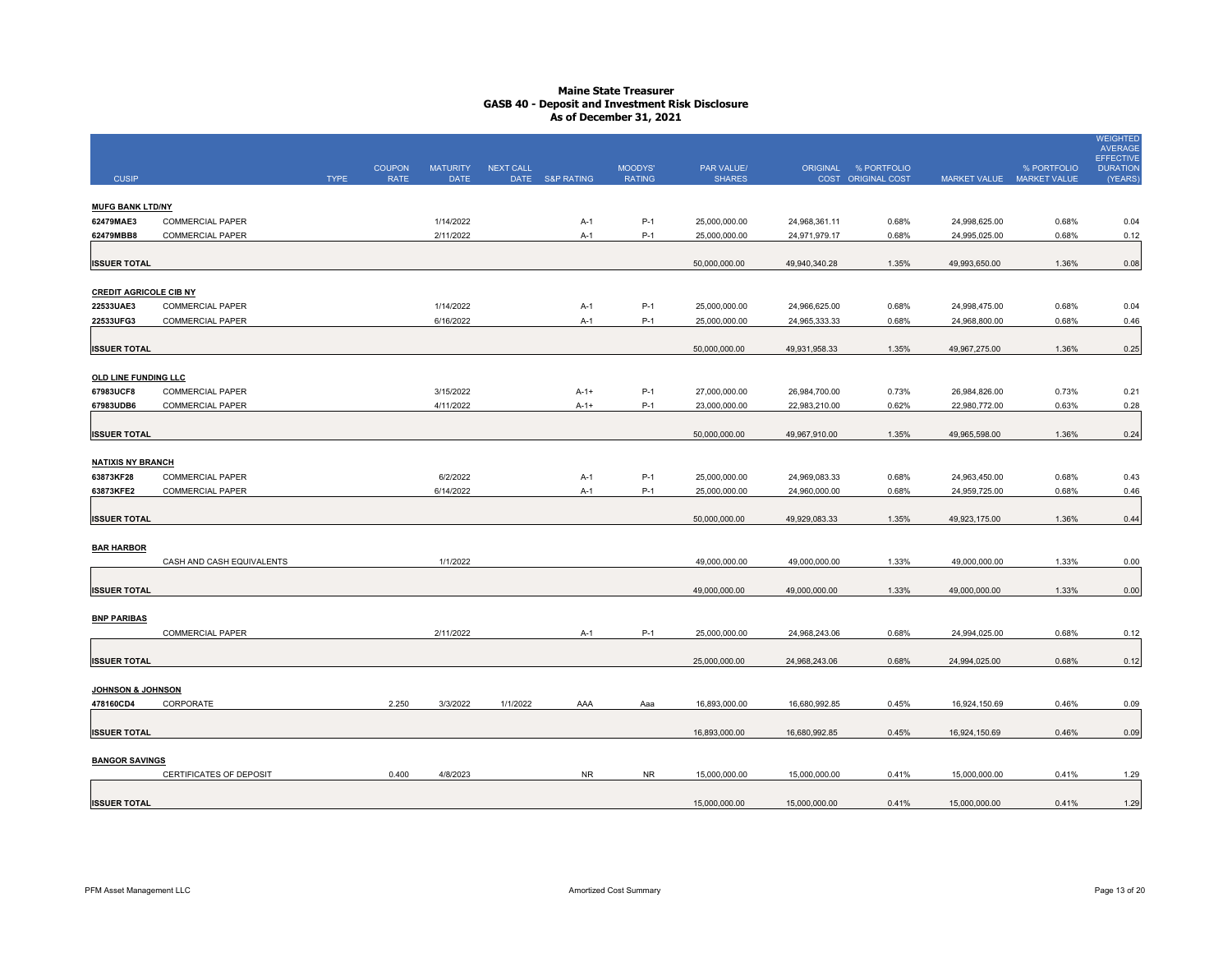| <b>CUSIP</b>                   |                           | <b>TYPE</b> | <b>COUPON</b><br><b>RATE</b> | <b>MATURITY</b><br><b>DATE</b> | NEXT CALL | DATE S&P RATING | MOODYS'<br><b>RATING</b> | PAR VALUE/<br><b>SHARES</b> |                  | ORIGINAL % PORTFOLIO<br>COST ORIGINAL COST |                  | % PORTFOLIO<br>MARKET VALUE MARKET VALUE | <b>WEIGHTED</b><br>AVERAGE<br><b>EFFECTIVE</b><br><b>DURATION</b><br>(YEARS) |
|--------------------------------|---------------------------|-------------|------------------------------|--------------------------------|-----------|-----------------|--------------------------|-----------------------------|------------------|--------------------------------------------|------------------|------------------------------------------|------------------------------------------------------------------------------|
| <b>BATH SAVINGS</b>            |                           |             |                              |                                |           |                 |                          |                             |                  |                                            |                  |                                          |                                                                              |
|                                | CASH AND CASH EQUIVALENTS |             |                              | 1/1/2022                       |           |                 |                          | 14,000,000.00               | 14,000,000.00    | 0.38%                                      | 14,000,000.00    | 0.38%                                    | 0.00                                                                         |
| <b>ISSUER TOTAL</b>            |                           |             |                              |                                |           |                 |                          | 14,000,000.00               | 14,000,000.00    | 0.38%                                      | 14,000,000.00    | 0.38%                                    | 0.00                                                                         |
| <b>MICROSOFT</b>               |                           |             |                              |                                |           |                 |                          |                             |                  |                                            |                  |                                          |                                                                              |
| 594918BW3                      | CORPORATE                 |             | 2.400                        | 1/6/2022                       | 1/6/2022  | AAA             | Aaa                      | 10,000,000.00               | 10,156,600.00    | 0.28%                                      | 10,001,130.00    | 0.27%                                    | 0.02                                                                         |
| <b>ISSUER TOTAL</b>            |                           |             |                              |                                |           |                 |                          | 10,000,000.00               | 10,156,600.00    | 0.28%                                      | 10,001,130.00    | 0.27%                                    | 0.02                                                                         |
| <b>BIDDEFORD SAVINGS BANK</b>  |                           |             |                              |                                |           |                 |                          |                             |                  |                                            |                  |                                          |                                                                              |
|                                | CASH AND CASH EQUIVALENTS |             |                              | 1/1/2022                       |           |                 |                          | 5,000,000.00                | 5,000,000.00     | 0.14%                                      | 5,000,000.00     | 0.14%                                    | 0.00                                                                         |
| <b>ISSUER TOTAL</b>            |                           |             |                              |                                |           |                 |                          | 5,000,000.00                | 5,000,000.00     | 0.14%                                      | 5,000,000.00     | 0.14%                                    | 0.00                                                                         |
| <b>FIDELITY GOVERNMENT MMF</b> |                           |             |                              |                                |           |                 |                          |                             |                  |                                            |                  |                                          |                                                                              |
|                                | CASH AND CASH EQUIVALENTS |             |                              | 1/1/2022                       |           | AAA             | AAA                      | 2,000,000.00                | 2,000,000.00     | 0.05%                                      | 2,000,000.00     | 0.05%                                    | 0.00                                                                         |
| <b>ISSUER TOTAL</b>            |                           |             |                              |                                |           |                 |                          | 2,000,000.00                | 2,000,000.00     | 0.05%                                      | 2,000,000.00     | 0.05%                                    | 0.00                                                                         |
| <b>FIRST AMERICAN FUNDS</b>    |                           |             |                              |                                |           |                 |                          |                             |                  |                                            |                  |                                          |                                                                              |
|                                | CASH AND CASH EQUIVALENTS |             |                              | 1/1/2022                       |           |                 |                          | 1,000,000.00                | 1,000,000.00     | 0.03%                                      | 1,000,000.00     | 0.03%                                    | 0.00                                                                         |
| <b>ISSUER TOTAL</b>            |                           |             |                              |                                |           |                 |                          | 1,000,000.00                | 1,000,000.00     | 0.03%                                      | 1,000,000.00     | 0.03%                                    | 0.00                                                                         |
| <b>GRAND TOTAL</b>             |                           |             |                              |                                |           |                 |                          | 3,666,988,000.00            | 3,688,206,930.75 | 100.00%                                    | 3,673,490,860.35 | 100.00%                                  |                                                                              |
|                                |                           |             |                              |                                |           |                 |                          |                             |                  |                                            |                  |                                          |                                                                              |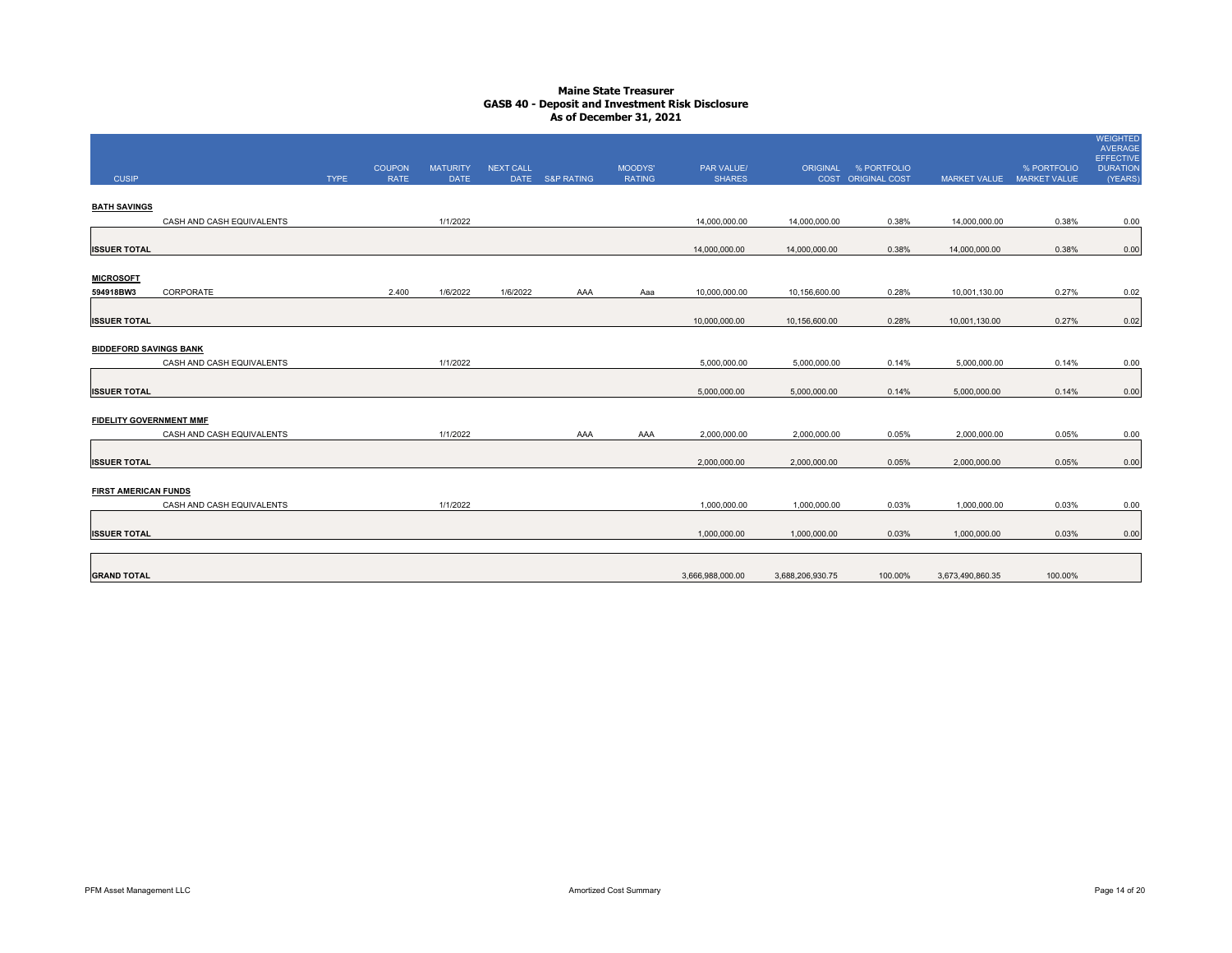# **Maine State Treasurer Securities PurchasedDuring the Month Ended December 31, 2021**

|                             |                        |             |               |                 |                  |                         |                  |                  | <b>ACCRUED</b>                      |              |
|-----------------------------|------------------------|-------------|---------------|-----------------|------------------|-------------------------|------------------|------------------|-------------------------------------|--------------|
| <b>CUSIP</b>                | <b>ISSUER</b>          | <b>DATE</b> | <b>COUPON</b> | <b>MATURITY</b> | <b>CALL DATE</b> | <b>PAR VALUE/SHARES</b> | <b>UNIT COST</b> | <b>PRINCIPAL</b> | <b>INTEREST</b><br><b>PURCHASED</b> | <b>YIELD</b> |
| <b>CASH AND EQUIVALENTS</b> |                        |             |               |                 |                  |                         |                  |                  |                                     |              |
|                             | U.S. BANK MMF          | 12/3/2021   | 0.030V        |                 |                  | 43,000,000.00           | 100.00           | 43,000,000.00    | 0.00                                | 0.030 V      |
|                             | NORTHEAST BANK         | 12/10/2021  | 0.050V        |                 |                  | 40,000,000.00           | 100.00           | 40,000,000.00    | 0.00                                | 0.050V       |
|                             | U.S. BANK MMF          | 12/10/2021  | 0.030V        |                 |                  | 25,000,000.00           | 100.00           | 25,000,000.00    | 0.00                                | 0.030 V      |
|                             | U.S. BANK MMF          | 12/14/2021  | 0.030V        |                 |                  | 14,000,000.00           | 100.00           | 14,000,000.00    | 0.00                                | 0.030 V      |
|                             | U.S. BANK MMF          | 12/15/2021  | 0.030V        |                 |                  | 112,000,000.00          | 100.00           | 112,000,000.00   | 0.00                                | 0.030 V      |
|                             | TD BANK DDA            | 12/16/2021  | 0.060V        |                 |                  | 10,000,000.00           | 100.00           | 10,000,000.00    | 0.00                                | 0.060V       |
|                             | U.S. BANK MMF          | 12/17/2021  | 0.030V        |                 |                  | 73,000,000.00           | 100.00           | 73,000,000.00    | 0.00                                | 0.030 V      |
|                             | U.S. BANK MMF          | 12/22/2021  | 0.030V        |                 |                  | 37,000,000.00           | 100.00           | 37,000,000.00    | 0.00                                | 0.030 V      |
|                             | U.S. BANK MMF          | 12/27/2021  | 0.030 V       |                 |                  | 23,000,000.00           | 100.00           | 23,000,000.00    | 0.00                                | 0.030 V      |
|                             | U.S. BANK MMF          | 12/29/2021  | 0.030 V       |                 |                  | 8,000,000.00            | 100.00           | 8,000,000.00     | 0.00                                | 0.030 V      |
|                             |                        |             |               |                 |                  |                         |                  |                  |                                     |              |
| <b>TOTAL:</b>               |                        |             |               |                 |                  | 385,000,000.00          |                  | 385,000,000.00   | 0.00                                |              |
|                             |                        |             |               |                 |                  |                         |                  |                  |                                     |              |
| <b>U.S. TREASURIES</b>      |                        |             |               |                 |                  |                         |                  |                  |                                     |              |
| 912828M49                   | <b>US TREASURY</b>     | 12/1/2021   | 1.875         | 10/31/2022      |                  | 50,000,000.00           | 101.516          | 50,757,812.50    | 80,283.15                           | 0.21         |
|                             |                        |             |               |                 |                  |                         |                  |                  |                                     |              |
| 9128285U0                   | <b>US TREASURY</b>     | 12/20/2021  | 2.625         | 12/31/2023      |                  | 25,000,000.00           | 103.945          | 25,986,328.13    | 308,508.83                          | 0.66         |
|                             |                        |             |               |                 |                  |                         |                  |                  |                                     |              |
|                             |                        |             |               |                 |                  |                         |                  |                  |                                     |              |
| <b>TOTAL:</b>               |                        |             |               |                 |                  | 75,000,000.00           |                  | 76,744,140.63    | 388,791.98                          |              |
|                             |                        |             |               |                 |                  |                         |                  |                  |                                     |              |
| <b>COMMERCIAL PAPER</b>     |                        |             |               |                 |                  |                         |                  |                  |                                     |              |
| 22533UFG3                   | CREDIT AGRICOLE CIB NY | 12/6/2021   | 0.000         | 6/16/2022       |                  | 25,000,000.00           | 99.861           | 24,965,333.33    | 0.00                                | 0.26         |
|                             |                        |             |               |                 |                  |                         |                  |                  |                                     |              |
| 63873KFE2                   | NATIXIS NY BRANCH      | 12/16/2021  | 0.000         | 6/14/2022       |                  | 25,000,000.00           | 99.840           | 24,960,000.00    | 0.00                                | 0.32         |
|                             |                        |             |               |                 |                  |                         |                  |                  |                                     |              |
|                             |                        |             |               |                 |                  |                         |                  |                  |                                     |              |
| <b>TOTAL:</b>               |                        |             |               |                 |                  | 50,000,000.00           |                  | 49,925,333.33    | 0.00                                |              |
|                             |                        |             |               |                 |                  |                         |                  |                  |                                     |              |
|                             |                        |             |               |                 |                  |                         |                  |                  |                                     |              |
| <b>GRAND TOTAL:</b>         |                        |             |               |                 |                  | 510,000,000.00          |                  | 511,669,473.96   | 388,791.98                          |              |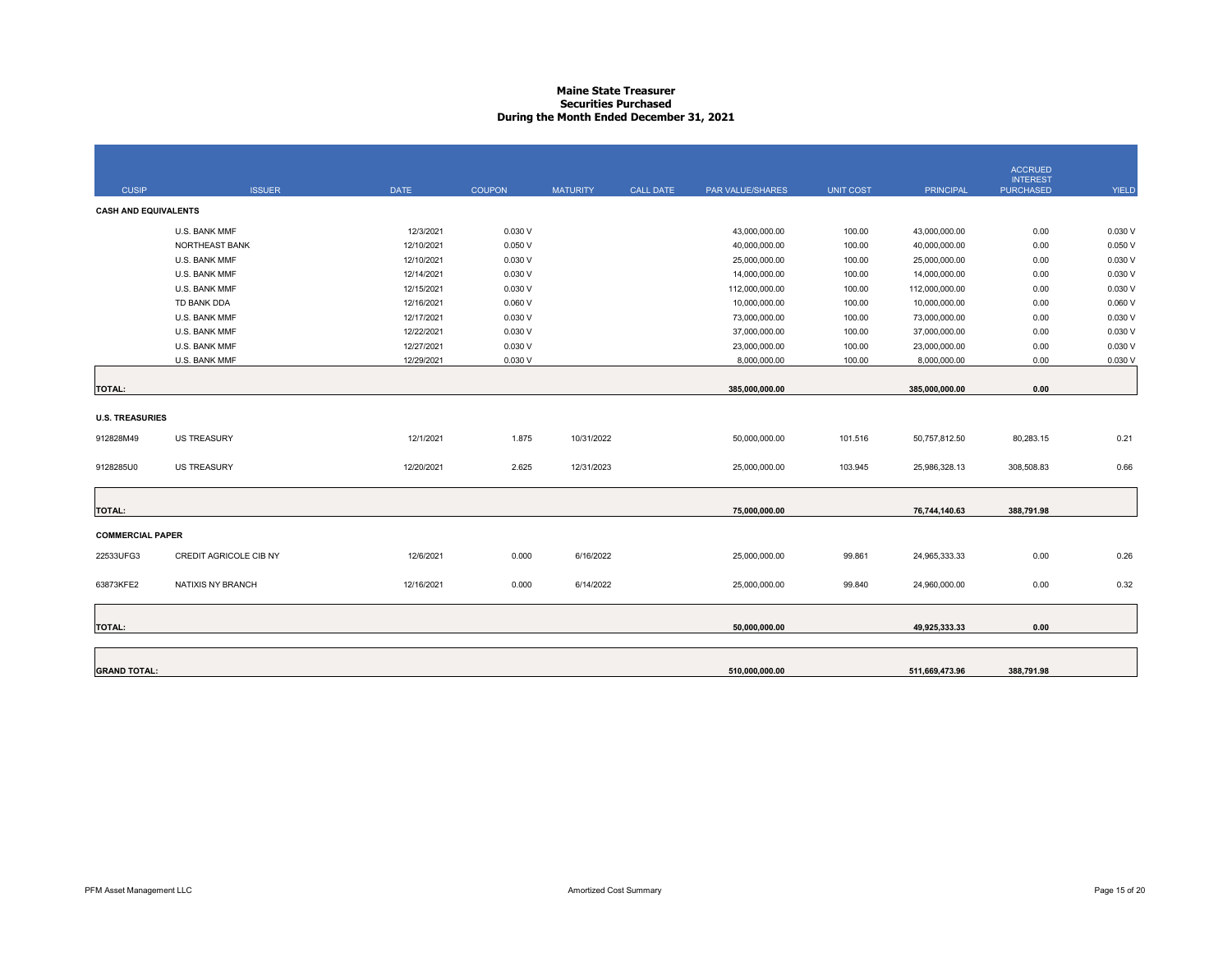### **Maine State Treasurer Securities Sold and MaturedDuring the Month Ended December 31, 2021**

| <b>CUSIP</b>            | <b>ISSUER</b>               | <b>DATE</b> | <b>MATURITY/</b><br>COUPON CALL DATE | PAR VALUE/SHARES |                | AMORTIZED COST AT<br>ORIGINAL COST ACCRETION / (AMORT) | <b>PRICE</b> | <b>MARKET VALUE AT</b><br>SALE / SALE OR MATURITY /<br>SALE OR MATURITY MATURITY CHANGE IN MARKET REALIZED GAIN<br><b>VALUE</b> | (LOSS) | <b>ACCRUED</b><br><b>INTEREST</b><br>SOLD | <b>INTEREST</b><br><b>RECEIVED</b> | <b>INTEREST</b><br>EARNED | YIELD   |
|-------------------------|-----------------------------|-------------|--------------------------------------|------------------|----------------|--------------------------------------------------------|--------------|---------------------------------------------------------------------------------------------------------------------------------|--------|-------------------------------------------|------------------------------------|---------------------------|---------|
|                         | <b>CASH AND EQUIVALENTS</b> |             |                                      |                  |                |                                                        |              |                                                                                                                                 |        |                                           |                                    |                           |         |
|                         | U.S. BANK MMF               | 12/1/2021   | 0.030 V                              | 3,000,000.00     | 3,000,000.00   | 3,000,000.00                                           | 100.00       | 3,000,000.00                                                                                                                    | 0.00   | 0.00                                      | 0.00                               | 0.00                      | 0.030 V |
|                         |                             |             |                                      |                  |                | 0.00                                                   |              | 0.00                                                                                                                            |        |                                           |                                    |                           |         |
|                         | U.S. BANK MMF               | 12/2/2021   | 0.030 V                              | 72,000,000.00    | 72,000,000.00  | 72,000,000.00                                          | 100.00       | 72,000,000.00                                                                                                                   | 0.00   | 0.00                                      | 0.00                               | 0.00                      | 0.030V  |
|                         |                             |             |                                      |                  |                | 0.00                                                   |              | 0.00                                                                                                                            |        |                                           |                                    |                           |         |
|                         | U.S. BANK MMF               | 12/6/2021   | 0.030 V                              | 16,000,000.00    | 16,000,000.00  | 16,000,000.00<br>0.00                                  | 100.00       | 16,000,000.00<br>0.00                                                                                                           | 0.00   | 0.00                                      | 0.00                               | 0.00                      | 0.030 V |
|                         | U.S. BANK MMF               | 12/7/2021   | 0.030 V                              | 8,000,000.00     | 8,000,000.00   | 8,000,000.00                                           | 100.00       | 8,000,000.00                                                                                                                    | 0.00   | 0.00                                      | 0.00                               | 0.00                      | 0.030 V |
|                         |                             |             |                                      |                  |                | 0.00                                                   |              | 0.00                                                                                                                            |        |                                           |                                    |                           |         |
|                         | U.S. BANK MMF               | 12/8/2021   | 0.030 V                              | 111,000,000.00   | 111,000,000.00 | 111,000,000.00                                         | 100.00       | 111,000,000.00                                                                                                                  | 0.00   | 0.00                                      | 0.00                               | 0.00                      | 0.030 V |
|                         |                             |             |                                      |                  |                | 0.00                                                   |              | 0.00                                                                                                                            |        |                                           |                                    |                           |         |
|                         | U.S. BANK MMF               | 12/9/2021   | 0.030V                               | 58,000,000.00    | 58,000,000.00  | 58,000,000.00                                          | 100.00       | 58,000,000.00                                                                                                                   | 0.00   | 0.00                                      | 0.00                               | 0.00                      | 0.030V  |
|                         |                             |             |                                      |                  |                | 0.00                                                   |              | 0.00                                                                                                                            |        |                                           |                                    |                           |         |
|                         | U.S. BANK MMF               | 12/13/2021  | 0.030 V                              | 16,000,000.00    | 16,000,000.00  | 16,000,000.00<br>0.00                                  | 100.00       | 16,000,000.00<br>0.00                                                                                                           | 0.00   | 0.00                                      | 0.00                               | 0.00                      | 0.030V  |
|                         | U.S. BANK MMF               | 12/16/2021  | 0.030V                               | 54,000,000.00    | 54,000,000.00  | 54,000,000.00                                          | 100.00       | 54,000,000.00                                                                                                                   | 0.00   | 0.00                                      | 0.00                               | 0.00                      | 0.030V  |
|                         |                             |             |                                      |                  |                | 0.00                                                   |              | 0.00                                                                                                                            |        |                                           |                                    |                           |         |
|                         | U.S. BANK MMF               | 12/20/2021  | 0.030 V                              | 4,000,000.00     | 4,000,000.00   | 4,000,000.00                                           | 100.00       | 4,000,000.00                                                                                                                    | 0.00   | 0.00                                      | 0.00                               | 0.00                      | 0.030 V |
|                         |                             |             |                                      |                  |                | 0.00                                                   |              | 0.00                                                                                                                            |        |                                           |                                    |                           |         |
|                         | U.S. BANK MMF               | 12/21/2021  | 0.030 V                              | 33,000,000.00    | 33,000,000.00  | 33,000,000.00                                          | 100.00       | 33,000,000.00                                                                                                                   | 0.00   | 0.00                                      | 0.00                               | 0.00                      | 0.030 V |
|                         |                             |             |                                      |                  |                | 0.00                                                   |              | 0.00                                                                                                                            |        |                                           |                                    |                           |         |
|                         | U.S. BANK MMF               | 12/23/2021  | 0.030 V                              | 134,000,000.00   | 134,000,000.00 | 134,000,000.00                                         | 100.00       | 134,000,000.00                                                                                                                  | 0.00   | 0.00                                      | 0.00                               | 0.00                      | 0.030 V |
|                         | U.S. BANK MMF               | 12/28/2021  | 0.030 V                              | 20,000,000.00    | 20,000,000.00  | 0.00<br>20,000,000.00                                  | 100.00       | 0.00<br>20,000,000.00                                                                                                           | 0.00   | 0.00                                      | 0.00                               | 0.00                      | 0.030 V |
|                         |                             |             |                                      |                  |                | 0.00                                                   |              | 0.00                                                                                                                            |        |                                           |                                    |                           |         |
|                         | U.S. BANK MMF               | 12/30/2021  | 0.030V                               | 88,000,000.00    | 88,000,000.00  | 88,000,000.00                                          | 100.00       | 88,000,000.00                                                                                                                   | 0.00   | 0.00                                      | 0.00                               | 0.00                      | 0.030V  |
|                         |                             |             |                                      |                  |                | 0.00                                                   |              | 0.00                                                                                                                            |        |                                           |                                    |                           |         |
|                         |                             |             |                                      | 617,000,000.00   | 617,000,000.00 | 617,000,000.00                                         |              | 617,000,000.00                                                                                                                  | 0.00   | 0.00                                      | 0.00                               | 0.00                      |         |
| <b>TOTAL:</b>           |                             |             |                                      |                  |                | 0.00                                                   |              | 0.00                                                                                                                            |        |                                           |                                    |                           |         |
| <b>COMMERCIAL PAPER</b> |                             |             |                                      |                  |                |                                                        |              |                                                                                                                                 |        |                                           |                                    |                           |         |
|                         |                             |             |                                      |                  |                |                                                        |              |                                                                                                                                 |        |                                           |                                    |                           |         |
| 21687AZ14               | <b>RABOBANK</b>             | 12/1/2021   | 0.000 12/1/2021                      | 50,000,000.00    | 49,950,888.89  | 50,000,000.00                                          | 100.00       | 50,000,000.00                                                                                                                   | 0.00   | 0.00                                      | 0.00                               | 0.00                      |         |
|                         |                             |             |                                      |                  |                | 0.00                                                   |              | 200.00                                                                                                                          |        |                                           |                                    |                           |         |
| 17327AZ67               | <b>CITIGROUP NOW</b>        | 12/6/2021   | 12/6/2021<br>0.000                   | 24,800,000.00    | 24,775,310.22  | 24,800,000.00<br>551.11                                | 100.00       | 24,800,000.00<br>694.40                                                                                                         | 0.00   | 0.00                                      | 0.00                               | 0.00                      |         |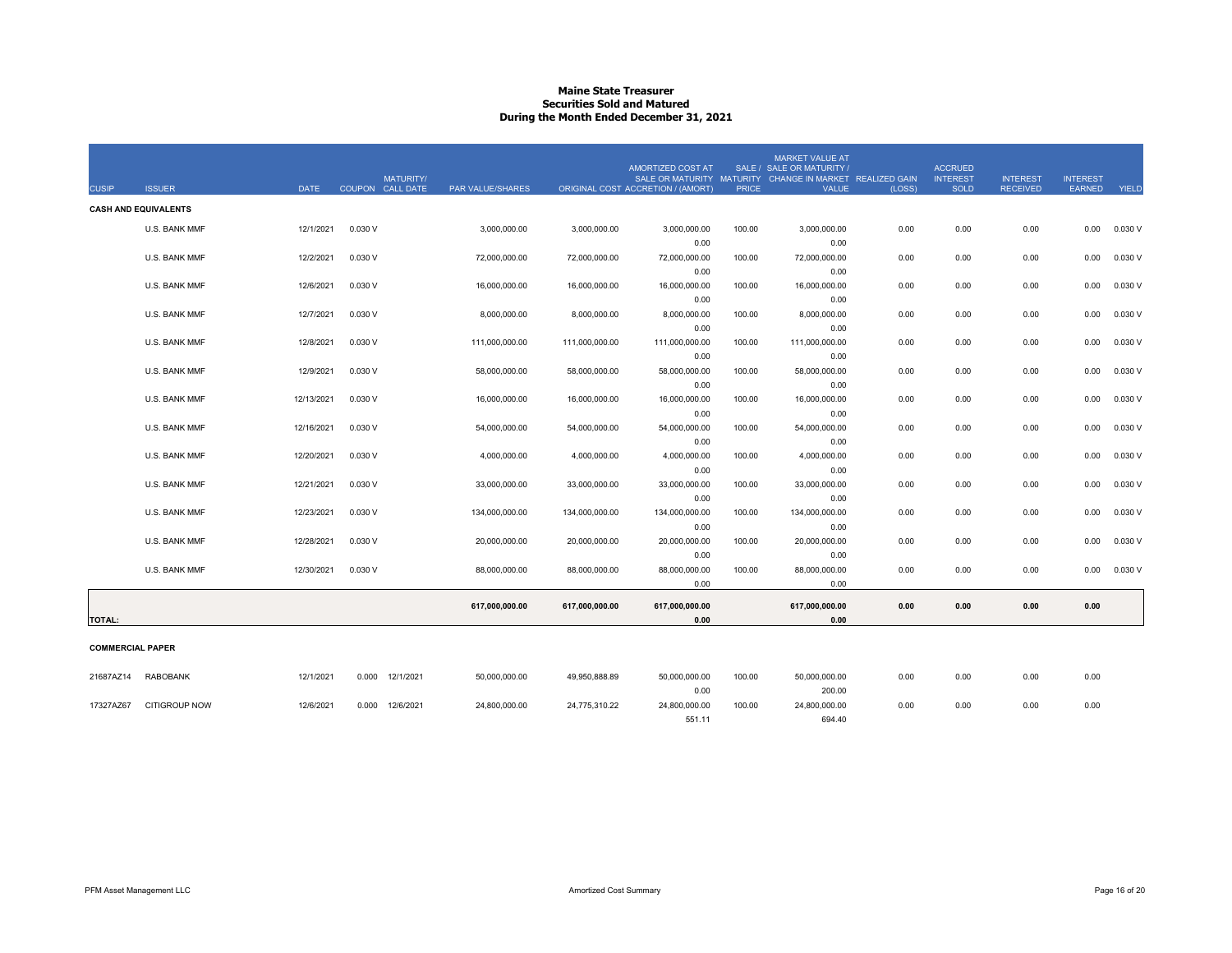### **Maine State Treasurer Securities Sold and MaturedDuring the Month Ended December 31, 2021**

| <b>CUSIP</b>        | <b>ISSUER</b>            | <b>DATE</b> |       | <b>MATURITY/</b><br>COUPON CALL DATE | <b>PAR VALUE/SHARES</b> |                | AMORTIZED COST AT<br><b>SALE OR MATURITY</b><br>ORIGINAL COST ACCRETION / (AMORT) | <b>PRICE</b> | <b>MARKET VALUE AT</b><br>SALE / SALE OR MATURITY /<br>MATURITY CHANGE IN MARKET REALIZED GAIN<br><b>VALUE</b> | (LOSS) | <b>ACCRUED</b><br><b>INTEREST</b><br><b>SOLD</b> | <b>INTEREST</b><br><b>RECEIVED</b> | <b>INTEREST</b><br><b>EARNED</b> | YIELD |
|---------------------|--------------------------|-------------|-------|--------------------------------------|-------------------------|----------------|-----------------------------------------------------------------------------------|--------------|----------------------------------------------------------------------------------------------------------------|--------|--------------------------------------------------|------------------------------------|----------------------------------|-------|
| 63873JZG8           | <b>NATIXIS NY BRANCH</b> | 12/16/2021  | 0.000 | 12/16/2021                           | 25,000,000.00           | 24,963,486.11  | 25,000,000.00                                                                     | 100.00       | 25,000,000.00                                                                                                  | 0.00   | 0.00                                             | 0.00                               | 0.00                             |       |
|                     |                          |             |       |                                      |                         |                | 2,291.67                                                                          |              | 1,025.00                                                                                                       |        |                                                  |                                    |                                  |       |
| 09659BZL7           | <b>BNP PARIBAS</b>       | 12/20/2021  | 0.000 | 12/20/2021                           | 25,000,000.00           | 24,971,430.56  | 25,000,000.00                                                                     | 100.00       | 25,000,000.00                                                                                                  | 0.00   | 0.00                                             | 0.00                               | 0.00                             |       |
|                     |                          |             |       |                                      |                         |                | 2,243.06                                                                          |              | 1,100.00                                                                                                       |        |                                                  |                                    |                                  |       |
|                     |                          |             |       |                                      | 124,800,000.00          | 124.661.115.78 | 124,800,000.00                                                                    |              | 124.800.000.00                                                                                                 | 0.00   | 0.00                                             | 0.00                               | 0.00                             |       |
| <b>TOTAL:</b>       |                          |             |       |                                      |                         |                | 5.085.84                                                                          |              | 3.019.40                                                                                                       |        |                                                  |                                    |                                  |       |
|                     |                          |             |       |                                      |                         |                |                                                                                   |              |                                                                                                                |        |                                                  |                                    |                                  |       |
|                     |                          |             |       |                                      | 741,800,000.00          | 741,661,115.78 | 741,800,000.00                                                                    |              | 741,800,000.00                                                                                                 | 0.00   | 0.00                                             | 0.00                               | 0.00                             |       |
| <b>GRAND TOTAL:</b> |                          |             |       |                                      |                         |                | 5,085.84                                                                          |              | 3,019.40                                                                                                       |        |                                                  |                                    |                                  |       |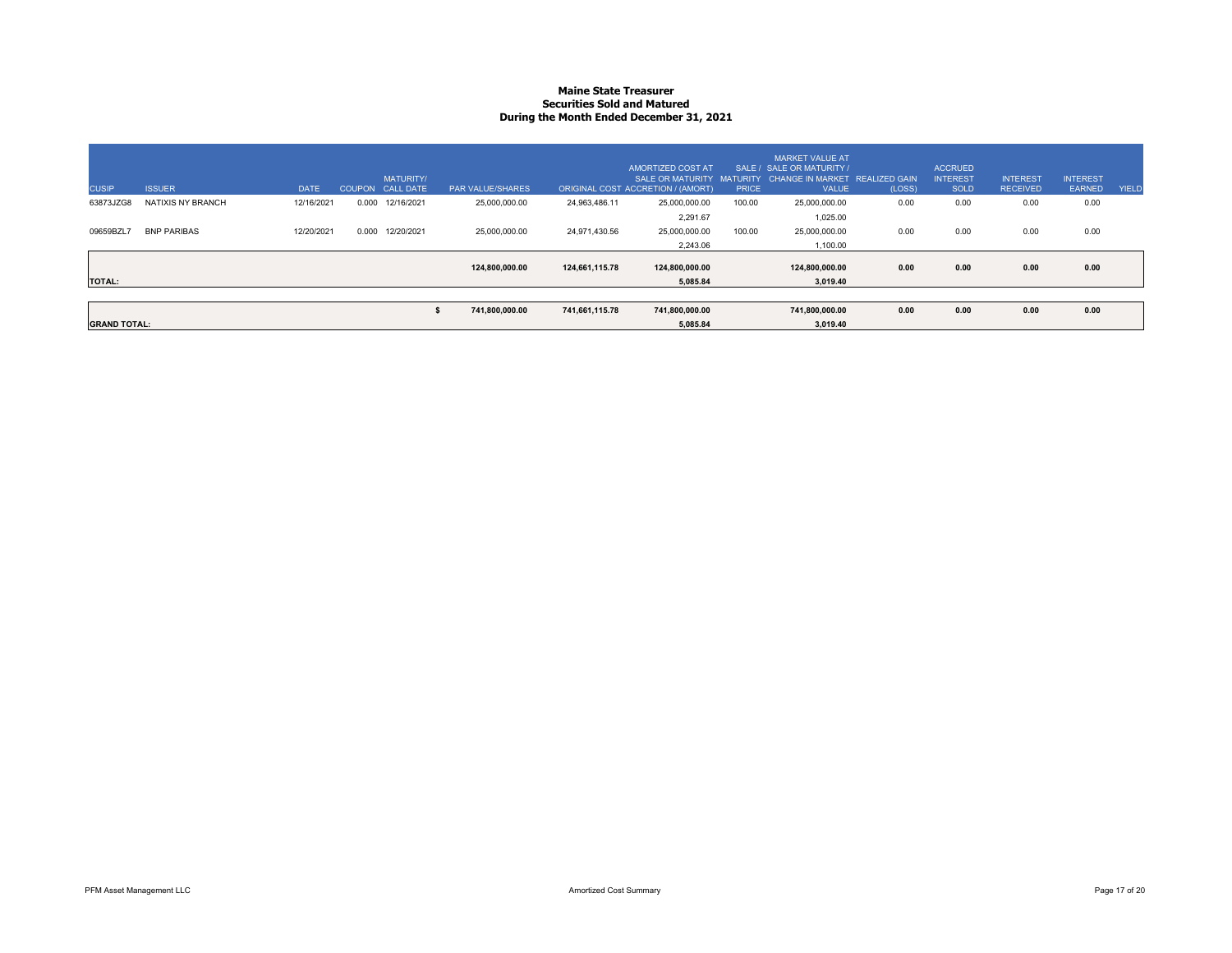# **Maine State Treasurer Transaction Report For the Month Ended December 31, 2021**

| <b>DATE</b> | <b>CUSIP</b> | <b>TRANSACTION</b> | <b>SECURITY TYPE</b> | <b>DESCRIPTION</b>            | <b>MATURITY</b> | <b>PAR VALUE/SHARES</b> | <b>PRINCIPAL</b> | <b>INTEREST</b> | <b>TRANSACTION TOTAL</b> | <b>BALANCE</b> |
|-------------|--------------|--------------------|----------------------|-------------------------------|-----------------|-------------------------|------------------|-----------------|--------------------------|----------------|
|             |              |                    |                      |                               |                 |                         |                  |                 |                          |                |
| 12/1/2021   |              | <b>INTEREST</b>    | <b>CASH EQUIV</b>    | FIRST AMERICAN FUNDS          |                 | 0.00                    | 0.00             | 18.69           | 18.69                    | 18.69          |
|             | 21687AZ14    | <b>MATURITY</b>    | CP                   | <b>RABOBANK</b>               | 12/1/2021       | 50,000,000.00           | 50,000,000.00    | 0.00            | 50,000,000.00            | 50,000,018.69  |
|             |              | <b>INTEREST</b>    | <b>CASH EQUIV</b>    | FIDELITY GOVERNMENT MMF       |                 | 0.00                    | 0.00             | 16.44           | 16.44                    | 50.000.035.13  |
|             | 912828M49    | <b>BUY</b>         | <b>UST</b>           | <b>US TREASURY</b>            | 10/31/2022      | 50,757,812.50           | 50,757,812.50    | 80,283.15       | (50,838,095.65)          | (838,060.52)   |
|             |              | <b>INTEREST</b>    | <b>CASH EQUIV</b>    | <b>BATH SAVINGS</b>           |                 | 0.00                    | 0.00             | 736.44          | 736.44                   | (837, 324.08)  |
|             |              | <b>INTEREST</b>    | <b>CASH EQUIV</b>    | <b>BAR HARBOR</b>             |                 | 0.00                    | 0.00             | 4,027.40        | 4,027.40                 | (833, 296.68)  |
|             |              | <b>INTEREST</b>    | <b>CASH EQUIV</b>    | <b>BIDDEFORD SAVINGS BANK</b> |                 | 0.00                    | 0.00             | 350.70          | 350.70                   | (832, 945.98)  |
|             |              | <b>INTEREST</b>    | <b>CASH EQUIV</b>    | <b>CITIZENS BANK</b>          |                 | 0.00                    | 0.00             | 4,931.40        | 4,931.40                 | (828, 014.58)  |
|             |              | <b>INTEREST</b>    | <b>CASH EQUIV</b>    | <b>FIRST NATIONAL</b>         |                 | 0.00                    | 0.00             | 2,054.80        | 2,054.80                 | (825, 959, 78) |
|             |              | <b>INTEREST</b>    | <b>CASH EQUIV</b>    | TD BANK GOLDMAN SACHS MMF     |                 | 0.00                    | 0.00             | 5,362.60        | 5,362.60                 | (820, 597.18)  |
|             |              | <b>INTEREST</b>    | <b>CASH EQUIV</b>    | <b>MACHIAS SAVINGS</b>        |                 | 0.00                    | 0.00             | 136.99          | 136.99                   | (820, 460.19)  |
|             |              | <b>INTEREST</b>    | <b>CASH EQUIV</b>    | <b>NORTHEAST BANK</b>         |                 | 0.00                    | 0.00             | 2,386.30        | 2,386.30                 | (818,073.89)   |
|             |              | <b>INTEREST</b>    | <b>CASH EQUIV</b>    | TD BANK DDA                   |                 | 0.00                    | 0.00             | 12,328.77       | 12,328.77                | (805, 745.12)  |
|             |              | <b>INTEREST</b>    | <b>CASH EQUIV</b>    | U.S. BANK MMF                 |                 | 0.00                    | 0.00             | 11,742.30       | 11,742.30                | (794,002.82)   |
|             |              | SELL               | <b>CASH EQUIV</b>    | U.S. BANK MMF                 |                 | 3,000,000.00            | 3,000,000.00     | 0.00            | 3,000,000.00             | 2,205,997.18   |
| 12/2/2021   |              | SELL               | <b>CASH EQUIV</b>    | U.S. BANK MMF                 |                 | 72,000,000.00           | 72,000,000.00    | 0.00            | 72,000,000.00            | 74,205,997.18  |
| 12/3/2021   |              | <b>BUY</b>         | <b>CASH EQUIV</b>    | U.S. BANK MMF                 |                 | 43,000,000.00           | 43,000,000.00    | 0.00            | (43,000,000.00)          | 31,205,997.18  |
| 12/4/2021   | 3137EAFA2    | <b>INTEREST</b>    | <b>INSTR</b>         | <b>FHLMC</b>                  | 12/4/2023       | 0.00                    | 0.00             | 31,250.00       | 31,250.00                | 31,237,247.18  |
| 12/6/2021   | 17327AZ67    | <b>MATURITY</b>    | CP                   | CITIGROUP NOW                 | 12/6/2021       | 24,800,000.00           | 24,800,000.00    | 0.00            | 24,800,000.00            | 56,037,247.18  |
|             | 22533UFG3    | <b>BUY</b>         | CP                   | CREDIT AGRICOLE CIB NY        | 6/16/2022       | 24,965,333.33           | 24,965,333.33    | 0.00            | (24,965,333.33)          | 31,071,913.85  |
|             |              | SELL               | <b>CASH EQUIV</b>    | U.S. BANK MMF                 |                 | 16,000,000.00           | 16,000,000.00    | 0.00            | 16,000,000.00            | 47,071,913.85  |
| 12/7/2021   |              | SELL               | <b>CASH EQUIV</b>    | U.S. BANK MMF                 |                 | 8,000,000.00            | 8,000,000.00     | 0.00            | 8,000,000.00             | 55,071,913.85  |
| 12/8/2021   |              | <b>SELL</b>        | <b>CASH EQUIV</b>    | U.S. BANK MMF                 |                 | 111,000,000.00          | 111,000,000.00   | 0.00            | 111.000.000.00           | 166.071.913.85 |
| 12/9/2021   |              | SELL               | <b>CASH EQUIV</b>    | U.S. BANK MMF                 |                 | 58,000,000.00           | 58,000,000.00    | 0.00            | 58,000,000.00            | 224,071,913.85 |
| 12/10/2021  | 313379Q69    | <b>INTEREST</b>    | <b>INSTR</b>         | <b>FHLB</b>                   | 6/10/2022       | 0.00                    | 0.00             | 318,750.00      | 318,750.00               | 224,390,663.85 |
|             |              | <b>BUY</b>         | <b>CASH EQUIV</b>    | NORTHEAST BANK                |                 | 40,000,000.00           | 40,000,000.00    | 0.00            | (40,000,000.00)          | 184,390,663.85 |
|             |              | <b>BUY</b>         | <b>CASH EQUIV</b>    | U.S. BANK MMF                 |                 | 25,000,000.00           | 25,000,000.00    | 0.00            | (25,000,000.00)          | 159,390,663.85 |
| 12/13/2021  |              | SELL               | <b>CASH EQUIV</b>    | U.S. BANK MMF                 |                 | 16,000,000.00           | 16,000,000.00    | 0.00            | 16,000,000.00            | 175,390,663.85 |
| 12/14/2021  |              | <b>BUY</b>         | <b>CASH EQUIV</b>    | U.S. BANK MMF                 |                 | 14,000,000.00           | 14,000,000.00    | 0.00            | (14,000,000.00)          | 161,390,663.85 |
| 12/15/2021  | 912828YW4    | <b>INTEREST</b>    | <b>UST</b>           | <b>US TREASURY</b>            | 12/15/2022      | 0.00                    | 0.00             | 243,750.00      | 243,750.00               | 161,634,413.85 |
|             | 91282CBA8    | <b>INTEREST</b>    | <b>UST</b>           | <b>US TREASURY</b>            | 12/15/2023      | 0.00                    | 0.00             | 12,500.00       | 12,500.00                | 161,646,913.85 |
|             | 91282CBA8    | <b>INTEREST</b>    | <b>UST</b>           | <b>US TREASURY</b>            | 12/15/2023      | 0.00                    | 0.00             | 31,250.00       | 31,250.00                | 161,678,163.85 |
|             | 91282CBA8.   | <b>INTEREST</b>    | <b>UST</b>           | <b>US TREASURY</b>            | 12/15/2023      | 0.00                    | 0.00             | 31,250.00       | 31,250.00                | 161,709,413.85 |
|             | 91282CCG4    | <b>INTEREST</b>    | <b>UST</b>           | <b>US TREASURY</b>            | 6/15/2024       | 0.00                    | 0.00             | 62,500.00       | 62,500.00                | 161,771,913.85 |
|             | 91282CCG4.   | <b>INTEREST</b>    | <b>UST</b>           | <b>US TREASURY</b>            | 6/15/2024       | 0.00                    | 0.00             | 31,250.00       | 31,250.00                | 161,803,163.85 |
|             | 91282CCG4.   | <b>INTEREST</b>    | <b>UST</b>           | <b>US TREASURY</b>            | 6/15/2024       | 0.00                    | 0.00             | 62,500.00       | 62,500.00                | 161,865,663.85 |
|             |              | <b>BUY</b>         | <b>CASH EQUIV</b>    | U.S. BANK MMF                 |                 | 112,000,000.00          | 112,000,000.00   | 0.00            | (112,000,000.00)         | 49.865.663.85  |
| 12/16/2021  | 63873JZG8    | <b>MATURITY</b>    | CP                   | NATIXIS NY BRANCH             | 12/16/2021      | 25,000,000.00           | 25,000,000.00    | 0.00            | 25,000,000.00            | 74,865,663.85  |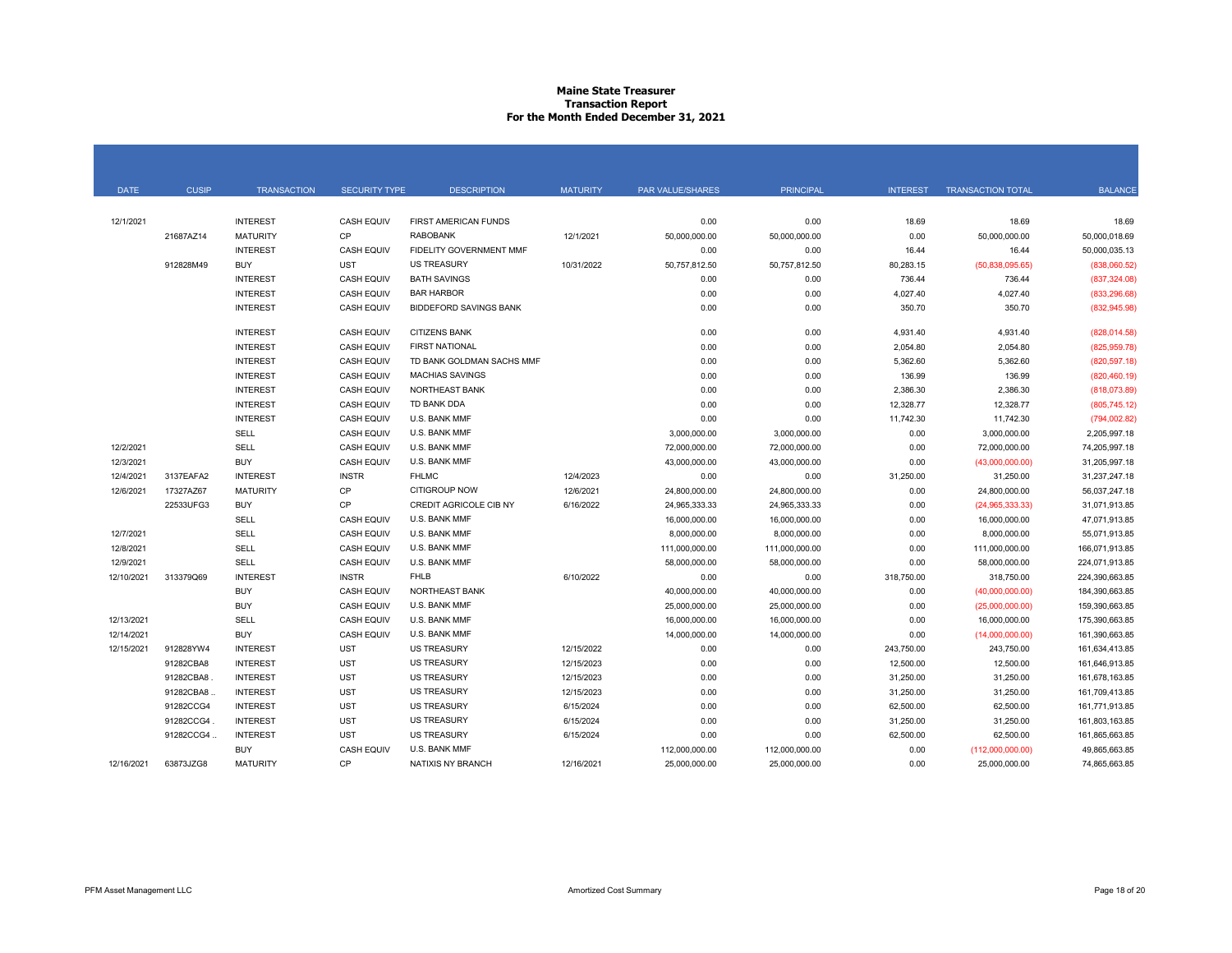# **Maine State Treasurer Transaction Report For the Month Ended December 31, 2021**

| <b>DATE</b> | <b>CUSIP</b> | <b>TRANSACTION</b> | <b>SECURITY TYPE</b> | <b>DESCRIPTION</b> | <b>MATURITY</b> | PAR VALUE/SHARES | <b>PRINCIPAL</b> | <b>INTEREST</b> | <b>TRANSACTION TOTAL</b> | <b>BALANCE</b> |
|-------------|--------------|--------------------|----------------------|--------------------|-----------------|------------------|------------------|-----------------|--------------------------|----------------|
|             |              |                    |                      |                    |                 |                  |                  |                 |                          |                |
|             | 63873KFE2    | <b>BUY</b>         | <b>CP</b>            | NATIXIS NY BRANCH  | 6/14/2022       | 24,960,000.00    | 24,960,000.00    | 0.00            | (24,960,000.00)          | 49.905.663.85  |
|             |              | <b>BUY</b>         | <b>CASH EQUIV</b>    | TD BANK DDA        |                 | 10,000,000.00    | 10,000,000.00    | 0.00            | (10,000,000.00)          | 39,905,663.85  |
|             |              | <b>SELL</b>        | <b>CASH EQUIV</b>    | U.S. BANK MMF      |                 | 54,000,000.00    | 54,000,000.00    | 0.00            | 54,000,000.00            | 93,905,663.85  |
| 12/17/2021  |              | <b>BUY</b>         | <b>CASH EQUIV</b>    | U.S. BANK MMF      |                 | 73,000,000.00    | 73,000,000.00    | 0.00            | (73,000,000.00)          | 20,905,663.85  |
| 12/20/2021  | 09659BZL7    | <b>MATURITY</b>    | <b>CP</b>            | <b>BNP PARIBAS</b> | 12/20/2021      | 25,000,000.00    | 25,000,000.00    | 0.00            | 25,000,000.00            | 45,905,663.85  |
|             | 9128285U0    | <b>BUY</b>         | <b>UST</b>           | <b>US TREASURY</b> | 12/31/2023      | 25,986,328.13    | 25,986,328.13    | 308,508.83      | (26, 294, 836.96)        | 19,610,826.89  |
|             |              | SELL               | <b>CASH EQUIV</b>    | U.S. BANK MMF      |                 | 4,000,000.00     | 4,000,000.00     | 0.00            | 4,000,000.00             | 23,610,826.89  |
| 12/21/2021  |              | SELL               | <b>CASH EQUIV</b>    | U.S. BANK MMF      |                 | 33,000,000.00    | 33,000,000.00    | 0.00            | 33,000,000.00            | 56,610,826.89  |
| 12/22/2021  |              | <b>BUY</b>         | <b>CASH EQUIV</b>    | U.S. BANK MMF      |                 | 37,000,000.00    | 37,000,000.00    | 0.00            | (37,000,000.00)          | 19,610,826.89  |
| 12/23/2021  |              | SELL               | <b>CASH EQUIV</b>    | U.S. BANK MMF      |                 | 134,000,000.00   | 134,000,000.00   | 0.00            | 134,000,000.00           | 153,610,826.89 |
| 12/27/2021  |              | <b>BUY</b>         | <b>CASH EQUIV</b>    | U.S. BANK MMF      |                 | 23,000,000.00    | 23,000,000.00    | 0.00            | (23,000,000.00)          | 130.610.826.89 |
| 12/28/2021  |              | SELL               | <b>CASH EQUIV</b>    | U.S. BANK MMF      |                 | 20,000,000.00    | 20,000,000.00    | 0.00            | 20,000,000.00            | 150,610,826.89 |
| 12/29/2021  |              | <b>BUY</b>         | <b>CASH EQUIV</b>    | U.S. BANK MMF      |                 | 8,000,000.00     | 8,000,000.00     | 0.00            | (8,000,000.00)           | 142,610,826.89 |
| 12/30/2021  |              | SELL               | <b>CASH EQUIV</b>    | U.S. BANK MMF      |                 | 88,000,000.00    | 88,000,000.00    | 0.00            | 88,000,000.00            | 230,610,826.89 |
| 12/31/2021  | 9128285U0    | <b>INTEREST</b>    | <b>UST</b>           | <b>US TREASURY</b> | 12/31/2023      | 0.00             | 0.00             | 328,125.00      | 328,125.00               | 230,938,951.89 |
|             | 912828V23    | <b>INTEREST</b>    | <b>UST</b>           | <b>US TREASURY</b> | 12/31/2023      | 0.00             | 0.00             | 562.500.00      | 562.500.00               | 231.501.451.89 |
|             | 912828XG0    | <b>INTEREST</b>    | <b>UST</b>           | <b>US TREASURY</b> | 6/30/2022       | 0.00             | 0.00             | 286,875.00      | 286,875.00               | 231,788,326.89 |
|             | 91282CBD2    | <b>INTEREST</b>    | <b>UST</b>           | <b>US TREASURY</b> | 12/31/2022      | 0.00             | 0.00             | 31,250.00       | 31,250.00                | 231,819,576.89 |
|             | 91282CBD2    | <b>INTEREST</b>    | <b>UST</b>           | <b>US TREASURY</b> | 12/31/2022      | 0.00             | 0.00             | 31,250.00       | 31,250.00                | 231,850,826.89 |
|             | 91282CBD2.   | <b>INTEREST</b>    | <b>UST</b>           | <b>US TREASURY</b> | 12/31/2022      | 0.00             | 0.00             | 31,250.00       | 31,250.00                | 231,882,076.89 |
|             |              | <b>INTEREST</b>    | CASH EQUIV           | MISC INCOME        |                 | 0.00             | 0.00             | 0.00            | 0.00                     | 231.882.076.89 |

**Net Contributions**

**Net Withdrawals**

**231,882,076.89**

**-**